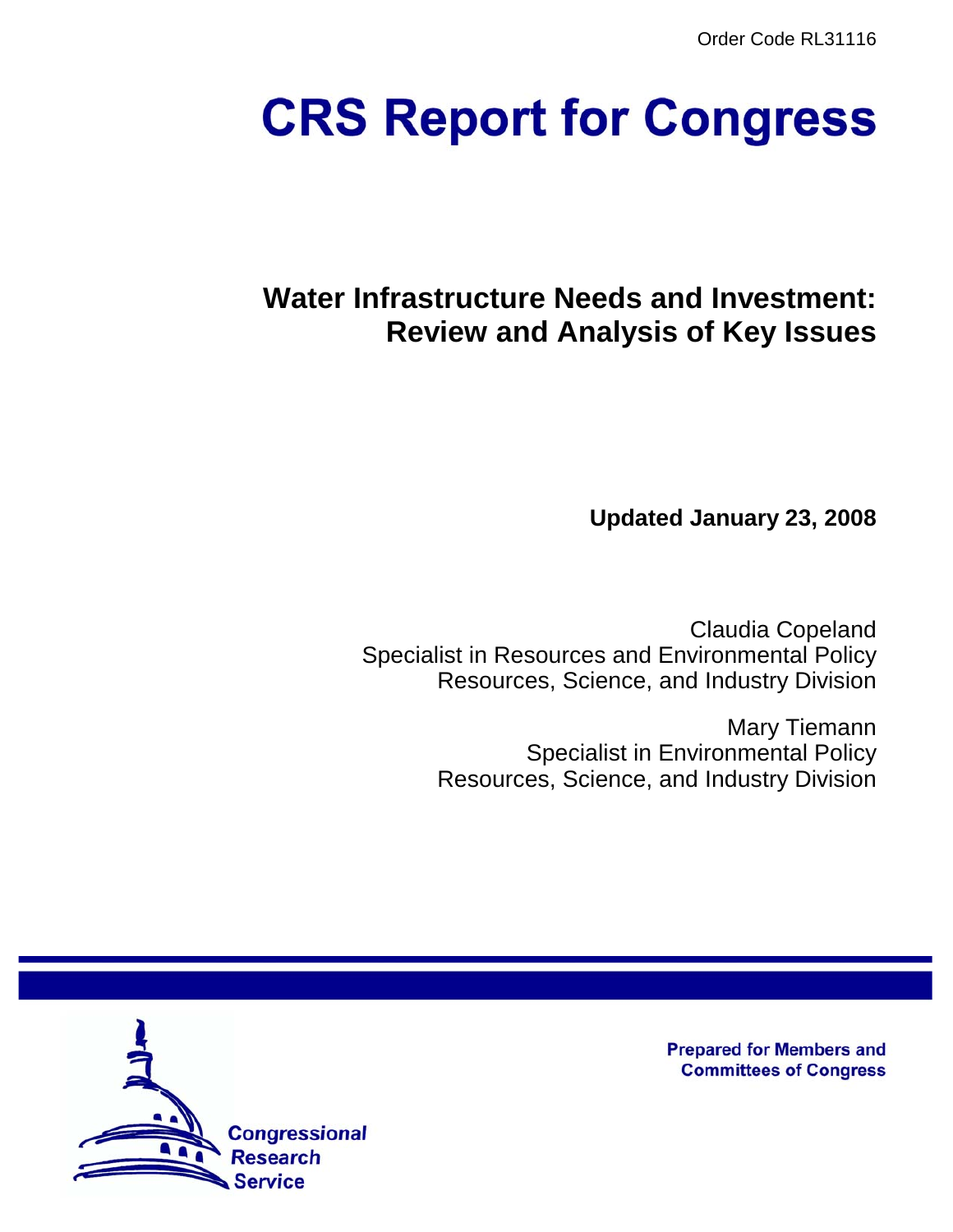## Water Infrastructure Needs and Investment: Review and Analysis of Key Issues

## **Summary**

Policymakers are giving increased attention to issues associated with financing and investing in the nation's drinking water and wastewater treatment systems, which take in water, treat it, and distribute it to households and other customers, and later collect, treat, and discharge water after use. The renewed attention is due to a combination of factors. These include financial impacts on communities of meeting existing and anticipated regulatory requirements, the need to repair and replace existing infrastructure, and concerns about paying for security-related projects.

The federal government has a long history of involvement with wastewater and drinking water systems, with the Environmental Protection Agency (EPA) having the most significant role, both in terms of regulation and funding. The U.S. Department of Agriculture also plays an important role in rural communities through its water and wastewater loan and grant programs. These programs have been popular; however, states, local communities, and others have asserted that various program gaps and limitations may be diminishing their potential effectiveness. They also point to the emergence of new infrastructure needs and issues.

A number of interest groups and coalitions have issued reports on infrastructure funding needs and related policy issues, as have EPA and the Congressional Budget Office (CBO). They present a range of estimates and scenarios of future investment costs and gaps between current spending and future costs. EPA and CBO, in particular, caution that projections of future costs are highly uncertain, and that funding gaps are not inevitable. Increased investment, sought by many stakeholders, is one way to shrink the spending gaps, but so, too, are other strategies such as asset management, more efficient pricing, and better technology.

Congressional interest in these issues has grown for some time and is continuing in the  $110<sup>th</sup>$  Congress. In each of the past three Congresses, House and Senate committees acted on legislation to reauthorize and modify infrastructure financing programs in the Clean Water Act and Safe Drinking Water Act, but no bills were enacted. The Bush Administration has addressed water infrastructure in a number of general ways, but has not offered legislative proposals of its own. EPA's principal initiative has been to support strategies intended to ensure that infrastructure investment needs are met in an efficient, timely, and equitable manner.

 This report identifies a number of issues that have received attention in connection with water infrastructure investment. It begins with a review of federal involvement, describes the debate about needs, and then examines key issues, including what is the nature of the problems to be solved; who will pay, and what is the federal role; and questions about mechanisms for delivering federal support, including state-by-state allotment of federal funds. Congressional and Administration activity on these issues from the  $107<sup>th</sup>$  to the  $109<sup>th</sup>$  Congresses also is reviewed.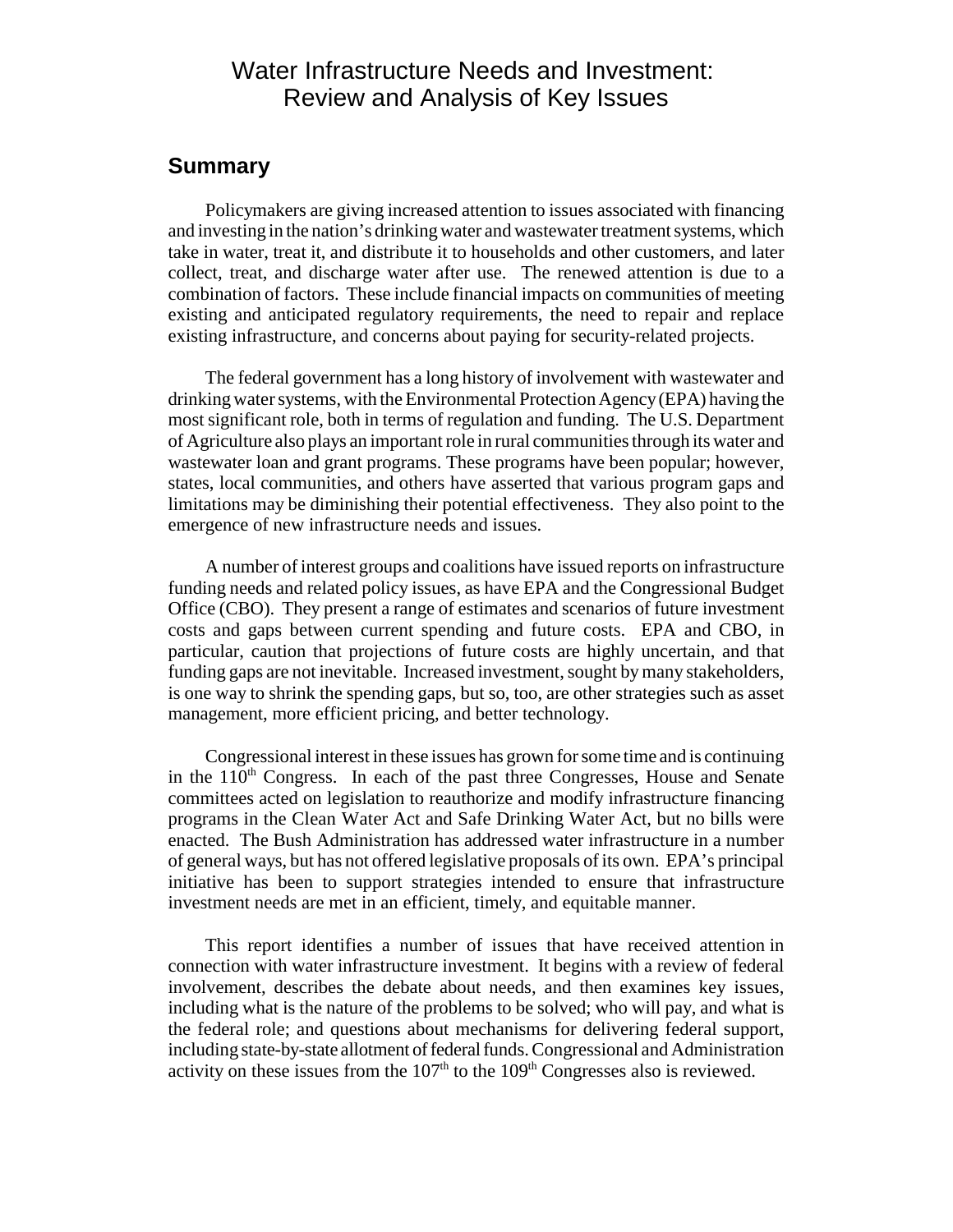## **Contents**

| Context for the Water Infrastructure Debate: Investment Needs 11            |  |
|-----------------------------------------------------------------------------|--|
|                                                                             |  |
|                                                                             |  |
|                                                                             |  |
|                                                                             |  |
|                                                                             |  |
|                                                                             |  |
|                                                                             |  |
|                                                                             |  |
|                                                                             |  |
|                                                                             |  |
|                                                                             |  |
|                                                                             |  |
|                                                                             |  |
|                                                                             |  |
|                                                                             |  |
|                                                                             |  |
| Allotment of Funds and Congressionally Directed Project Grants 31           |  |
|                                                                             |  |
| Congressional and Administration Activity, $107th$ to $109th$ Congresses 34 |  |
|                                                                             |  |

# **List of Tables**

| Table 1. Key Features of the Clean Water and Drinking Water State |  |
|-------------------------------------------------------------------|--|
|                                                                   |  |
|                                                                   |  |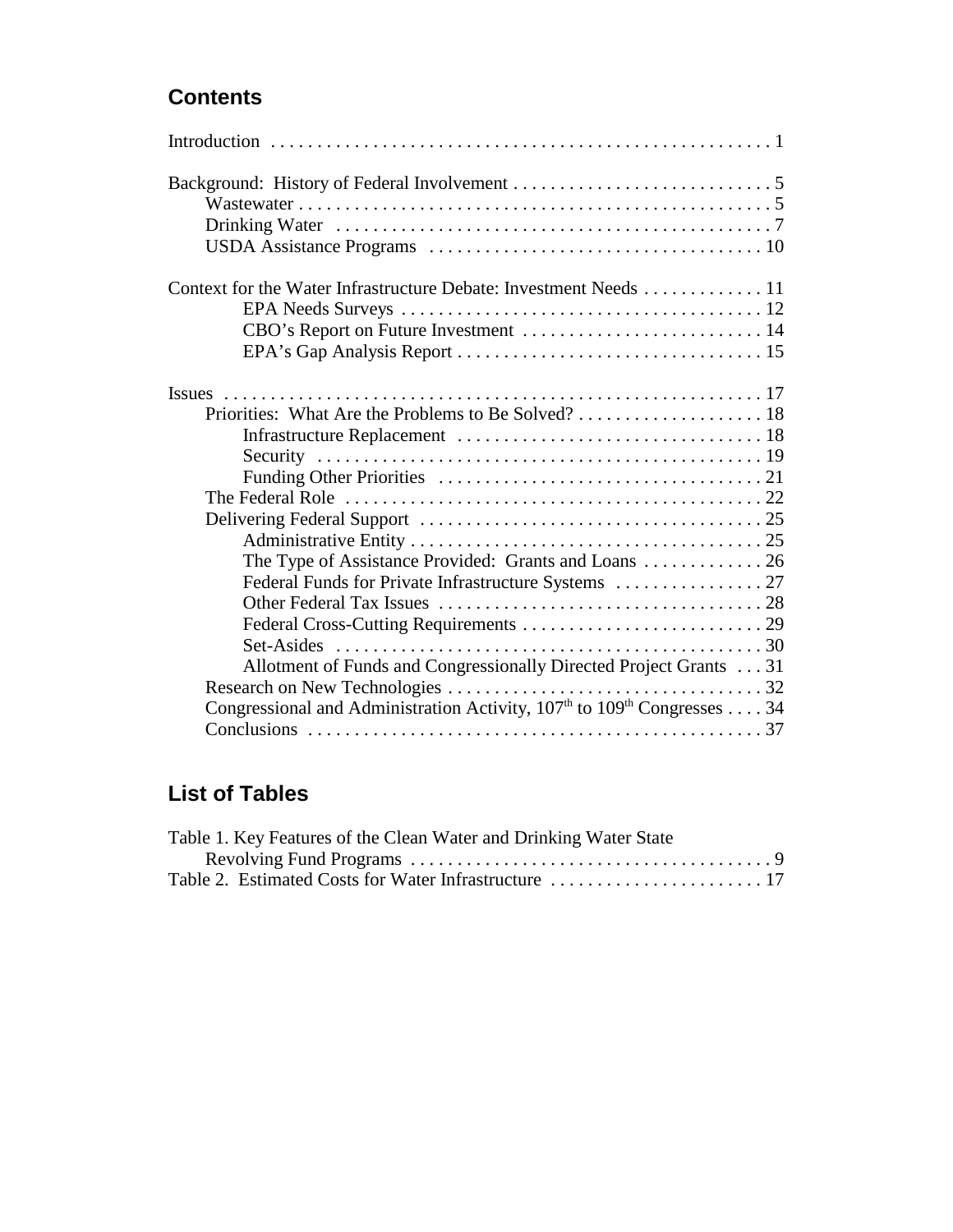# Water Infrastructure Needs and Investment: Review and Analysis of Key Issues

## **Introduction**

Drinking water and wastewater treatment systems treat and safeguard the nation's water resources. Drinking water utilities have the task of supplying safe potable water to customers in both the proper quantity and quality. Wastewater utilities operate facilities that clean the flow of used water from a community. The federal government has had significant involvement with these systems for many years, both through setting standards to protect public health and the environment and through funding to assist them in meeting standards. While funding of water infrastructure programs has been addressed annually through the congressional appropriations process, authorizing legislation affecting policy and program issues was last enacted in 1996 (for drinking water infrastructure) and 1987 (for wastewater infrastructure).<sup>1</sup> However, water infrastructure issues have begun to receive increased attention by policymakers and legislators. The renewed attention is due to a combination of several factors.

! **Meeting Regulatory Requirements**. Financial impacts of meeting regulatory requirements — some new, some long-standing — are a continuing issue for many communities. In the case of drinking water systems, the most pressing rules are new, either recently issued or pending, as the result of standard-setting by the Environmental Protection Agency (EPA) to implement the Safe Drinking Water Act Amendments of 1996. (Many of these rulemakings were initiated under amendments passed in 1986.) These rules impose new or stricter drinking water limits on numerous contaminants, including arsenic, radioactive contaminants, and microbials and disinfection byproducts, among others. For wastewater systems, principal regulatory requirements mandated by the Clean Water Act have not changed since 1972, and the majority of communities have achieved or are in the process of achieving compliance. The newer issue for wastewater systems is the cost of controls and practices to manage what are termed wet weather pollution problems, such as urban stormwater runoff and overflows from municipal sewers. These requirements are old in the sense that most wastewater utilities have

<sup>&</sup>lt;sup>1</sup> This report focuses on drinking water systems that take in water, treat it, monitor it, and distribute it to households and other customers, and wastewater systems that collect, treat, and typically discharge water after use. It does not address infrastructure related to water supply systems that generally are part of larger multi-purpose projects for irrigation, flood control, power supply and recreation that typically are built or assisted by the Bureau of Reclamation and the U.S. Army Corps of Engineers.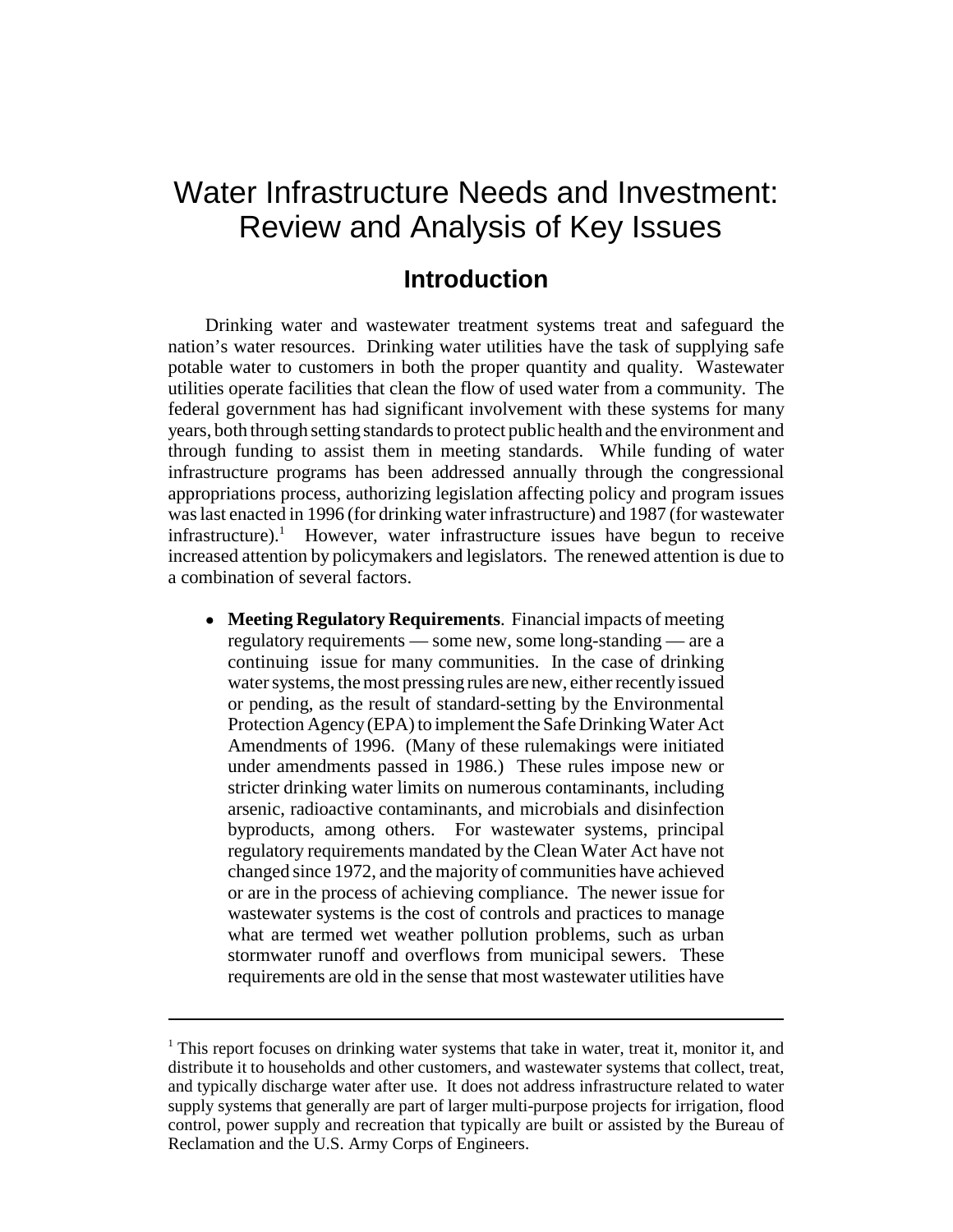not addressed long-standing wet weather problems, but they also are new because in many communities, specific measures are only now being identified.

- ! **Financing Infrastructure Repair or Replacement**. A more recent focus by stakeholders is on the need to repair and replace infrastructure that has been in place for decades and will soon fail, many believe. According to the American Water Works Association (AWWA), "We stand at the dawn of the replacement era ... replacement needs are large and on the way. There will be a growing conflict between the need to replace worn-out infrastructure and the need to invest in compliance with new regulatory standards."<sup>2</sup> Over the long term, these stakeholders say, a higher level of investment than is occurring today is required. For both wastewater and drinking water systems, a key concern is that EPA's funding programs, the largest sources of federal assistance, do not, in the main, support repair and replacement; their focus is upgrades and new construction needed to achieve wastewater and drinking water standards.
- ! **Security**. Beyond the traditional infrastructure needs related to regulatory compliance and system repair and expansion, the terrorist attacks of September 11, 2001, generated new investment needs for drinking water and wastewater systems. The national costs of addressing water and wastewater security needs have not been quantified; however, the AWWA has estimated that municipal water systems would have to spend more than \$1.6 billion just to ensure control of access to critical water system assets.<sup>3</sup> This estimate does not include the capital costs of upgrades to address vulnerabilities that water system managers have identified in vulnerability assessments, or the costs facing wastewater systems and smaller drinking water systems. Although EPA has identified a range of security measures that are eligible for funding through the clean water and drinking water state revolving fund programs, competition already is severe for these funds, which are primarily used for projects needed to meet regulatory requirements.
- ! **Problems That Do Not Fit Existing Solutions**. For some, an interest in water infrastructure legislation derives from concern that traditional federal programs and financing approaches do not fit well with some current types of needs. Points at issue vary, but the common thread is that certain needs are not being well met by programmatic solutions that now exist. In some cases (metropolitan drinking water systems, for example), there is a perception that

<sup>2</sup> American Water Works Association, *Dawn of the Replacement Era, Reinvesting in Drinking Water Infrastructure*, May 2001, p. 5. (Hereafter cited as AWWA Report.)

<sup>3</sup> American Water Works Association, *Protecting Our Water: Drinking Water Security in American After 9/11*, Executive Summary, 2003.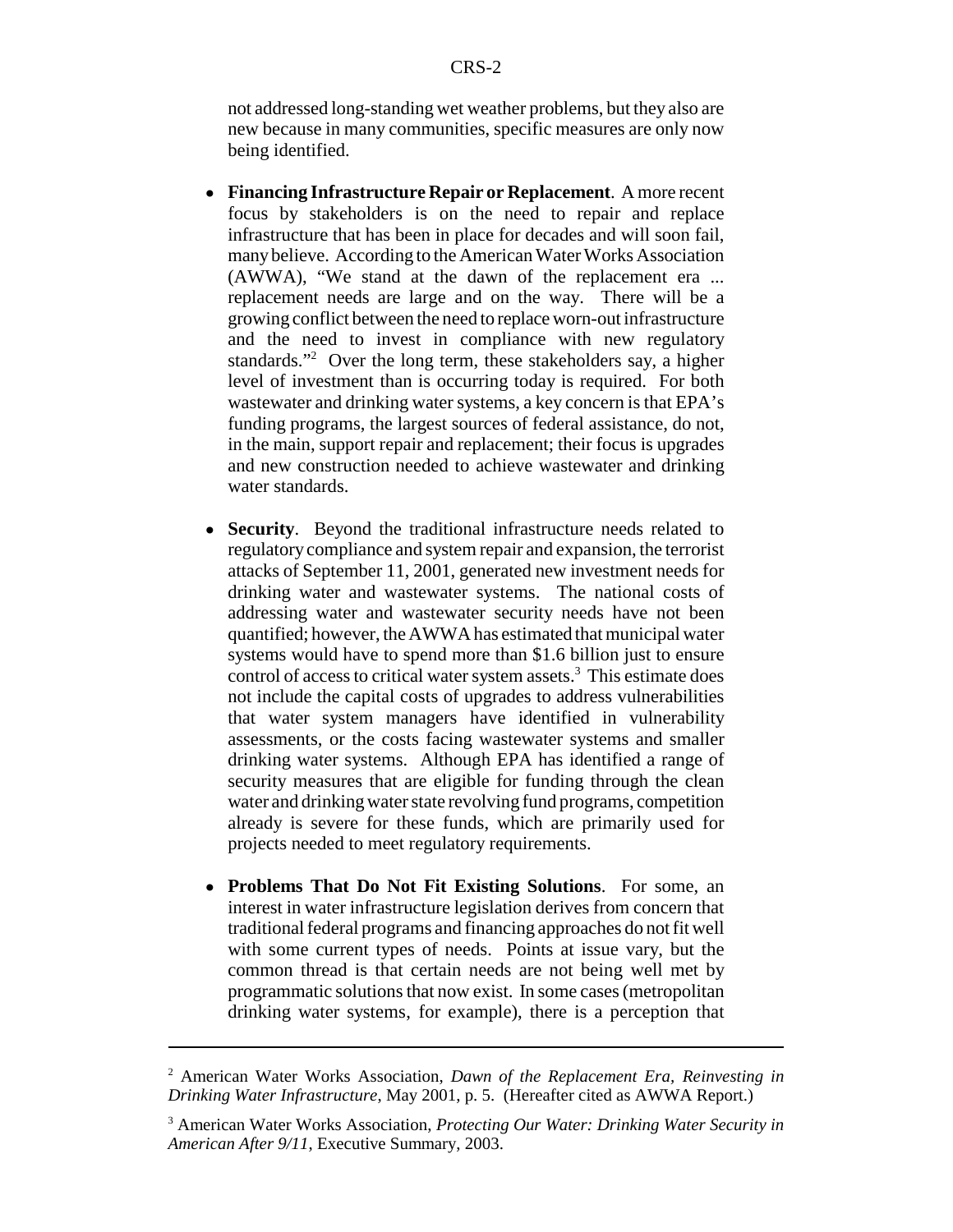EPA's programs are more geared to aiding small systems than large ones. In other cases, the concern is how to fund types of projects that include mixed elements (e.g., developing new community water supplies and treating that water, especially in rural areas) that do not meet traditional program definitions, or are seemingly spread across jurisdictions of multiple federal agencies. Still others believe that expanding program eligibility to include water conservation projects could reduce overall needs for capital investment. Another concern arises in small, dispersed communities where on-site treatment systems may be preferable to centralized facilities; however on-site treatment generally is not eligible for federal aid. At issue for Congress is whether to modify existing programs to address such needs, or to address them in legislation individually and case-bycase.<sup>4</sup>

! **Other Legislative Models and Activity.** Legislative approaches for other types of infrastructure have suggested possible models for water infrastructure funding. The Transportation Equity Act for the  $21<sup>st</sup>$  Century (TEA-21, P.L. 105-178) authorized federal highway, highway safety, and mass transit aid programs through FY2003, and established new budgetary treatment for core programs to better ensure that authorized funds are appropriated each year. In the Safe, Accountable, Flexible, and Efficient Transportation Equity Act of 2005 (SAFETEA, P.L. 109-59), Congress reauthorized federal surface transportation programs through FY2009. Likewise, the Aviation and Investment Reform Act for the 21<sup>st</sup> Century (AIR21, P.L. 106-181) authorized programs that provide grants to airports for capital improvements. It was extended in the Century of Aviation Reauthorization Act, called Vision 100 (P.L. 108-176), in 2004. Supporters of the highway and aviation laws have sought to assure funding at fully authorized levels and to ensure to a greater degree than in the past that trust fund revenues from fees and taxes which support these programs would be fully spent on authorized activities. Some proponents of water infrastructure spending, concerned about a gap between needs and available funds, believe that a Water21 type initiative based on a federal water trust fund would conceptually be a logical follow-on to TEA-21 and AIR21. According to that view, passage of those measures could give momentum to enacting new budget authority for water infrastructure spending, as well. Still, differences are apparent, especially the fact that, unlike for surface transportation and aviation, there is no comparable dedicated trust fund for water infrastructure, or easily identifiable revenue source for a trust fund. While TEA-21 and AIR21 may offer momentum, they also may be imperfect models for water, unless dedicated revenue sources for a water trust fund can be identified.

<sup>4</sup> For background, see CRS Report RL30478, *Federally Supported Water Supply and Wastewater Treatment Programs*, by Betsy A. Cody, Claudia Copeland, Mary Tiemann, Nicole T. Carter and Jeffrey A. Zinn. (Hereafter cited as CRS Report RL30478.)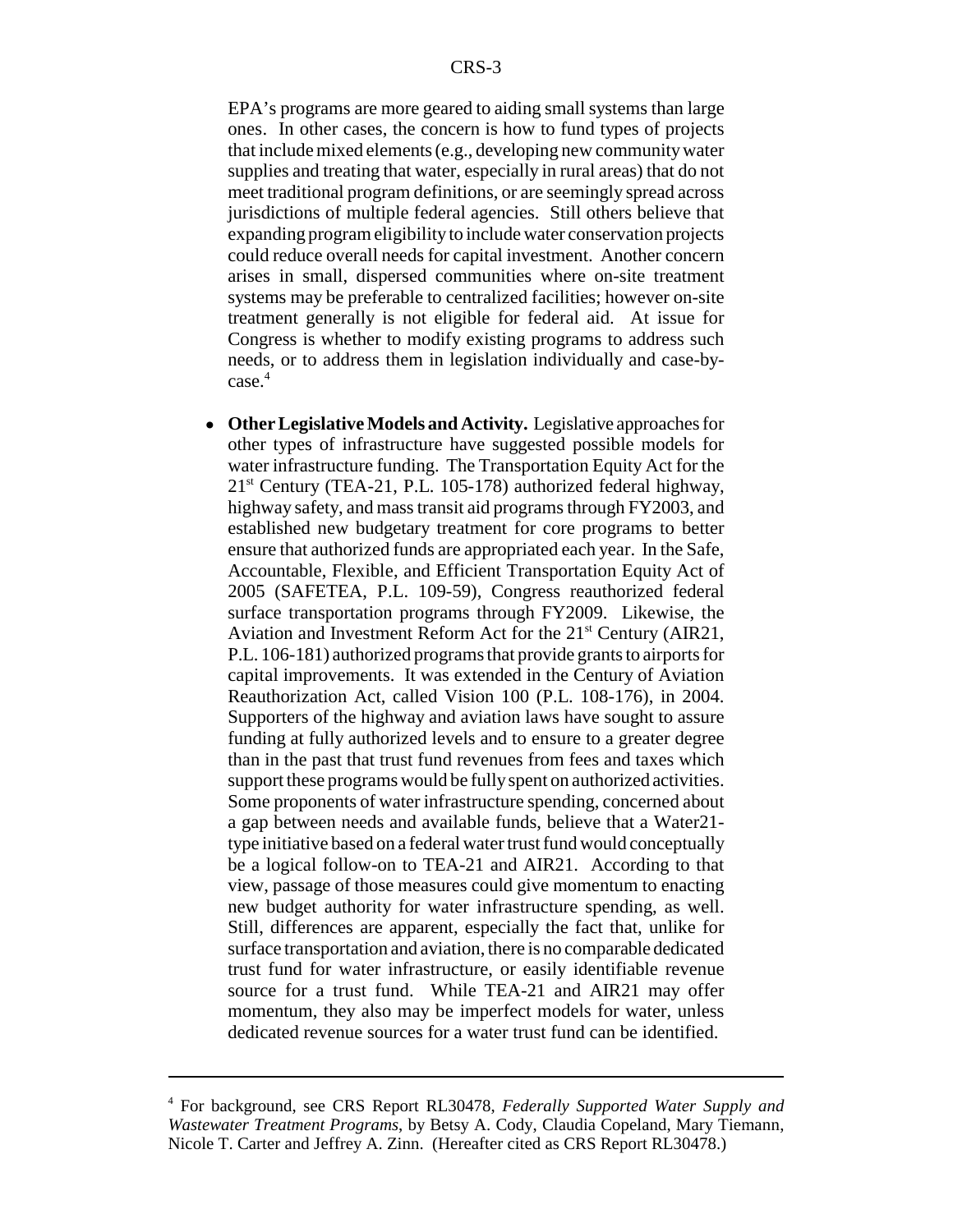! **Changed Dynamics at the Federal Level about "Who Should and Can Pay."** For many years, a focus on federal deficit reduction constrained the federal government from making major new investments in water infrastructure or other new programs. However, at the beginning of 2001, a more favorable projection of the budgetary situation (especially a \$5.6 trillion 10-year surplus projected by the Congressional Budget Office (CBO) in January 2001) encouraged a variety of interests to advocate increasing the federal commitment to water infrastructure. Still, many acknowledged that, even in the best of budgetary circumstances, there would be competition among different interests, including Medicare and Social Security spending, education, national defense, and other priorities. CBO's estimate of the 10-year surplus declined later in 2001 to \$3.4 trillion, as the economy appeared to be slowing and Congress enacted a \$1.35 trillion tax cut law (P.L. 107-16). Following the terrorist attacks of September 11, 2001, which placed new demands — including fiscal — on the nation's resources, the overall economic and budgetary outlook changed dramatically. Compared with forecasts of surpluses before September 11, the nation's heightened priorities of defense and homeland security contributed to changing the budgetary forecast to one of large federal deficits. By the end of FY2006, CBO and others observed that the federal budgetary situation had improved in 2006 for the second consecutive year, yet the nation's fiscal environment continues to present enormous challenges for proponents of greater federal investment and larger federal expenditures in water infrastructure. In its January 2008 10-year budget outlook, based on the assumption that current laws and policies remain the same, CBO projected budget surpluses beginning in 2012, but noted caution.

The relatively sanguine outlook suggested by the 10-year baseline projections should not be interpreted as implying that the nation's underlying fiscal condition is sound, both because the United States continues to face severe long-term budgetary challenges and because many observers expect policy changes that would deviate from the current law baseline over the next decade.<sup>5</sup>

This report identifies a number of issues receiving attention in connection with water infrastructure. It begins with a brief review of federal involvement, describes the debate about funding needs, and then examines key issues, including what is the nature of the problems to be solved; who will pay, and what is the federal role; and questions about mechanisms for delivering federal support, including state-by-state allotment. Recent congressional and Administration activity on these issues also is reviewed.

<sup>&</sup>lt;sup>5</sup> U.S. Congress, Congressional Budget Office, "The Budget and Economic Outlook: Fiscal Years 2008 to 2018," January 2008, p. xi.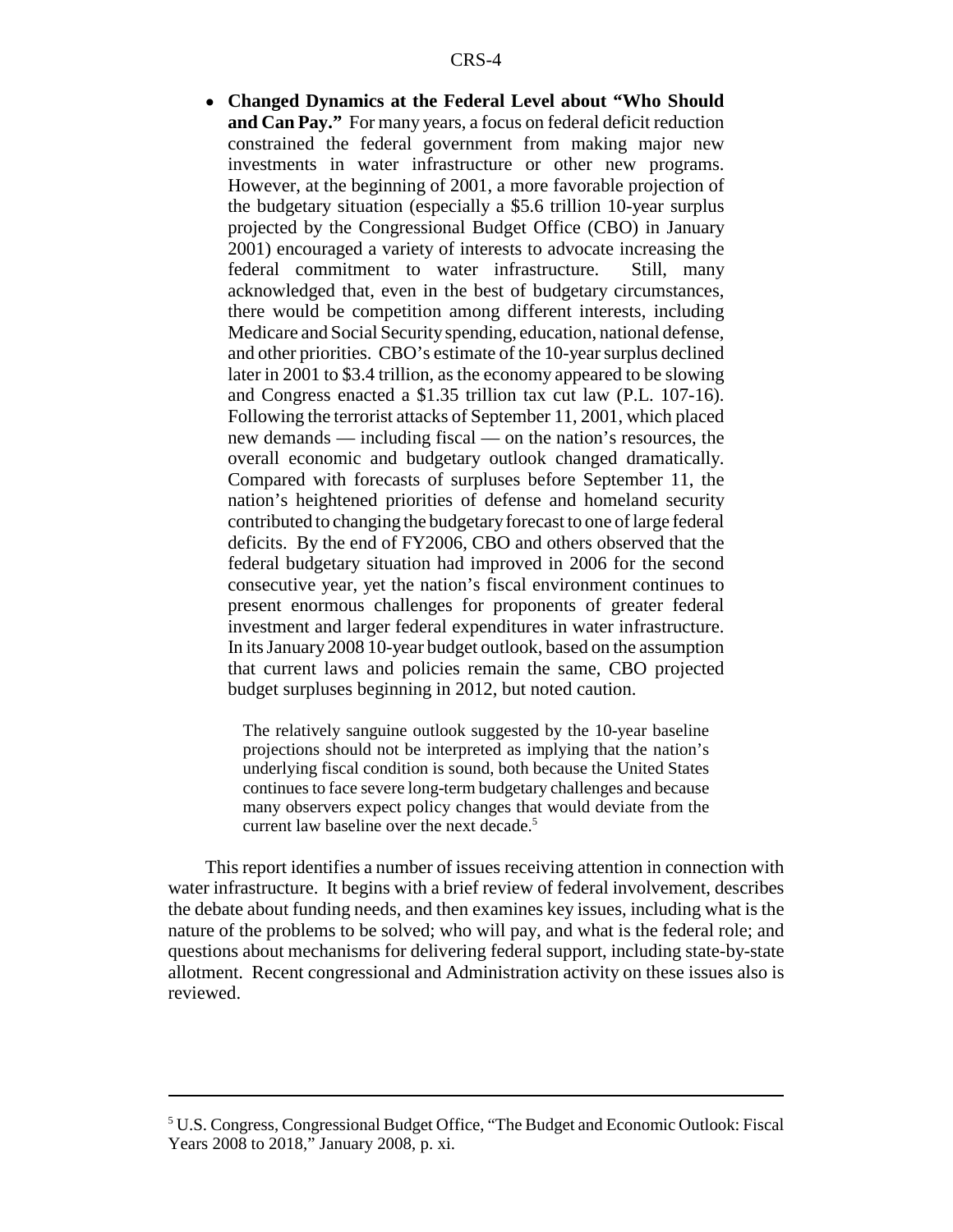## **Background: History of Federal Involvement**

The federal government has a lengthy history of involvement with wastewater and drinking water systems. The history of financial assistance is longer for wastewater than for drinking water, however. EPA has the most significant role, both in terms of regulation and funding.

### **Wastewater**

The Water Pollution Control Act of 1948 (P.L. 80-845) was the first comprehensive statement of federal interest in clean water programs. While it contained no federally required goals, limits, or even guidelines, it started the trickle of federal aid to municipal wastewater treatment authorities that grew in subsequent years. It established a grant program to assist localities with planning and design work, and authorized loans for treatment plant construction, capped at \$250,000 or one-third of construction costs, whichever was less. With each successive statute in the 1950s and 1960s, federal assistance to municipal treatment agencies increased. A construction grant program replaced the loan program; the amount of authorized funding went up; the percentage of total costs covered by federal funds was raised; and the types of project costs deemed grant-eligible were expanded.

In the Federal Water Pollution Control Act Amendments of 1972 (P.L. 92-500, popularly known as the Clean Water Act, 33 U.S.C. 1251 *et seq*.), Congress totally revised the existing federal clean water law, including with regard to wastewater systems. At the time, there was widespread recognition of water quality problems nationwide and frustration over the slow pace of industrial and municipal cleanup efforts under existing programs. In the 1972 law, Congress strengthened the federal role in clean water and established national standards for treatment, mandating that all publicly owned treatment works achieve a minimum of secondary treatment (defined in EPA regulations as removing 85% of incoming wastes), or more stringent treatment where necessary to meet local water quality standards, and set a July 1, 1977, deadline for meeting secondary treatment. A number of new conditions were attached to projects constructed with grants. In exchange, federal funds increased dramatically. The federal share was raised from 55% to 75%, and annual authorizations were \$5 billion in FY1973, \$6 billion in FY1974, and \$7 billion in FY1975.

In 1977, the grant program was reauthorized through FY1982; annual authorizations were \$5 billion for each of the last four years covered by that act (P.L. 95-217). Some restrictions were imposed, including requirements that states set aside a portion of funds for innovative and alternative technology projects and for projects in rural areas. In addition, the types of eligible projects were limited in order to focus use of federal funds on projects with environmental benefits in preference to projects aiding community growth. When the program was again reauthorized in 1981 (P.L. 97-117), Congress and the Administration agreed to significant restrictions, out of concern that the program's wide scope was not properly focused on key goals. Budgetary pressures and a desire to reduce federal spending also were concerns. Annual authorizations under this act were \$2.4 billion, the federal share was reduced to 55%, and project eligibilities were limited further.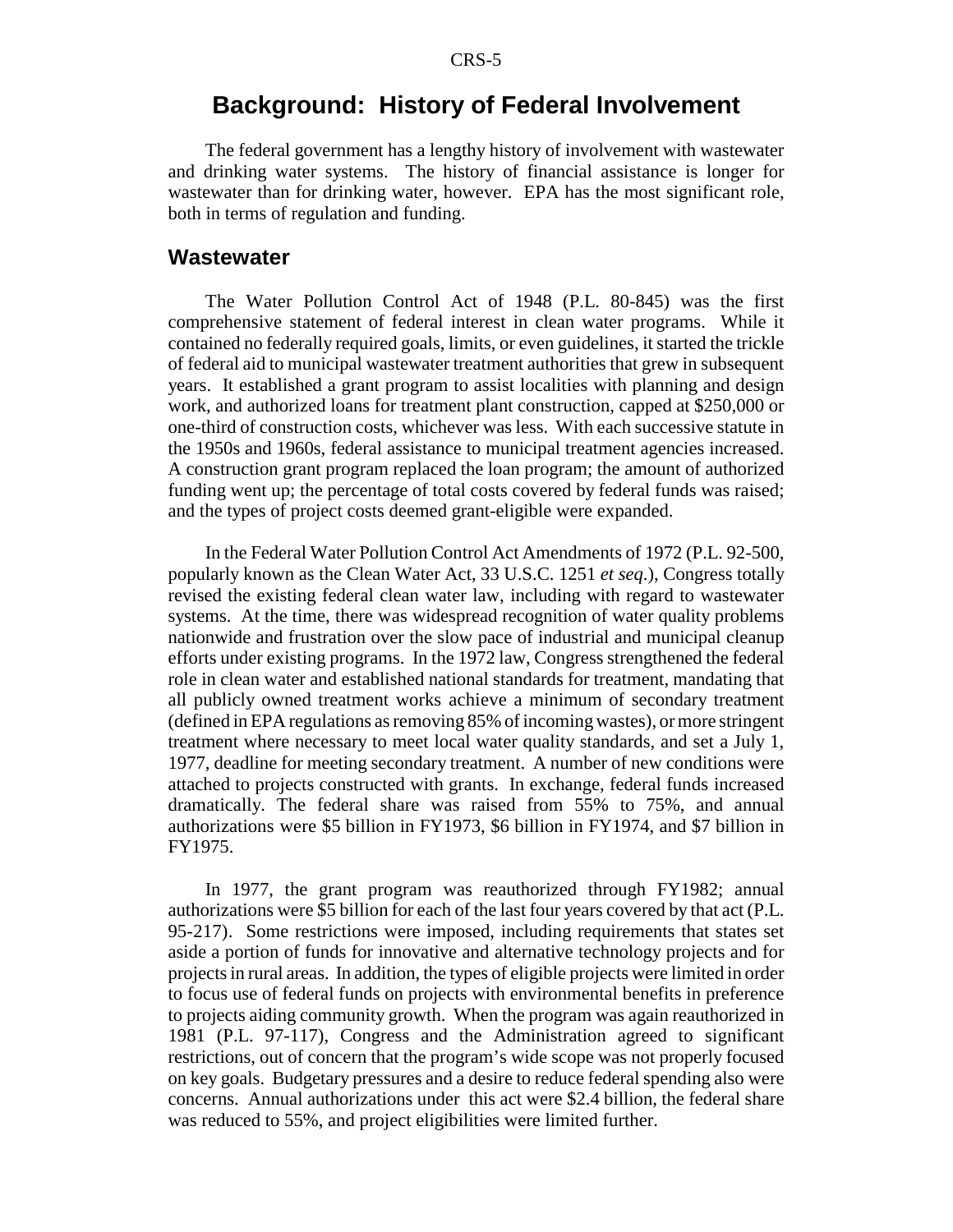The 1972 law required a "needs survey" every two years to adjust the statutory allotment formula by which grant funds were divided among the states. In this survey, EPA compiles state data to estimate capital costs for water quality projects and other activities eligible for support under the Clean Water Act. From an initial estimate of \$63 billion in 1973, the survey figure went to a high of \$342 billion in 1974, dropped to \$96 billion in 1976, rose to \$106 billion in 1978, \$120 billion in 1980, declined to \$80 billion in 1990, was assessed at \$139.5 billion in 1996, and rose to \$181.2 billion in 2000, the most recent survey. Inconsistencies and variations have been ascribed to several factors, including the lack of precision with which needs for some project categories could be assessed (especially in the early years) and the desire of state estimators to use the needs survey as a way of keeping their share of the federal allotment as high as possible.<sup>6</sup> However, EPA believes that recent surveys produce credible data, because of the requirement that needs must be justified by project-specific documentation.

By the mid-1980s there was considerable policy debate between Congress and the Administration over the future of the construction grants program and, in particular, the appropriate federal role. Through FY1984, Congress had appropriated nearly \$41 billion under this program, representing the largest nonmilitary public works programs since the Interstate Highway System. The grants program was a target of the Reagan Administration's budget cutters, who sought to redirect budget priorities and establish what they viewed as the appropriate governmental roles in a number of domestic policy areas, including water pollution control. Thus, for budgetary reasons and the belief that the backlog of wastewater projects identified in 1972 had largely been completed, the Reagan Administration sought a phase-out of the act's construction grants program by 1990. Many states and localities, which continued to support the act's water quality goals and programs, did support the idea of phasing out the grants program, since many were critical of what they viewed as burdensome rules and regulations that accompanied the receipt of federal grant money. However, they sought a longer transition and ample flexibility to set up longterm financing to promote state and local self-sufficiency.

Congress's response to this debate was contained in 1987 amendments to the act (P.L. 100-4). It authorized \$18 billion over a nine-year period for sewage treatment plant construction, through a combination of the traditional grant program and a new State Water Pollution Control Revolving Funds (SRF) program. Under the new program, federal capitalization grants would be provided as seed money for state-administered loans to build sewage treatment plants and, eventually, other water quality projects. Cities, in turn, would repay loans to the state, enabling a phaseout of federal involvement while the state built up a source of capital for future investments. Allotment of the SRF capitalization grants among states continues to be governed by a statutory formula, which Congress revised in 1987 (see discussion below, "Allotment of Funds"). Under the amendments, the SRF program was phased in beginning in FY1989 and entirely replaced the previous grant program in FY1991. The intention was that states would have greater flexibility to set priorities and administer funding, while federal aid would end after FY1994.

<sup>&</sup>lt;sup>6</sup> For discussion of several of these factors, see Water Pollution Control Federation (now, the Water Environment Federation), *The Clean Water Act with Amendments,* 1982, p. 14.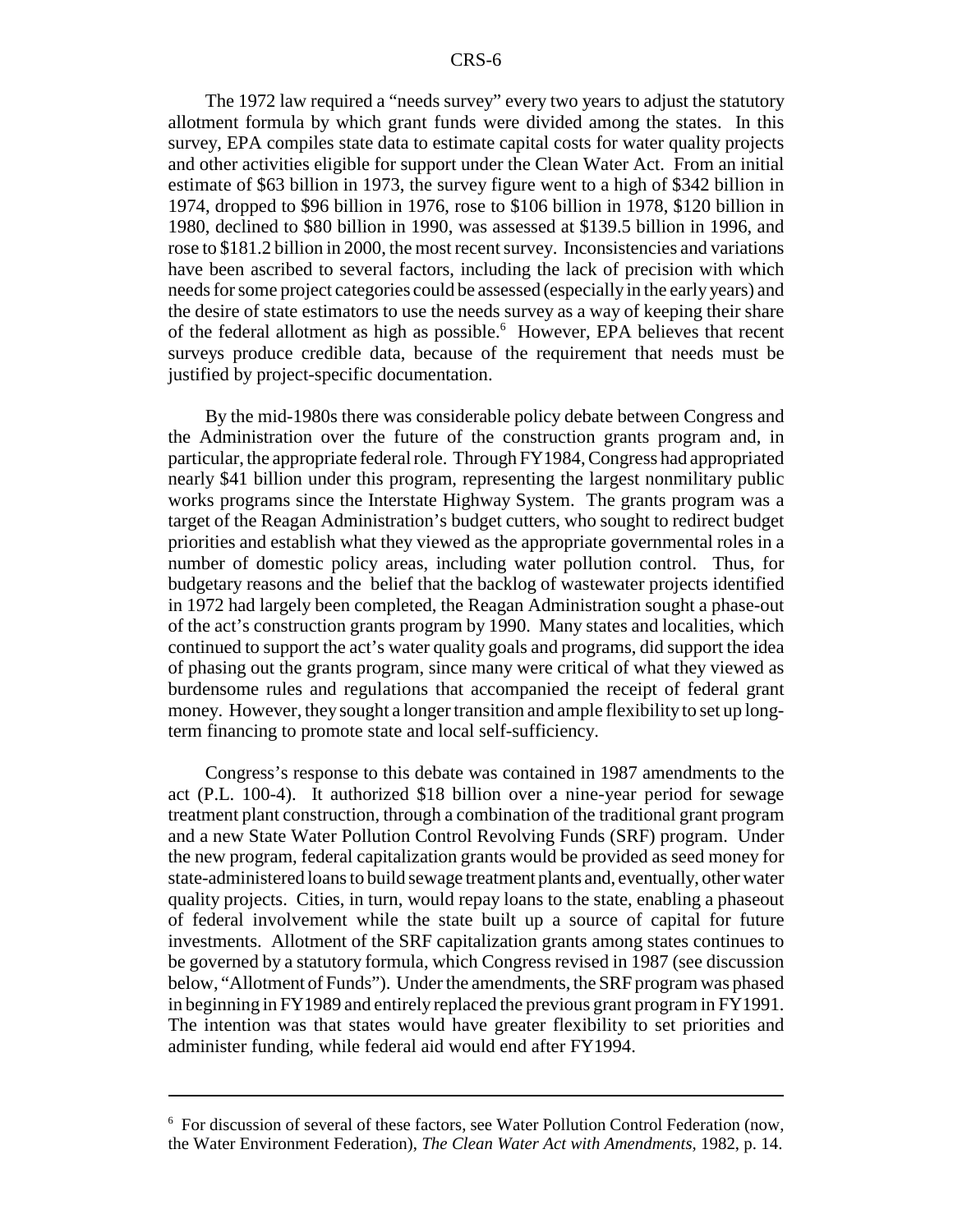Municipalities have made substantial progress towards meeting the goals and requirements of the act, yet state water quality reports continue to indicate that discharges from wastewater treatment plants are a significant source of water quality impairments nationwide. In the 2000 National Water Quality Inventory report, states reported that municipal wastewater treatment plants contribute to water quality impairments of rivers, streams and lakes and are the most widespread source of pollution affecting estuarine waters. The authorizations provided in the 1987 amendments expired in FY1994, but pressure to extend federal funding has continued, in part because estimated needs remain so high. Thus, Congress has continued to appropriate funds, and the anticipated shift to full state responsibility has not yet occurred. Through FY2008, Congress has appropriated \$78.3 billion in Clean Water Act assistance, including \$26.2 billion in SRF capitalization grants.

## **Drinking Water**

Public water systems are regulated under the Safe Drinking Water Act (SDWA) of 1974 (P.L. 93-523), as amended (42 U.S.C. 300f-300j). Congress enacted the SDWA after nationwide studies of community water systems revealed widespread water quality problems and health risks resulting from poor operating procedures, inadequate facilities, and uneven management of public water supplies in communities of all sizes. The 1974 law gave EPA substantial discretionary authority to regulate contaminants that occur in public drinking water supplies, and authorized EPA to delegate primary implementation and enforcement authority for the Public Water System Supervision program to the states.

SDWA drinking water regulations apply to more than 158,000 public water systems (both privately and publicly owned systems) that provide piped water for human consumption to at least 15 service connections or that regularly serve at least 25 people. Of these systems, 52,837 are community water systems (CWSs) that serve residential populations year-round. (Roughly 15% of community systems are investor-owned.) All federal regulations apply to these systems. More than 19,100 water systems are non-transient, non-community water systems (NTNCWSs), such as schools or factories, that have their own water supply and serve the same people for more than six months but not year-round. Most drinking water requirements apply to these systems.<sup>7</sup>

In contrast to the 40-plus years of federal support for financing municipal wastewater treatment facilities, Congress relatively recently, in 1996, established a program under SDWA to help public water systems finance projects needed to comply with federal drinking water regulations. Funding support for drinking water only occurred more recently for several reasons. Until the 1980s, the number of drinking water regulations was fairly small, and public water systems often did not need to make large investments in treatment technologies to meet those regulations. Relatedly, good quality drinking water traditionally had been available to many

 $7$  Another 86,210 systems are transient non-community water systems (TNCWSs) (e.g., campgrounds and gas stations) that provide their own water to transitory customers. TNCWSs generally are required to comply only with regulations for contaminants that pose immediate health risks (such as microbial contaminants), with the proviso that systems that use surface water sources must also comply with filtration and disinfection regulations.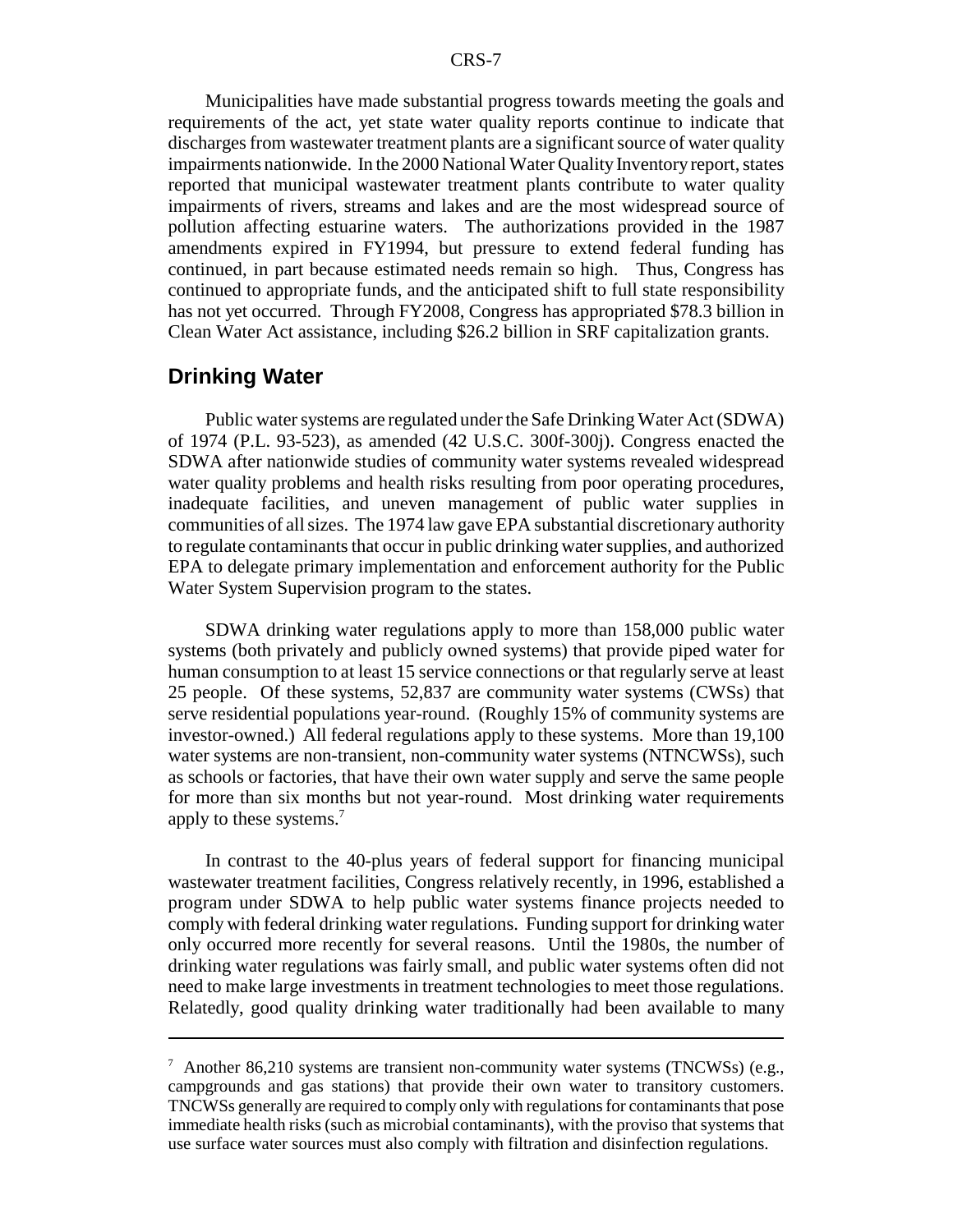communities at relatively low cost. By comparison, essentially all communities have had to construct or upgrade sewage treatment facilities to meet the requirements of the 1972 Clean Water Act. In addition, when the SDWA was first enacted, few expected that the number of small, less economical water systems would continue to increase.

Over time, drinking water circumstances have changed as communities have grown, and commercial, industrial, agricultural, and residential land-uses have become more concentrated, thus resulting in more contaminants reaching drinking water sources. Moreover, as the number of federal drinking water standards and related monitoring requirements have increased, many communities have found that their water may not have been as good as once thought and that additional treatment was needed to meet the new standards and protect public health. From 1986 to 1996, for example, the number of regulated drinking water contaminants grew from 23 to 83. EPA and the states began expressing greater concern that many of the nation's community water systems (44,000, or 83% of all CWSs, of which were small) were likely to lack the financial capacity to meet the rising costs of complying with SDWA requirements.

Congress responded to these concerns with the 1996 SDWA Amendments (P.L. 104-182), which established a drinking water state revolving loan fund (DWSRF) program to help public water systems finance projects needed to comply with SDWA regulations and to further the public health protection objectives of the act. This program, patterned after the Clean Water Act SRF, authorizes EPA to make grants to states to capitalize DWSRFs, which states then use to make loans to water systems. States are required to match 20% of their federal capitalization grant, and must make available 15% of their grant for loan assistance to small systems. Communities repay loans into the fund, thus making resources available for projects in other communities. Eligible projects include installation and replacement of treatment facilities, distribution systems, and certain storage facilities. Projects to replace aging infrastructure are eligible if they are needed to maintain compliance or to further public health protection goals.

Public water systems eligible to receive DWSRF assistance include community water systems (whether publicly or privately owned) and not-for-profit noncommunity water systems. The law generally prohibits states from providing DWSRF assistance to systems that lack the capacity to comply with the act or that are in significant noncompliance with SDWA requirements, unless these systems meet certain conditions to return to compliance. (Although the law authorizes assistance to privately owned community water systems, some states have laws or policies that preclude privately owned utilities from receiving DWSRF assistance.)

Appropriations for the program were authorized at \$599 million for FY1994, and \$1 billion annually for FY1995 through FY2003. Although the funding authority for the DWSRF program has expired, Congress continues to appropriate funds. Through FY2008, Congress has provided \$10.3 billion for this program.

Congress added several new features to the DWSRF program to reflect experience gained under the Clean Water Act program and differences between the drinking water and wastewater industries. A key difference in the DWSRF is that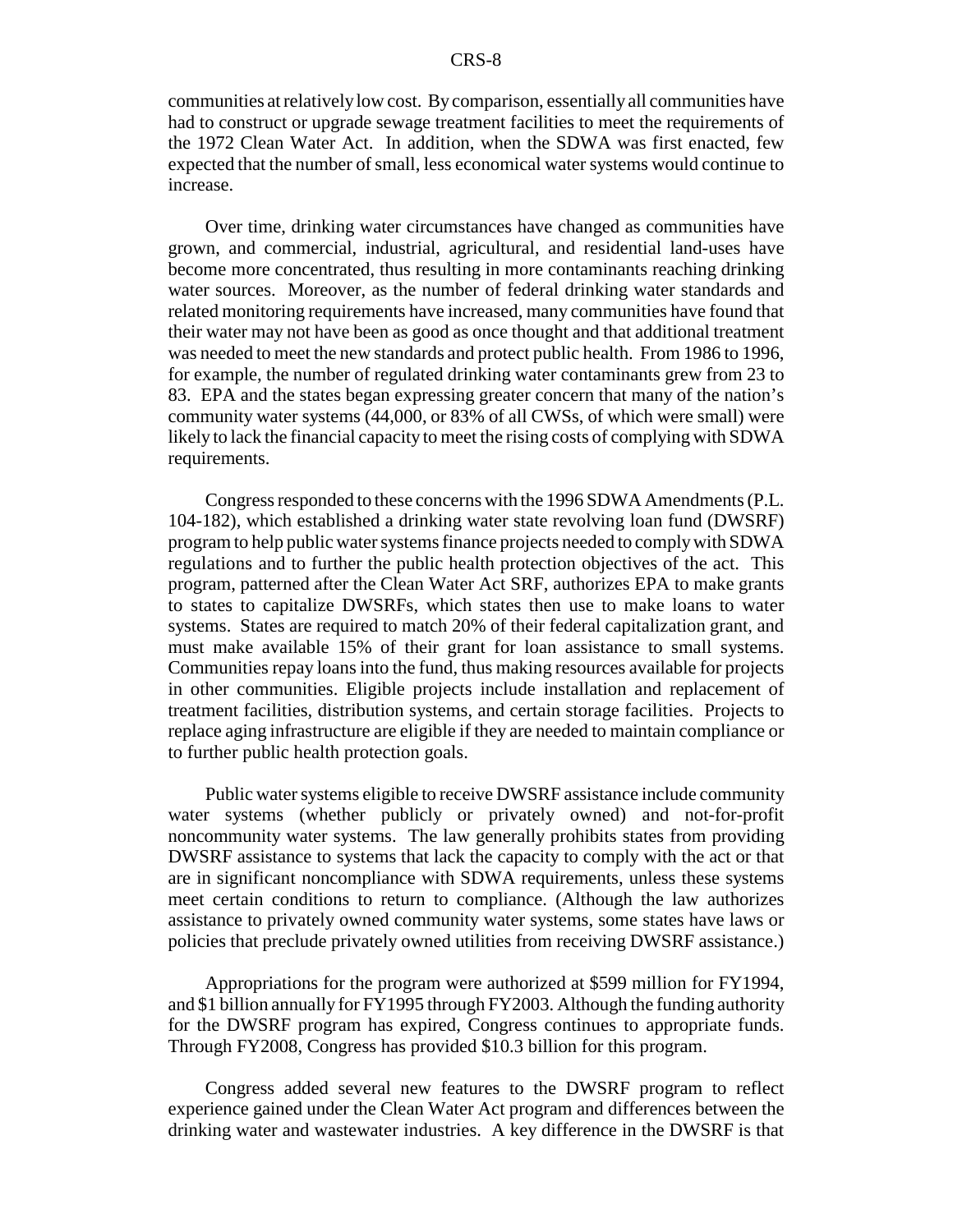privately owned as well as publicly owned systems are eligible for funding. Another distinction is that states may use up to 30% of their DWSRF grant to provide additional assistance, such as forgiveness of loan principal or negative interest rate loans, to help economically disadvantaged communities.<sup>8</sup>

Paralleling the Clean Water Act, the SDWA requires EPA to assess the capital improvement needs of eligible public water systems. Needs surveys must be prepared every four years. In contrast to the CWA, which includes a statutory allotment formula for SRF capitalization grants, EPA must distribute DWSRF funds among the states based on the results of the latest survey. Eligible systems include roughly 55,000 public and private community water systems and 21,400 not-forprofit noncommunity water systems. (See **Table 1** for a comparison of key features of the clean water and drinking water SRF programs.)

EPA conducted its third survey of capital improvement needs for public water systems in 2003.<sup>9</sup> Based on this survey, EPA estimates that systems need to invest \$276.8 billion in drinking water infrastructure improvements over 20 years to comply with drinking water regulations and to ensure the provision of safe water. This amount exceeds the 2001 needs survey estimate of \$150.9 billion (\$165.5 billion in 2003 dollars) by more than 60%. EPA attributed this increase to several factors, such as the inclusion in the latest survey of \$1 billion in security-related needs, as well as funds needed for compliance with several new and pending regulations. Also, water systems improved their assessment of needs for infrastructure rehabilitation and replacement in 2003, which EPA determined had been under-reported in the previous surveys. With the number of regulated drinking water contaminants now exceeding 90, and with more rules pending, these needs are expected to continue to grow. Consequently, stakeholders continue to press Congress to reauthorize and increase appropriations for this program.

|                                  | <b>Clean Water SRF</b>      | <b>Drinking Water SRF</b>   |  |  |
|----------------------------------|-----------------------------|-----------------------------|--|--|
| Year authorized                  | 1987                        | 1996                        |  |  |
| Authorization                    | \$8.4 billion (FY1989-1994) | \$9.4 billion (FY1994-2003) |  |  |
| Appropriations<br>through FY2008 | \$26.2 billion              | \$10.3 billion              |  |  |

## **Table 1. Key Features of the Clean Water and Drinking Water State Revolving Fund Programs**

<sup>8</sup> For more information, see CRS Report RS22037, *Drinking Water State Revolving Fund: Program Overview and Issues*, by Mary Tiemann.

<sup>9</sup> Environmental Protection Agency, *Drinking Water Infrastructure Needs Survey and Assessment: Third Report to Congress*, June 2005. EPA 816-R-05-001. Available online at [http://www.epa.gov/safewater/needs.html].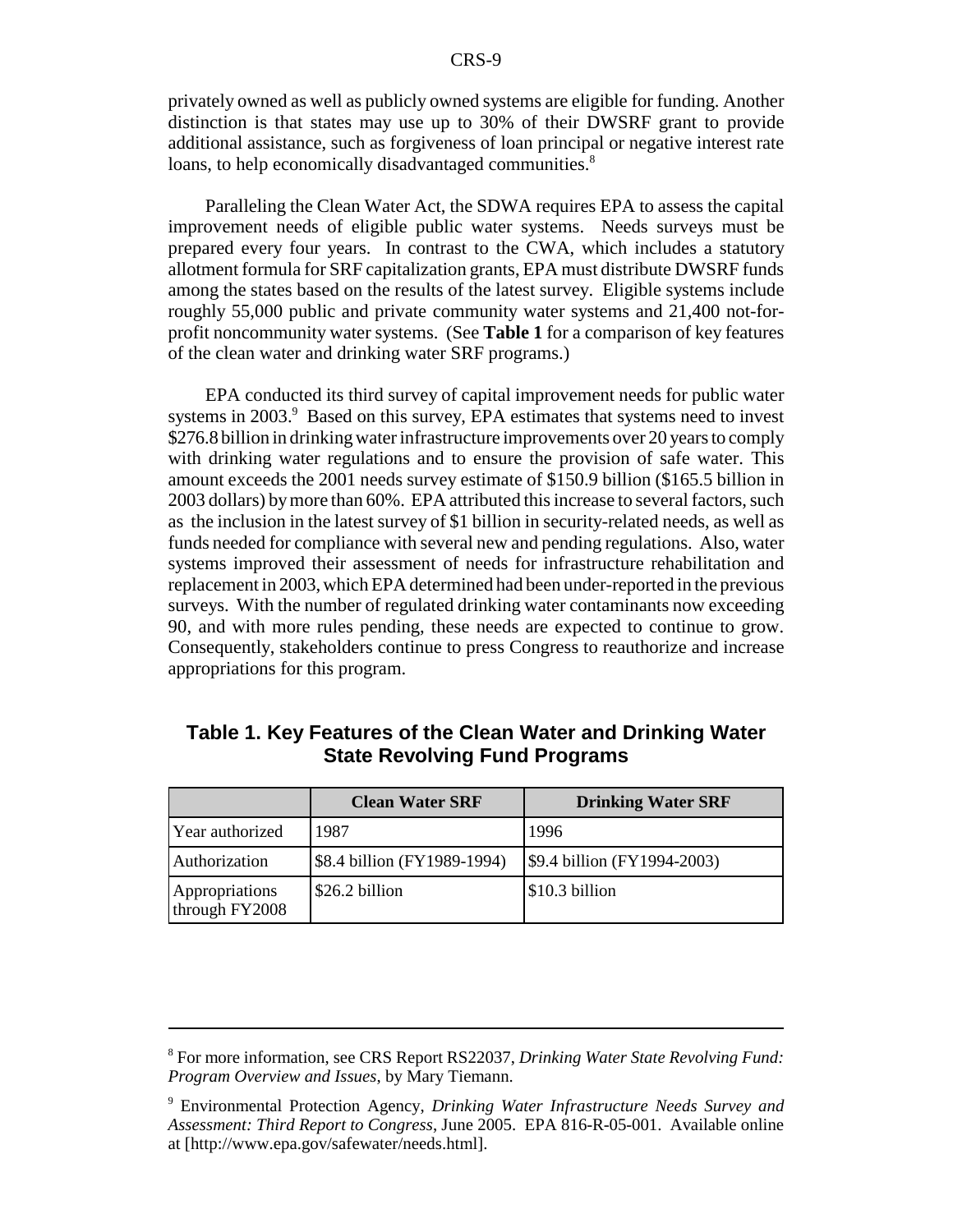| $CRS-10$ |  |
|----------|--|
|----------|--|

|                                                                 | <b>Clean Water SRF</b>                                                                                                                                                 | <b>Drinking Water SRF</b>                                                                                                                                                         |  |  |
|-----------------------------------------------------------------|------------------------------------------------------------------------------------------------------------------------------------------------------------------------|-----------------------------------------------------------------------------------------------------------------------------------------------------------------------------------|--|--|
| Cumulative<br>assistance (federal<br>and state) through<br>2006 | \$55.0 billion                                                                                                                                                         | \$13.9 billion                                                                                                                                                                    |  |  |
| Eligible uses of<br>fund (types of<br>assistance)               | Loans, refinance, insurance,<br>guarantee, purchase debt,<br>security for leveraging, 4%<br>grant for administration                                                   | Loans, refinance, insurance,<br>guarantee, purchase debt, security<br>for leveraging                                                                                              |  |  |
| Loan terms                                                      | Interest between 0% and<br>market rate; 20-year terms;<br>longer terms allowed<br>administratively in some<br>states                                                   | Interest between 0% and market<br>rate; 20-year terms; 30-year terms<br>and subsidized loans (principal<br>forgiveness) for economically<br>disadvantaged systems                 |  |  |
| Eligible systems                                                | Municipalities,<br>Publicly and privately owned<br>intermunicipal, interstate, or<br>community and nonprofit, non-<br>community drinking water systems<br>state agency |                                                                                                                                                                                   |  |  |
| Eligible projects                                               | Projects for wastewater<br>treatment plants; qualified<br>nonpoint source and estuary<br>improvement projects                                                          | Projects to upgrade/replace drinking<br>water source, treatment, storage,<br>transmission and distribution                                                                        |  |  |
| Ineligible projects                                             | <b>Operation and Maintenance</b><br>(O&M)                                                                                                                              | Dams, reservoirs (unless for<br>finished water), water rights (unless<br>purchase through consolidation),<br>O&M                                                                  |  |  |
| Set-asides                                                      | N <sub>o</sub>                                                                                                                                                         | Yes: up to 31% of grant (for<br>administering DWSRF, public<br>water system supervision, source<br>water protection, capacity<br>development, operator certification<br>programs) |  |  |
| Disadvantaged<br>assistance                                     | N <sub>o</sub>                                                                                                                                                         | Yes: up to 30% of grant (principal<br>forgiveness), 30-year repayment                                                                                                             |  |  |
| Transfers between<br>SRFs <sup>a</sup>                          | Yes: up to 33% of clean<br>water SRF capitalization<br>grant amount                                                                                                    | Yes: up to 33% of DWSRF<br>capitalization grant amount                                                                                                                            |  |  |

**Source:** Adapted from EPA Drinking Water State Revolving Fund Program Report to Congress, Office of Water, EPA 918-R-03-009, May 2003.

a. Although SDWA statutory provision expired in FY2001, Congress has approved transfers in subsequent appropriations laws.

## **USDA Assistance Programs**

While EPA administers the largest federal water infrastructure assistance programs, the U.S. Department of Agriculture (USDA) also provides funding. It administers grant and loan programs available to communities with populations of 10,000 or less, thus benefitting small communities, many of which have had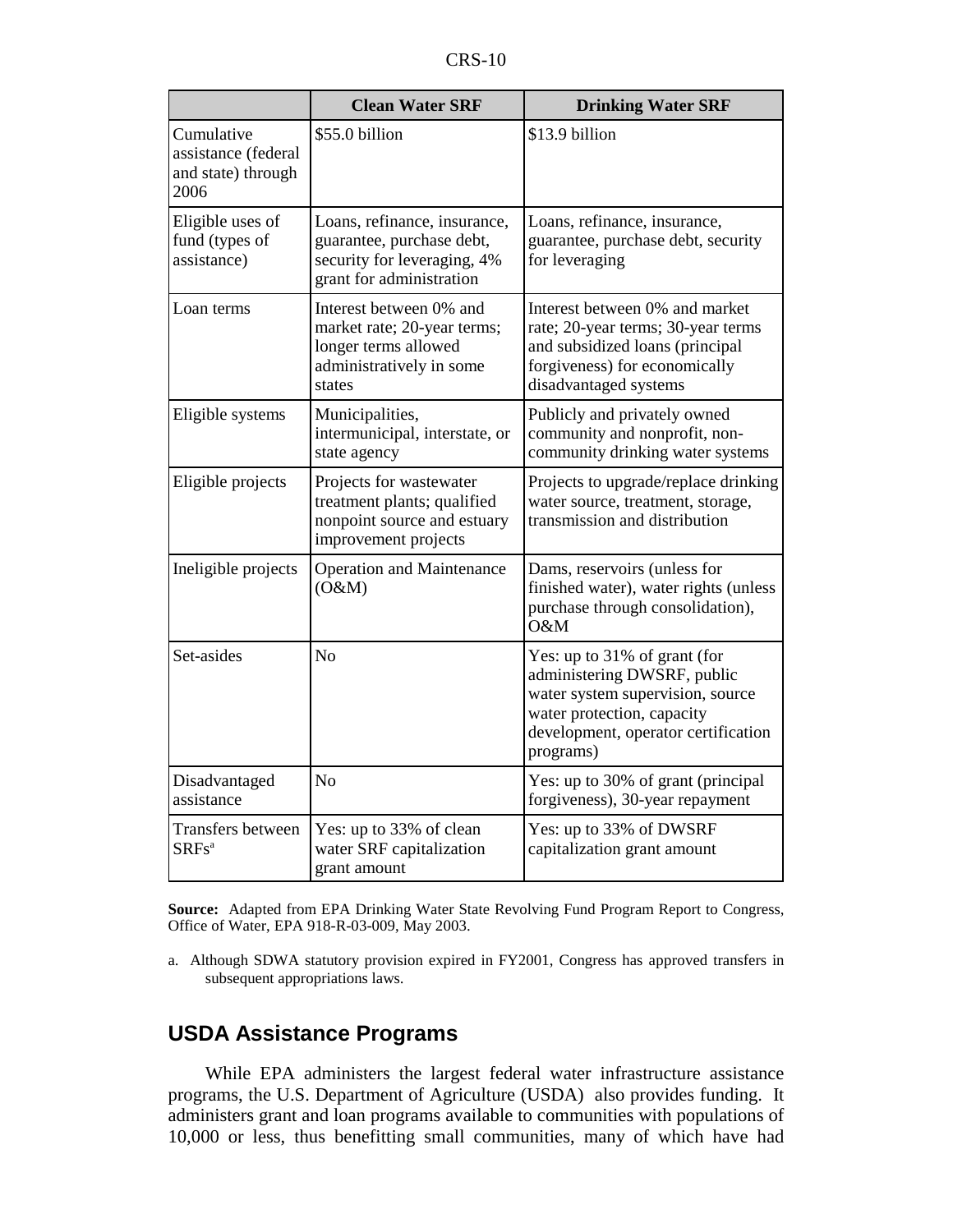problems obtaining assistance through the CWA and SDWA loan programs. Many small towns have limited financial, technical and legal resources, and have encountered difficulties in qualifying for and repaying loans. They often lack opportunities for economies of scale or an industrial tax base, and thus face the prospect of high per capita user fees to repay a loan for the full cost of a sewage treatment or drinking water project.

USDA's grant and loan programs were authorized by the Rural Development Act of 1972 (P.L. 92-419, 7 U.S.C. 1926). The purpose of these USDA programs is to provide basic amenities, alleviate health hazards, and promote the orderly growth of the nation's rural areas by meeting the need for new and improved rural water and waste disposal facilities. Loans and grants are made for projects needed to meet health or sanitary standards, including clean water standards and Safe Drinking Water Act requirements. In recent years, USDA officials have increased their coordination with state clean water and drinking water officials in administering their programs. They have done this both to better meet health and environmental goals and to minimize program redundancies and/or inconsistencies. For FY2008, Congress appropriated \$534 million for USDA's water and waste disposal grant and loan programs, about \$2.5 million less than in FY2007.10

## **Context for the Water Infrastructure Debate: Investment Needs**

Some of the factors that have led to increased attention to water infrastructure reflect long-standing concerns (for example, how cities will meet regulatory requirements), while others are more recent (such as, new analyses of broader funding needs, including maintenance and repair of older systems). A number of interest groups — many with long-standing involvement, as well as new groups and coalitions — have assisted in bringing attention to these issues. Among them are the Water Infrastructure Network (WIN), a coalition of 29 state, municipal, environmental, professional, and labor groups organized in 1999, and the H<sub>2</sub>O Coalition, organized in 2001, consisting of the National Association of Water Companies, the Water and Wastewater Equipment Manufacturers Association, and the National Council for Public-Private Partnerships. Two WIN reports on funding needs and policy have received considerable attention, and the H<sub>2</sub>O Coalition has responded to some issues in the WIN reports. In April 2000, WIN issued a report estimating a \$24.7 billion average annual investment gap for the next 20 years for municipal wastewater and drinking water systems to address new problems and system deterioration.<sup>11</sup> Over the 20-year period, according to WIN's analysis, \$940

<sup>&</sup>lt;sup>10</sup> In addition to providing support through these EPA and USDA programs, Congress is increasingly being asked to provide direct authorizations for individual projects developed by the Department of the Interior's Bureau of Reclamation and the U.S. Army Corps of Engineers. A key practical difference between these *projects* and EPA and USDA *programs* is that with individual project authorizations, there is no predictable assistance, or assurance of funding once a project is authorized. (See CRS Report RL30478 for more discussion.)

<sup>11</sup> Water Infrastructure Network, *Clean & Safe Water for the 21st Century, A Renewed* (continued...)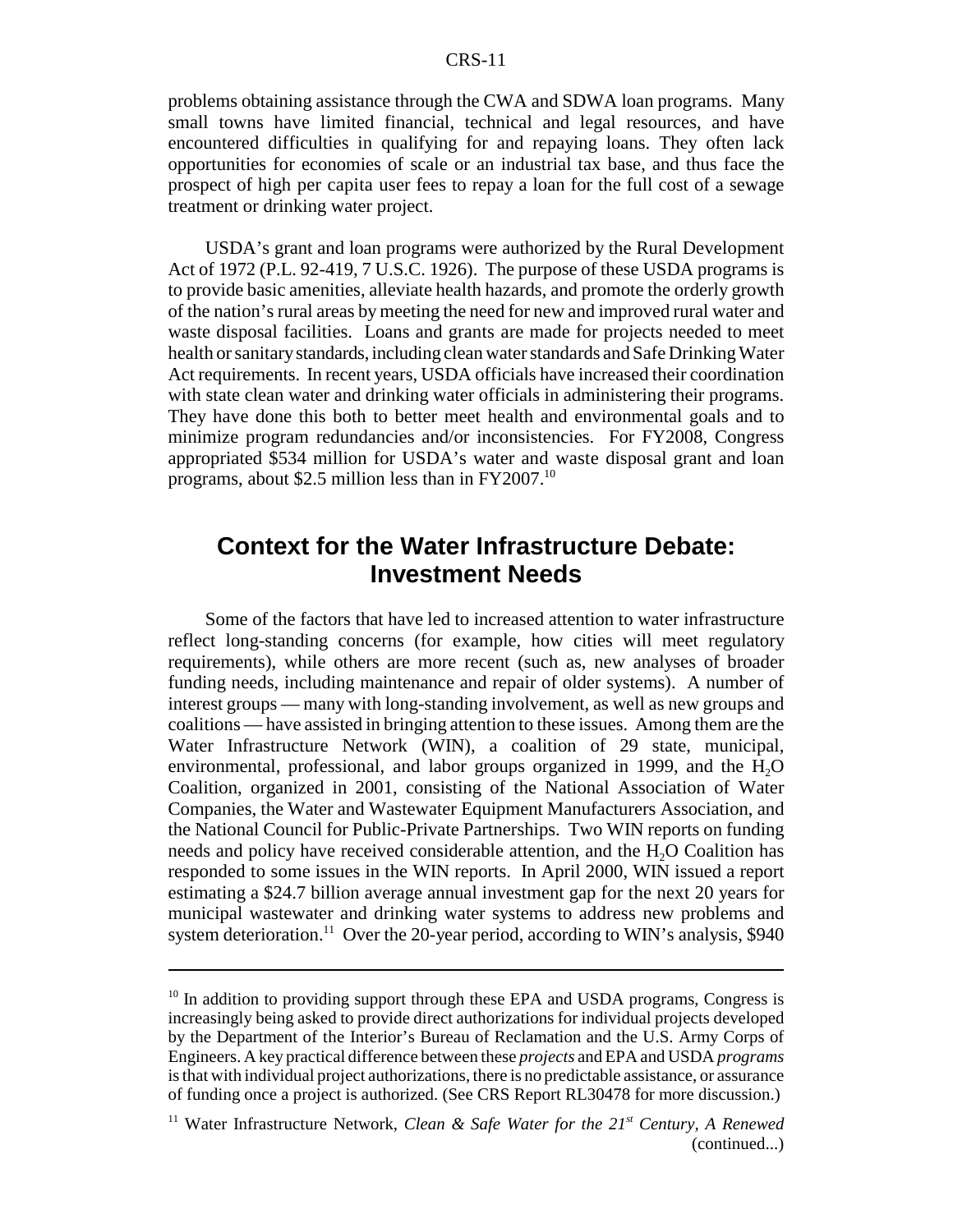billion is required for wastewater and drinking water investments, and more than \$1 trillion in O&M spending is required. A second WIN report, issued in 2001, recommended a multibillion dollar investment program in water infrastructure.<sup>12</sup>

**EPA Needs Surveys.** EPA's contribution to the debate over needs is primarily its wastewater and drinking water needs surveys. The Safe Drinking Water Act requires EPA to assess the capital improvement needs of eligible public water systems every four years thereafter. Concurrently, and in consultation with the Indian Health Service and Indian tribes, EPA must assess needs for drinking water treatment facilities to serve Indian tribes. Similarly, the Clean Water Act requires EPA, in cooperation with states, to report biennially to Congress on the cost of construction of all needed publicly owned wastewater treatment works in the United States (in reality, the clean water needs survey is done every four years).

The most recent drinking water needs survey, conducted in 2003 and issued in June 2005, covers the period from 2003 through 2023. As noted above, the survey indicates that systems need to invest \$276.8 billion in drinking water infrastructure improvements over 20 years to comply with drinking water regulations and to ensure the provision of safe water. This amount exceeds the 2001 needs survey estimate of \$165.5 billion (in 2003 dollars) by more than 60%. The 2003 survey includes funds needed for compliance with several recent regulations (including the revised arsenic and radium rules) and pending rules for radon and other contaminants. It also identified \$1 billion in security-related needs. Also, water systems made efforts to improve reporting of needs for infrastructure rehabilitation and replacement, which EPA determined had been under-reported in the previous surveys.

 Of the total national need of \$276.8 billion, \$160.5 billion (60%) is currently needed to ensure the provision of safe drinking water. EPA notes that a "current need" typically involves installing, upgrading, or replacing infrastructure to allow a system to continue to deliver safe drinking water and that systems with current needs are usually not in violation of a drinking water standard. EPA reports that, although all of the infrastructure projects in the needs assessment promote the health objectives of the act, \$45.1 billion (16%) of the total is attributable to SDWA regulations, while \$237 billion (84%) represents nonregulatory costs (e.g., routine replacement of basic infrastructure).<sup>13</sup>

The most recent wastewater survey, conducted in 2004 and issued in 2008, estimates that \$202.5 billion is needed for projects and activities eligible for Clean Water Act assistance.<sup>14</sup> This estimate includes \$134.4 billion for wastewater

 $11$  (...continued)

*National Commitment to Water and Wastewater Infrastructure,* April 2000. (Published estimates used in this CRS report were adjusted by CRS to 2001 dollars.)

<sup>&</sup>lt;sup>12</sup> Water Infrastructure Network, *Recommendations for Clean and Safe Water in the 21<sup>st</sup> Century,* February 2001. (Hereafter cited as WIN Recommendations.)

<sup>13</sup> U.S. Environmental Protection Agency, *Drinking Water Infrastructure Needs Survey and Assessment: Third Report to Congress*, June 2005.

<sup>14</sup> U.S. Environmental Protection Agency, *Clean Watersheds Needs Survey 2004, Report to* (continued...)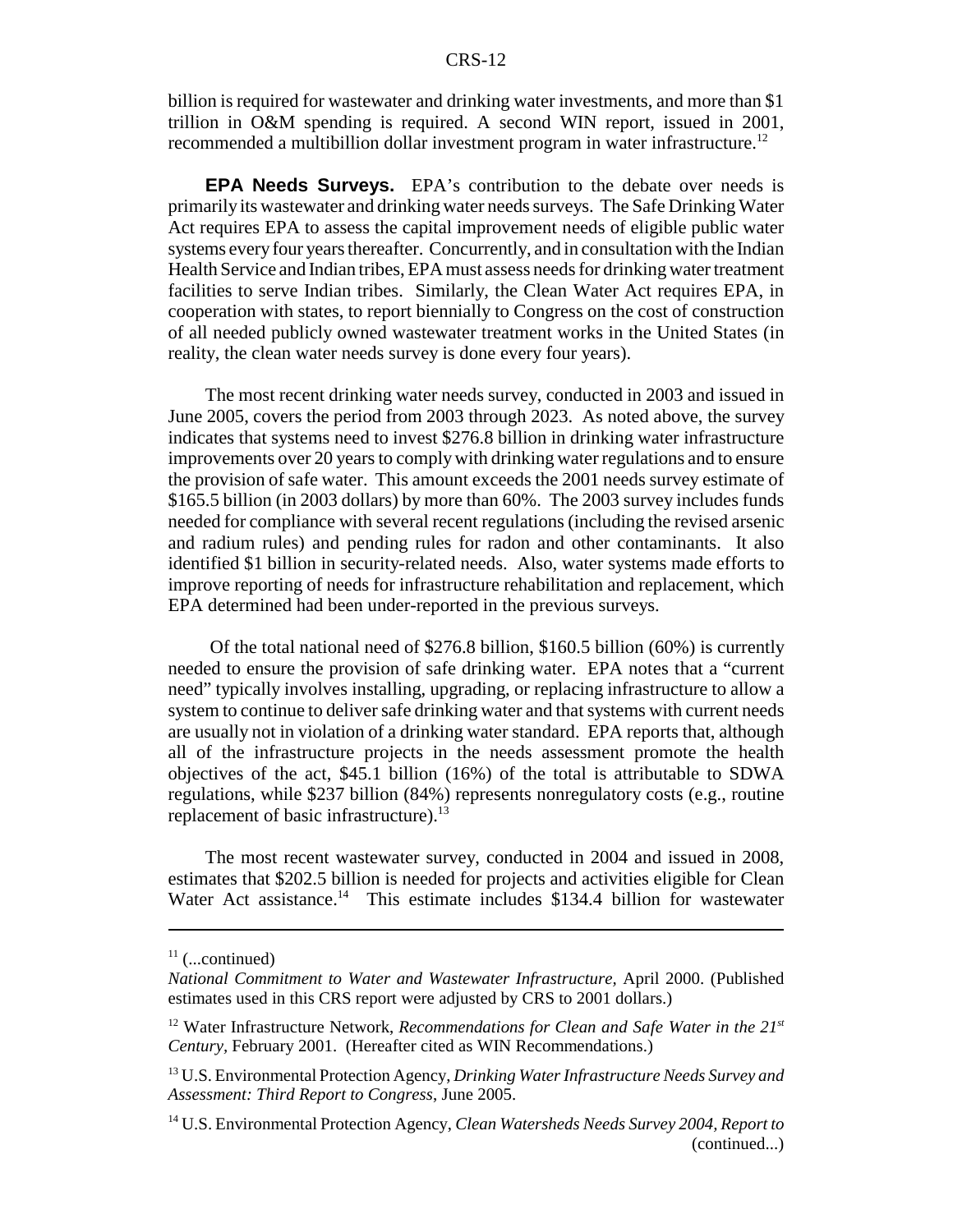treatment and collection systems (\$10.5 billion more than the previous report), \$54.8 billion for combined sewer overflow corrections (\$1.5 billion less than the previous estimate), \$9 billion for stormwater management (\$2.8 billion more than the previous estimate), and \$4.3 billion to build systems to distribute recycled water (a new category in this report). The total is 8.6% larger than needs reported in the previous survey, four years earlier. The increases are due to several factors, according to EPA: needs for rehabilitation of aging infrastructure, facility improvements to meet more protective water quality standards and, in some cases, providing additional treatment capacity for handling wet-weather flows. Needs for small communities (under 10,000 population) represented about 9% of the total.

The clean water needs survey does not separately identify needs for Alaskan Native villages, and only a few states report needs for Indian tribes. More comprehensive estimates are made by the Indian Health Service (IHS) of the U.S. Department of Health and Human Services, which operates a Sanitation Facilities Construction program pursuant to the Indian Sanitation Facilities Act (P.L. 86-121). IHS estimated that, as of the end of FY2005, more than140,000 American Indian and Alaska Native (AI/AN) homes needed sanitation facilities, including over 36,000 homes that needed potable water. The total needing safe water improvements is about 12% of all AI/AN homes, compared with about 1% of all U.S. homes, according to IHS. The backlog of documented Indian sanitation facility projects as of the end of FY2005 totaled more than \$2 billion, with those projects considered by the IHS to be economically and managerially feasible totaling \$990 million.<sup>15</sup>

Expressed as average annual costs, the EPA needs surveys estimate \$13.8 billion for drinking water systems and \$10.1 billion for wastewater systems. EPA acknowledges that needs estimates generally have been conservatively biased. First, all reported needs in both surveys must be documented with project-specific information. Second, needs that are ineligible for SRF funding are not reflected; thus, in the drinking water survey, needs for fire flow, dams, and untreated reservoirs are omitted. Neither EPA survey explicitly accounts for infrastructure needs due to population increases, since growth-related projects are not eligible for EPA funding. The wastewater needs survey does not include information about privately owned facilities or facilities that serve privately owned industrial facilities, military installations, national parks or other federal facilities, as they are not eligible for funding under the clean water SRF program. Finally, neither survey accounts for financing costs associated with utility borrowing to pay for capital investment. Despite various challenges and limitations, needs estimates have improved with experience. For the most recent drinking water needs survey, for example, EPA

 $14$  (...continued)

*Congress,* Washington, January 2008, 1 vol., available at [http://www.epa.gov/owm/mtb/cwns/2004rtc/toc.htm].

<sup>&</sup>lt;sup>15</sup> U.S. Department of Health and Human Services, Indian Health Service, "FY2007 Budget" Requests, Justification of Estimates for Appropriations Committees; Sanitation Facilities Construction," February 2006, p. IHF-11.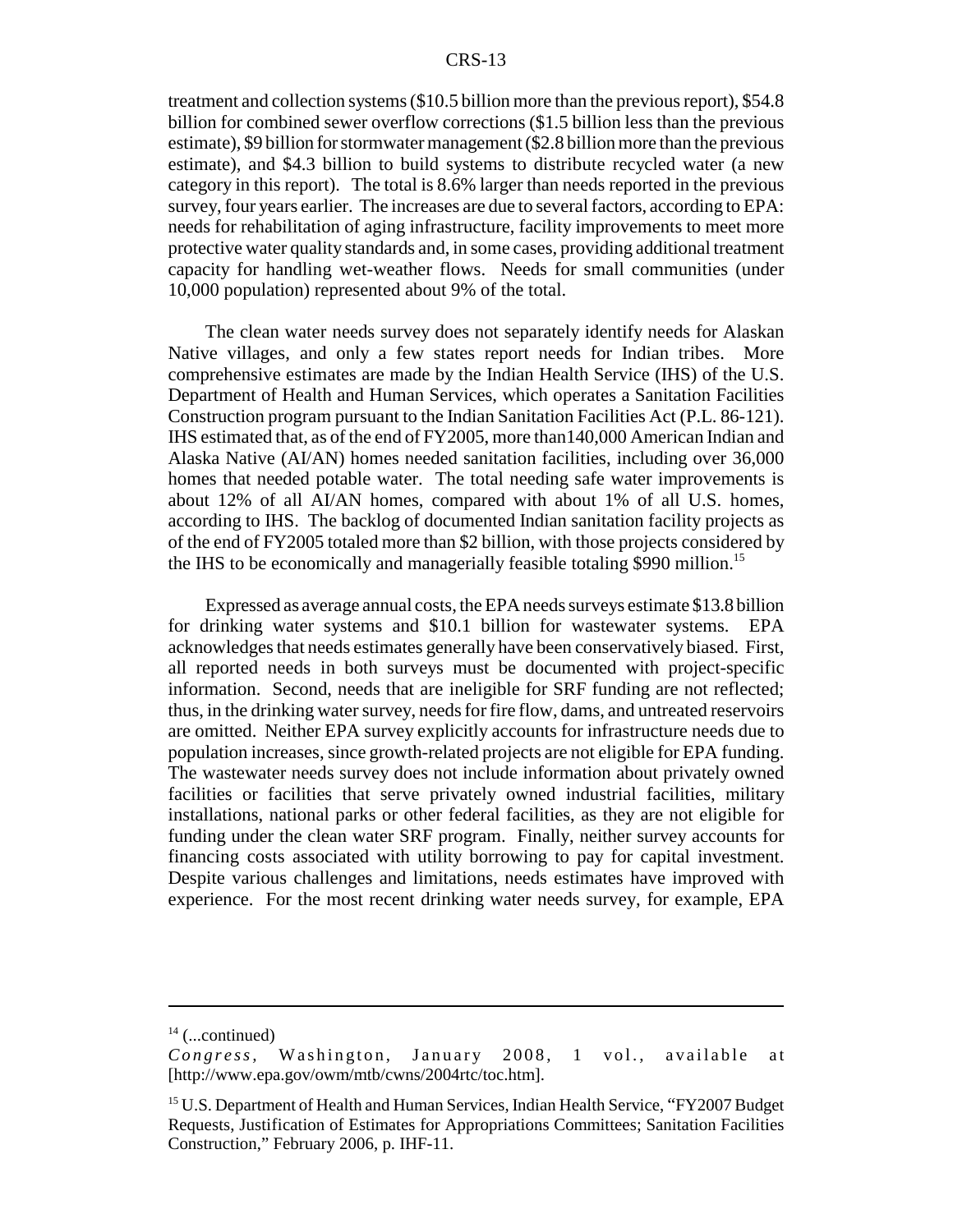reported that state and water system efforts to correct past problems with significant under-reporting of needs appear to have been successful.<sup>16</sup>

**CBO's Report on Future Investment.** A 2002 report by the Congressional Budget Office (CBO) also contributes to the discussion about investment needs.<sup>17</sup> In that report, CBO presented two scenarios of future needs for capital investment and O&M costs, a low-cost case and a high-cost case. The two scenarios span the most likely possibilities that could occur, according to CBO, and present a range of estimates for each, reflecting the limited information available about existing water infrastructure. For example, CBO said, there is no accessible inventory of the age and condition of pipes (which account for the majority of both drinking water and wastewater systems' assets). As such, a shortage of data compounds the general analytic problem of making 20-year estimates of what would happen under current and currently anticipated trends.

CBO estimated that for the years 2000 to 2019, annual costs for investment will range between \$11.6 billion and \$20.1 billion for drinking water systems, and between \$13.0 billion and \$20.9 billion for wastewater systems, or between \$24.6 billion and \$41.0 billion for water and wastewater combined (in 2001 dollars). Additionally, CBO estimated that annual costs over the period for O&M, which are not eligible for federal aid, will range between \$25.7 billion and \$31.8 billion for drinking water and \$20.3 billion to \$25.2 billion for wastewater systems, or between \$46.0 and \$57.0 billion for water and wastewater combined.

The principal differences in costs under CBO's two scenarios reflect different assumptions about several factors: (1) the rate at which drinking water pipes will be replaced,  $(2)$  savings that may be associated with improved efficiency  $(e.g.,$  demand management to reduce peak usage, consolidation of systems to achieve economies of scale, labor productivity), (3) the costs to wastewater utilities for controlling combined sewer overflows, and  $(4)$  the repayment period on borrowed funds.<sup>18</sup>

CBO estimated that, for both types of systems, the difference between current capital spending (approximately \$22 billion by all levels of government in 1999) and future costs — what some call an investment funding gap — would be \$3.0 billion annually in the low-cost scenario and \$19.4 billion in the high-cost case. Together, the future costs under the low-cost scenario (which CBO believes is reasonable, given the uncertainty about the condition of existing infrastructure, prospects for improved efficiency, and assumptions about borrowing) represent growth of 14% from 1999 levels, while under the high-cost case, the estimated increases represent growth of about 90%.

CBO also examined estimates in WIN's 2000 report, because of the public attention that it has received. CBO's analysis shows approximately an \$18.6 billion

<sup>16</sup> U.S. Environmental Protection Agency, *Drinking Water Infrastructure Needs Survey and Assessment: Third Report to Congress*, June 2005, p. 5.

<sup>17</sup> U.S. Congressional Budget Office, *Future Investment in Drinking Water and Wastewater Infrastructure,* November 2002, 58 p. (Hereafter cited as CBO 2002.)

<sup>18</sup> Ibid., pp. 18-22.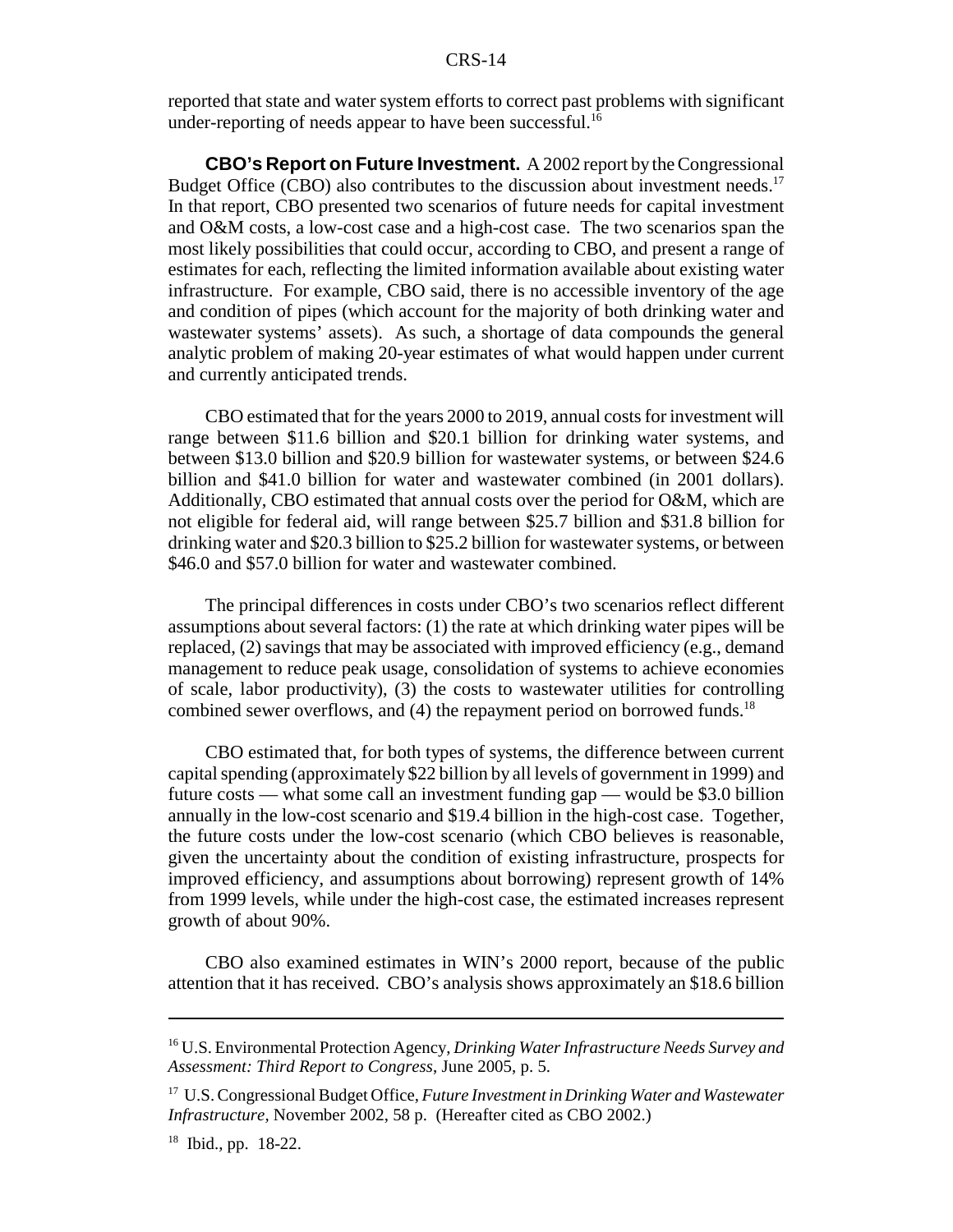difference between current spending and WIN's estimate of future annual costs, and is thus close to CBO's high-cost case. Investing at either the level in WIN's report or the CBO high-cost scenario would require nearly a doubling of current annual spending levels. WIN's single point estimate of annual investment needs for drinking water and wastewater (\$40 billion) is similar to CBO's high-cost case estimate. In contrast, CBO's low-cost case estimate is \$15.7 billion less than that in the WIN report (see **Table 2**), because of differences in assumptions concerning the timeline for replacing drinking water pipes, savings from efficiency, and borrowing terms.

Overall, in examining the 2000 WIN report, CBO was critical of a number of analytic aspects. In particular, while WIN includes financing costs in its analysis, WIN's estimates of total capital investment needs do not reflect "costs as financed." Costs as financed conveys the full costs of investments made out of funds on hand during the period analyzed and the debt service (principal and interest) paid in those years on new and prior investments that were financed through borrowing. Costs as financed are a kind of moving average that smooths out year-to-year changes in investment volume. In contrast, WIN's 2000 report includes total debt service on new investments from 2000 to 2019, regardless of when those payments occur, rather than the debt service actually paid during the period (on both pre-2000 and new investments). The difference is important, according to CBO, because utilities' past investments financed from 1980 to 1999 and still being paid off from 2000 to 2019 are smaller than the investments projected to be financed during the latter period. WIN's approach to estimating investment needs (capital plus financing) results in approximately a 20% over-estimate, according to CBO.19

**EPA's Gap Analysis Report.** In addition to the needs surveys, in 2002 EPA issued a study, called the Gap Analysis, assessing the difference between current spending and total funding needs for drinking water and wastewater infrastructure.<sup>20</sup> Using data from the needs surveys and updated information, the Gap Analysis estimated total needs for drinking water and clean water (capital investment plus financing costs, and operation and maintenance (O&M)) from 2000-2019, as well as the projected gap between current spending and needs. This report examined a range of estimates, based on two scenarios: a low-end estimate assuming a 3% annual real growth in revenues (an increase in user rates and equivalent increase in customer growth) and a high-end estimate assuming no growth in water utility systems' revenues.<sup>21</sup>

Using these two scenarios, the Gap Analysis estimates a 20-year investment gap between current spending levels and capital investment needs for wastewater and drinking water combined between \$66 billion and \$224 billion (in 2001 dollars). In addition, it estimates a 20-year gap in spending for O&M between \$10 billion and

 $19$  Ibid., p. 19.

<sup>20</sup> U.S. Environmental Protection Agency, *The Clean Water and Drinking Water Infrastructure Gap Analysis,* September 2002, EPA 816-R-02-020, 50 p.

 $21$  For each scenario in the Gap Analysis, EPA presents a range of estimates and a point estimate within each range. For simplification, CRS refers to these point estimates, but readers should consult the EPA report for full discussion.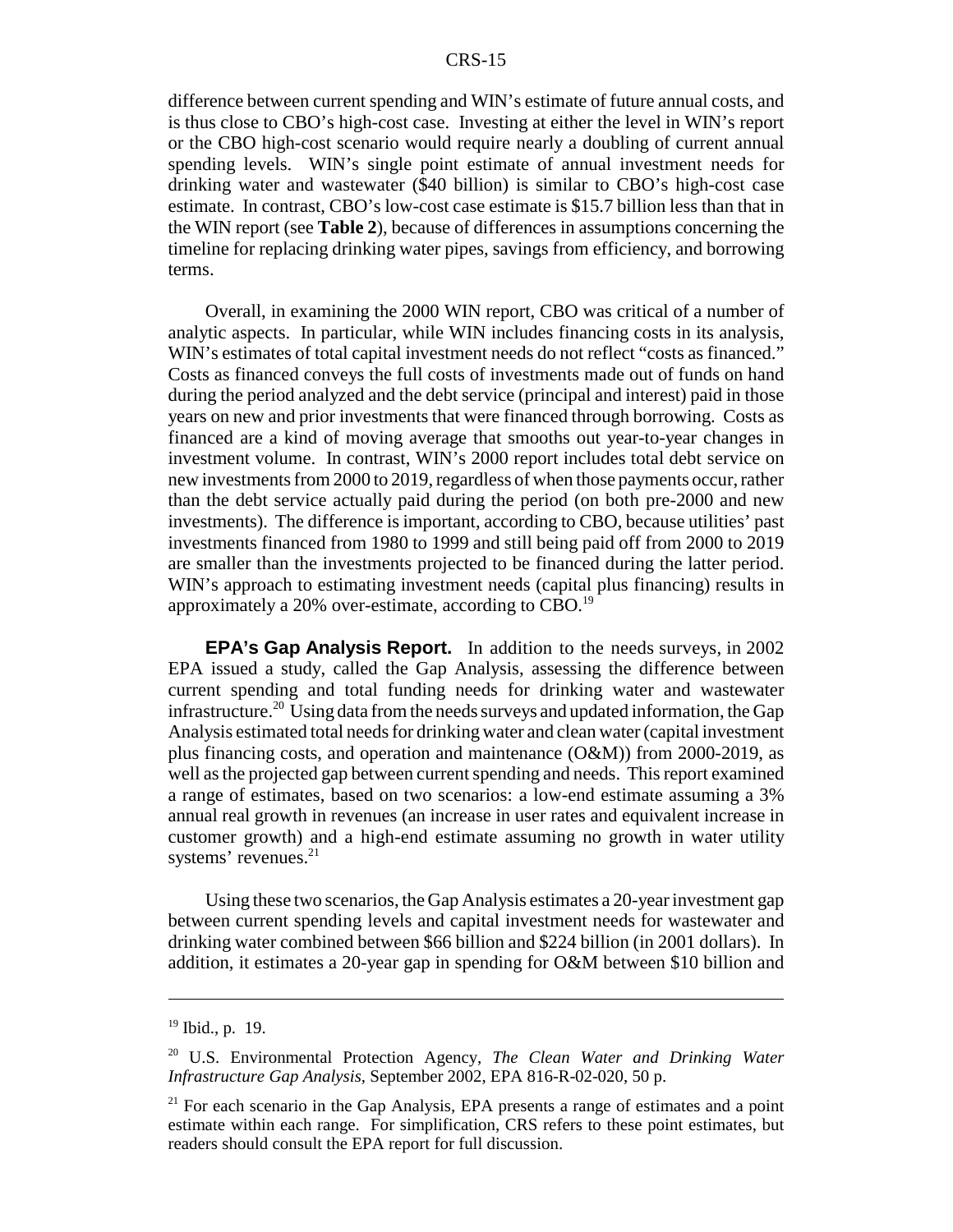\$409 billion. Under EPA's analysis, the estimated average annual gap between current spending and investment needs is between \$1.6 billion and \$23.1 billion, and the average annual O&M gap is between \$0.3 billion and \$36.3 billion, depending on the scenario. Compared with estimates of baseline expenditures, EPA's projections imply an average annual increase in costs over the 20-year period that ranges from 2.8% to 85.8% for capital investment and O&M combined.

A January 2003 CBO report examined estimates in the 2002 CBO report and in EPA's Gap Analysis.<sup>22</sup> As shown in **Table 2**, the differences between EPA's and CBO's projections of total investment costs are not especially significant: both EPA's and CBO's high-end estimates (\$46.5 billion and \$41 billion, respectively) reflect a near doubling of baseline investment costs through 2019. WIN's 2000 estimate (\$40 billion) has a similar implication. EPA's and CBO's low-end investment estimates (\$25 and \$24.6 billion, respectively) reflect less than a 15% increase in costs through 2019. Differences between EPA's and CBO's investment estimates are explained by differences in assumptions, such as the potential for efficiency savings and different time profiles for replacement of drinking water pipes. For most factors, CBO believes that a strong case cannot be made for the choice of one agency's estimates over the other, so long as the differences are recognized.

Greater differences are apparent between CBO's and EPA's high-end scenario estimates for O&M (\$57 billion and \$82 billion, respectively). According to CBO, that difference stems from EPA's adopting the unrealistic assumption that drinking water infrastructure is replaced in large quantities early in the 20-year period, rather than being replaced more evenly throughout the span, with high O&M costs throughout the period as a by-product of the early increase in capital stock. In WIN's report, O&M annual cost estimates are closer to CBO's high-end scenario than to EPA's.

**Table 2** summarizes estimates from the 2000 WIN report, the 2002 CBO report, and EPA's Gap Analysis on average annual costs for water infrastructure (wastewater and drinking water combined) and the potential average annual increase above current spending levels that would be required to achieve such expenditures.

<sup>22</sup> U.S. Congressional Budget Agency, *Future Spending on Water Infrastructure: A Comparison of Estimates from the Congressional Budget Office and the Environmental Protection Agency,* letter report, January 2003, 14 p.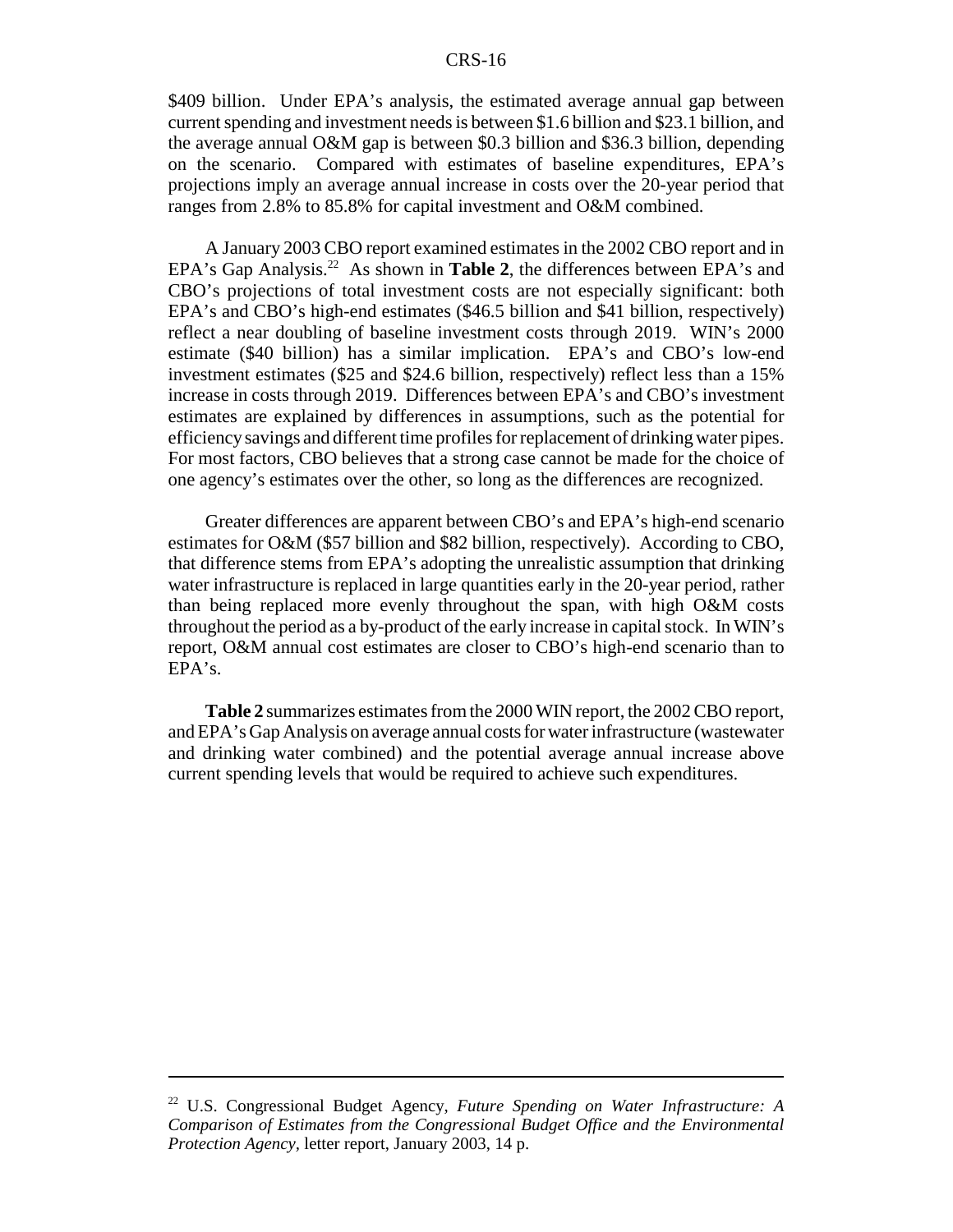|                                                             |                   | <b>CBO 2002</b> |                 | <b>EPA</b> gap analysis |                 |  |
|-------------------------------------------------------------|-------------------|-----------------|-----------------|-------------------------|-----------------|--|
|                                                             | WIN               | Low-end         | <b>High-end</b> | Low-end                 | <b>High-end</b> |  |
| Average annual cost 2000-2019                               |                   |                 |                 |                         |                 |  |
| Investment                                                  | $40.3^{\rm a}$    | 24.6            | 41.0            | 25.0                    | 46.5            |  |
| O&M                                                         | 52.6              | 46.1            | 57.0            | 46.1                    | 82.0            |  |
| Average annual cost above baseline spending (gap) 2000-2019 |                   |                 |                 |                         |                 |  |
| — Investment                                                | 18.6 <sup>a</sup> | 3.0             | 19.4            | 1.6                     | 23.1            |  |
| O&M                                                         | 11.8              | 7.1             | 18.1            | 0.3                     | 36.3            |  |

## **Table 2. Estimated Costs for Water Infrastructure**

(billions of dollars)

a. The \$40.3 billion and \$18.3 billion in this table reflect CBO's re-estimate of investment needs in the WIN 2000 report. CBO re-estimated the WIN information to reflect investment costs as financed, in order to give comparability with CBO's and EPA's analyses.

## **Issues**

While estimates of funding needs have become one focal point for discussion, some argue that trying to focus on precise needs estimates is not as important as recognizing the general need. For example, CBO's reports and EPA's Gap Analysis caution that projections of future costs associated with water infrastructure are highly uncertain and could lie outside of the ranges that they present. Different assumptions could increase or decrease the results. CBO explained this point in its 2003 report.<sup>23</sup>

Because available data are limited, the agencies must use many assumptions to develop their projections, and the 20-year projection window provides ample opportunity for unforeseen developments to influence costs. Data limitations make it impossible for the agencies to know even baseline investment costs with certainty.

As is evident from their analyses of various investment scenarios, CBO and EPA believe that funding gaps are not inevitable, if other steps are taken. Both emphasize that funding gaps occur only if capital and O&M spending remains unchanged from present levels. Future spending and other measures that systems could adopt to reduce both types of costs, such as asset management processes,  $24$ could significantly alter estimates of future needs. How a gap would be filled raises a number of other issues. Whether water infrastructure needs over the next 20 years are \$200 billion or \$1 trillion, they are potentially very large, and the federal government is unlikely to provide 100% of the amount. Questions at issue include what is the precise problem to be solved; who will pay, and what is the federal role in that process; and how to deliver federal support.

 $23$  Ibid., p. 1.

 $24$  Asset management is a planning approach for conducting integrated assessments of future capital and operating needs to ensure that investments are made efficiently.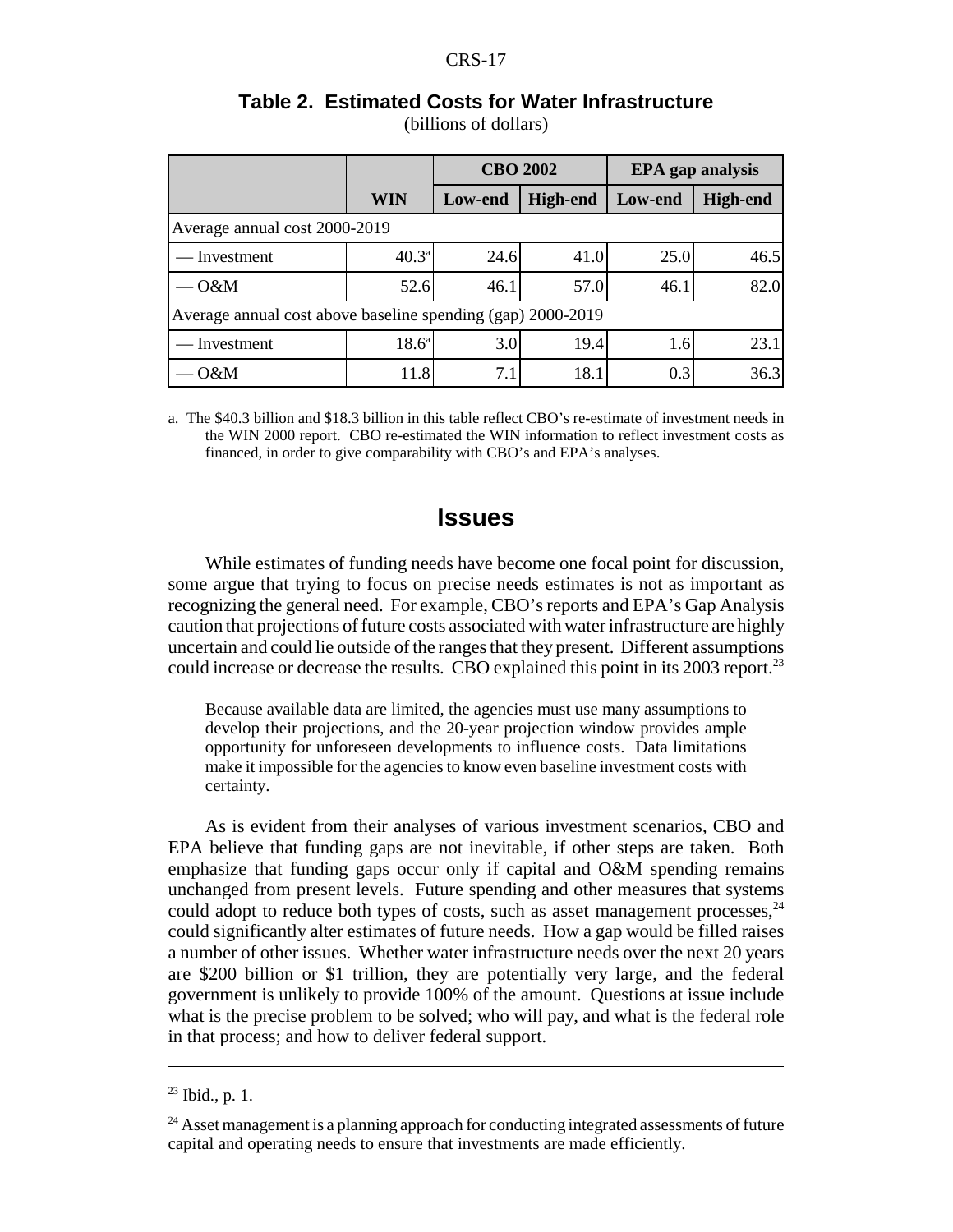#### **Priorities: What Are the Problems to Be Solved?**

Defining the scope of the water infrastructure problem is a key issue. As described previously, traditionally the CWA and SDWA have assisted projects needed to upgrade and improve wastewater and drinking water systems for compliance with federal standards. There still are significant needs for those core projects: for example, the 2003 clean water needs survey reports that more than onehalf of the \$171 billion in total treatment needs are for projects to correct overflows from municipal sewers, particularly sanitary sewer overflows (SSOs). (SSOs are releases of raw sewage from sanitary sewer collections systems before the wastewater reaches the treatment plant. These discharges are a major type of wet weather pollution.) The EPA estimates that of the \$276.8 billion in drinking water needs, \$45 billion (16%) is required for water systems to comply with regulations. However, these needs are expected to increase as the number of SDWA standards grows. Relatedly, \$165 billion (60%) of total needs is for projects that water utilities consider a high priority for ensuring the continued delivery of safe drinking water.

**Infrastructure Replacement.** While not disregarding needs for compliancerelated projects, stakeholders also are focusing on the problem of projects that have not traditionally been eligible under federal aid programs — major repair and replacement of existing systems. Currently, federal funds may be used for projects that involve minor system repairs (such as correcting leaky pipes that allow infiltration or inflow of groundwater into sewer lines) but may not be used for major rehabilitation, or extensive repair of existing sewers that are collapsing or are structurally unsound. In many cities, systems that currently meet standards and provide adequate service are, according to advocacy groups, reaching the end of their service-life and will require substantial investment in the near future. The American Water Works Association's 2001 report focused solely on the need to reinvest in aging drinking water infrastructure. It estimates that nationally over the next 30 years, \$250 billion may be required to replace worn out facilities and systems.

The replacement problem is occurring not because of neglect or failure to do routine maintenance, AWWA and others say, but because water infrastructure facilities and pipes installed decades ago are now wearing out. Most pipes were installed and paid for by past generations in response to population growth and economic development booms of the 1890s, World War I, 1920s, and post-World War II. The oldest cast iron pipes, dating from the late 1800s, have an average useful life of about 120 years, while pipes installed after World War II have an average life of 75 years. The useful life of pipe varies considerably, based on such factors as soil conditions, materials used, and character of the water flowing through it. Also, pipe deteriorates more rapidly later in the life cycle than initially. AWWA says, "Replacement of pipes installed from the late 1800s to the 1950s is now hard upon us, and replacement of pipes installed in the latter half of the  $20<sup>th</sup>$  Century will dominate the remainder of the  $21^{st}$  century.<sup>325</sup> Treatment plant assets are more shortlived than pipes, with typical service lives of 15 to 50 years. Thus, many that were built in response to environmental standards in the 1970s and 1980s also will begin to be due for replacement in a few years.

 $25$  AWWA Report, p. 11.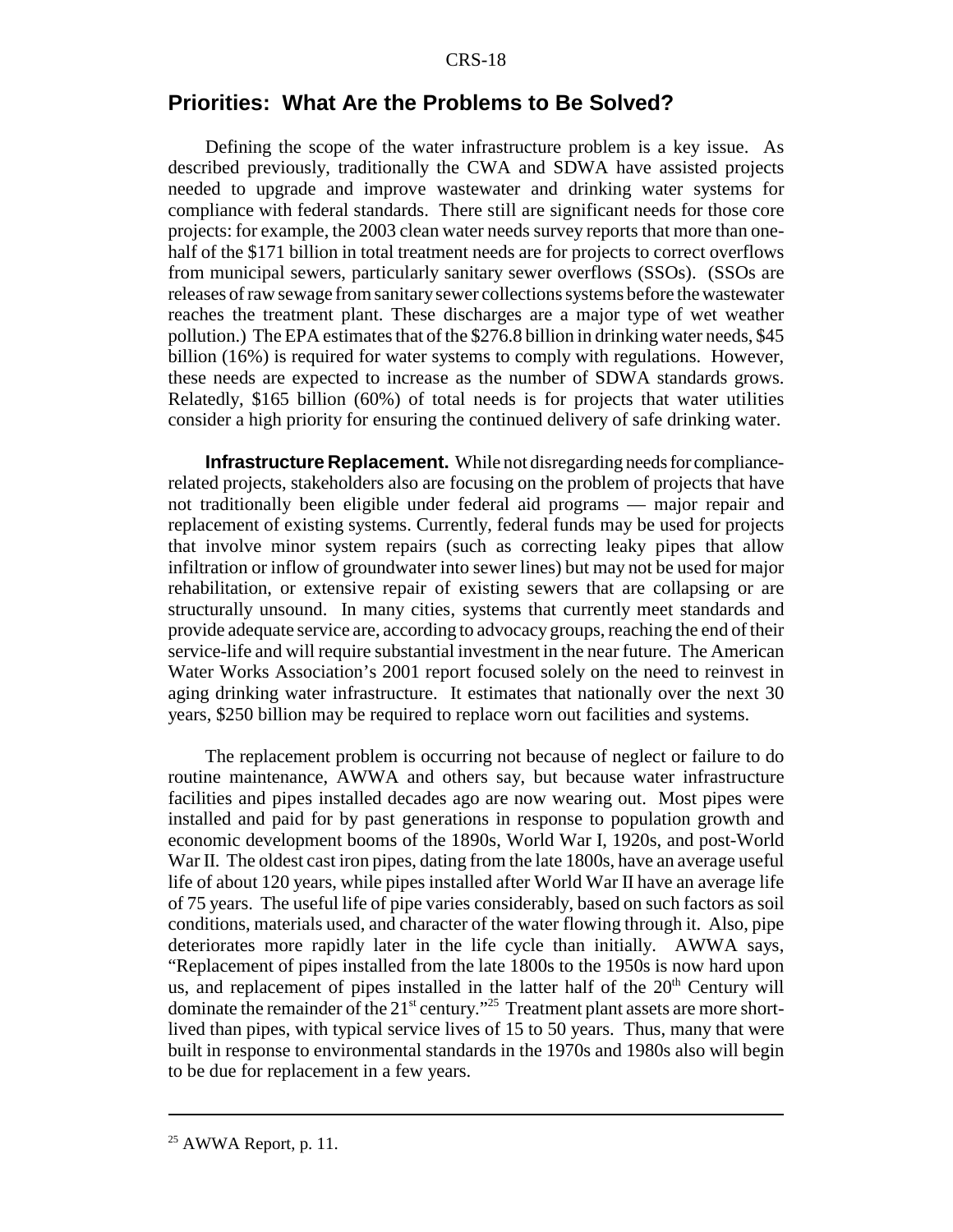This concern over infrastructure deterioration recalls an earlier period when infrastructure was a hotly debated topic. In the 1980s, there was much debate among policymakers about an infrastructure funding gap and the need for federal solutions to the perceived problem that America's public facilities were wearing out faster than they were being replaced. Some said that, because of declining public investment, America's infrastructure was in ruins. Analysts proposed strategies for planning, financing, and managing investments to address decay of the nation's public works infrastructure.<sup>26</sup> After a period of publicity and attention, debate about an "infrastructure crisis" waned. Congress did not enact legislation creating substantially new federal approaches to infrastructure but did reauthorize funding for several existing programs, including wastewater.

Today, analysts may differ over whether an infrastructure crisis did, in fact, exist then and whether local officials made choices sufficient to defer the issue for a later day. In the end, this earlier infrastructure debate resulted in little obvious action and without the breakdowns some had warned of. However, the current concerns may reflect a new situation: AWWA says that the replacement problem being debated today is not that utilities are faced with making up for a historical gap in the level of replacement funding. Rather, it is that utilities must ramp up budgets to prevent a replacement gap from developing in the near future, that is, to avoid getting behind.

**Security.** With the exception of the latest EPA drinking water needs survey, none of the investment needs reports discussed previously (WIN report, or those by CBO and EPA) accounts for increased security-related needs that utilities have begun to identify. In its 2002 report, CBO said:

Because water systems are still developing estimates of the costs for increasing security in the wake of the September 11 attacks, the estimates do not include those expenses — but preliminary reports suggest that security costs will be relatively small compared with the other costs for investment in infrastructure.<sup>27</sup>

One partial estimate for wastewater systems reported that, among large wastewater utilities, operators identified \$135 million in security-related needs for the period 2002-2006, with approximately one-quarter of those reporting saying that their needs exceed \$1 million.<sup>28</sup>

Although poorly quantified and potentially small relative to overall infrastructure needs, the costs of addressing security concerns for drinking water systems are expected to be significant. The Bioterrorism Preparedness Act of 2002 (P.L. 107-188) required all community water systems serving more than 3,300 persons to assess their vulnerabilities to terrorist attack or other intentional acts to

<sup>26</sup> See, for example, Pat Choate and Susan Walter, *America in Ruins*. Council of State Planning Agencies, 1981, 97 p.; and Roger J. Vaughan and Robert Pollard, *Rebuilding America, Planning and Managing Public Works in the 1980s,*Council of State Planning Agencies,1984, Vol. 1, 182 p.

 $27$  CBO 2002, p. x.

<sup>28</sup> Association of Metropolitan Sewerage Agencies, *The AMSA 2002 Financial Survey*, 2003, p. 79.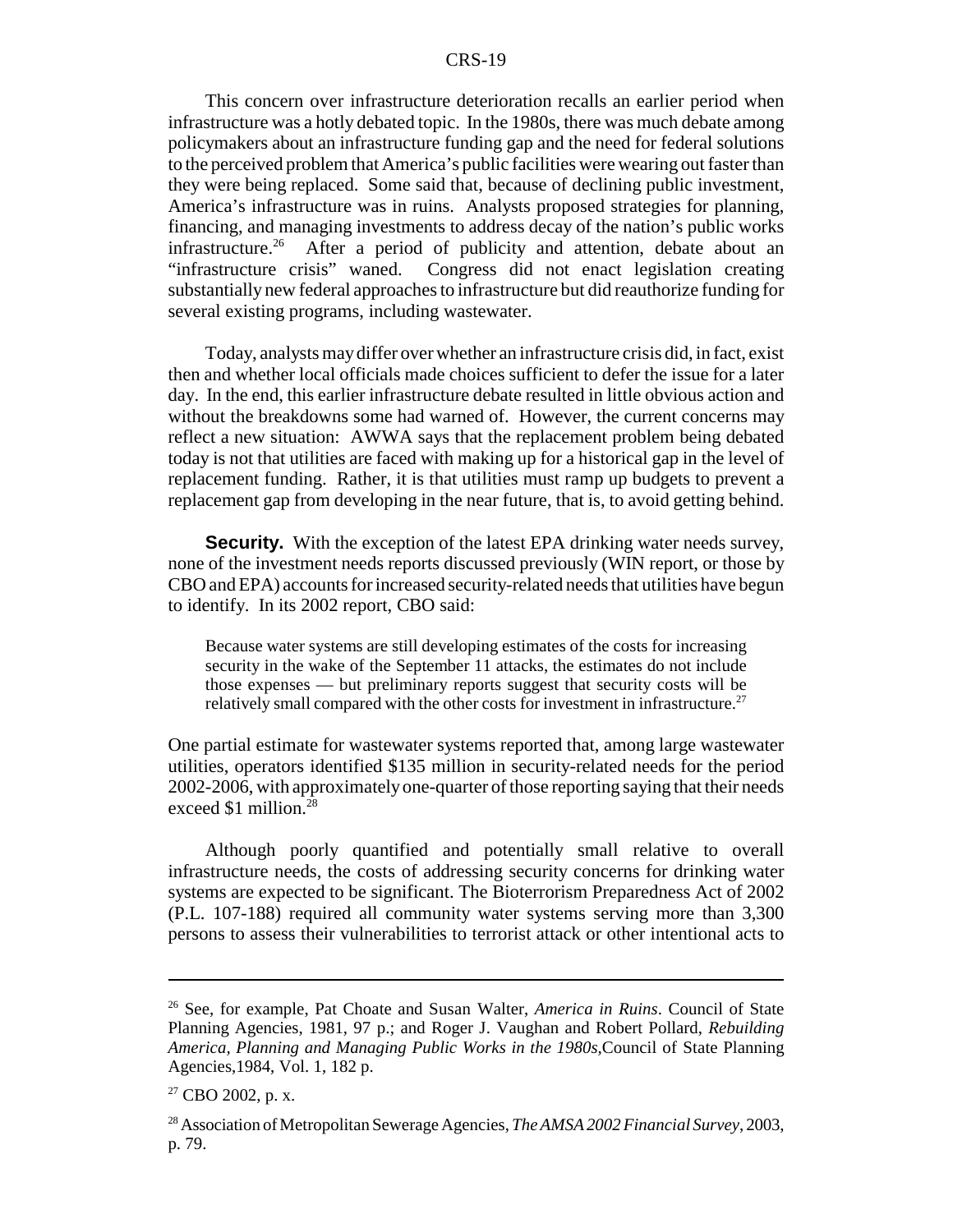disrupt the provision of safe and reliable drinking water supplies. Having done so, many of these systems now are taking, or planning to take, steps to improve the security of their facilities and to protect sources of drinking water. The AWWA has estimated that the roughly 8,400 community water systems covered by the Bioterrorism Act would have to spend more than \$1.6 billion just to implement the most basic steps needed to improve security (such as better controlling access to facilities with fences, locks, perimeter lights, and alarms at critical locations). This estimate does not include the capital costs of upgrades to address vulnerabilities identified in vulnerability assessments, such as hardening pumping stations, chemical storage buildings, transmission mains, adding redundant infrastructure, or relocating pipelines of facilities. Efforts to estimate costs have been hampered by the fact that the security measures needed for utilities are very site-specific. However, the AWWA estimates that, nationwide, community water systems will need to invest billions of dollars to address identified vulnerabilities.<sup>29</sup>

The total security need estimated from the 2003 drinking water needs survey is \$1 billion. According to EPA, the survey provides only a partial estimate of security needs, as it was done while water systems were expanding their security evaluation and planning efforts. Many water systems had completed vulnerability assessments and corrective action plans, but they frequently lacked cost estimates for making security improvements. EPA expects that such needs will be reported more thoroughly in future assessments.30

To cover the costs of making security improvements, some water utilities have imposed rate increases or reallocated existing resources. However, many others have been increasing rates to pay for projects needed to comply with new regulations, but had not contemplated the need for additional resources to address security concerns. Asserting that homeland security is primarily a federal responsibility, and that the needs are large, some individual communities and water associations have approached Congress in search of assistance.<sup>31</sup> In the Bioterrorism Preparedness Act, Congress authorized funding for FY2002 through FY2005 for EPA to provide financial assistance to drinking water systems for several purposes, including making basic security enhancements, but no funding was provided. EPA has identified numerous security improvements that are eligible for funding through the drinking water and clean water state revolving fund programs, $32$  and infrastructure bills in the  $108<sup>th</sup>$  and  $109<sup>th</sup>$  Congresses specified that projects to improve security were eligible

 $29$  Statement of Howard Neukrug on behalf of the American Water Works Association, in: U.S. House, Committee on Transportation and Infrastructure, Subcommittee on Water Resources and the Environment, *Aging Water Supply Infrastructure*, Hearing, 108<sup>th</sup> Congress, 2nd session, April 28, 2004 (108-63), p. 61.

<sup>30</sup> U.S. Environmental Protection Agency, *Drinking Water Infrastructure Needs Survey and Assessment: Third Report to Congress*, June 2005, pp. 10-11.

 $31$  Ibid.

<sup>&</sup>lt;sup>32</sup> See U.S. Environmental Protection Agency, "Use of the Clean Water State Revolving Fund to Implement Security Measures at Publicly Owned Treatment Works," at [http://www.epa.gov/owm/cwfinance/cwsrf/security.pdf]; and "Use of the Drinking Water State Revolving Fund (DWSRF) to Implement Security Measures at Public Water Systems," EPA-816-F-02-040, at [http://www.epa.gov/safewater/dwsrf/pdfs/security-fs.pdf].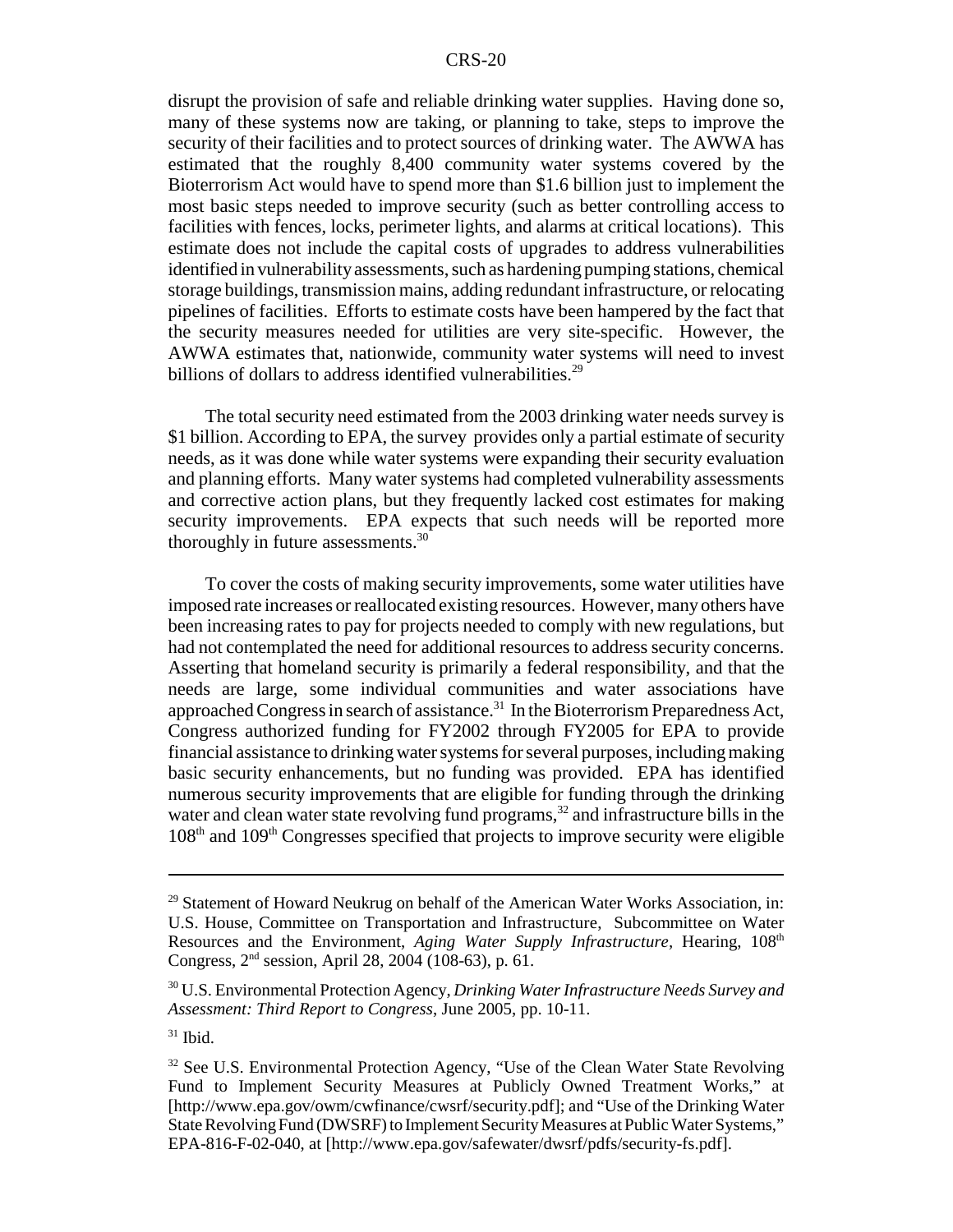for assistance under the clean water and drinking water state revolving funds. However, these funds are used primarily to comply with Safe Drinking Water Act and Clean Water Act requirements, and it is uncertain how readily these funds might become available for security measures.<sup>33</sup>

**Funding Other Priorities.** Wastewater SRF funding is used for construction of publicly owned municipal wastewater treatment plants, implementing state nonpoint pollution management programs, and developing and implementing management plans under the National Estuary Program (CWA, Section 320).<sup>34</sup> Drinking water SRFs may provide assistance for expenditures that will facilitate compliance with national drinking water regulations or that will "significantly further the health protection objectives" of the Safe Drinking Water Act. There are many proposals for expanding the scope of activities eligible for SRF funding, in addition to meeting major replacement and security-related needs, raising numerous tradeoff questions for policymakers.

Past legislative proposals (such as S. 1400 in the 109<sup>th</sup> Congress, and S. 2550) and H.R. 1560 in the  $108<sup>th</sup>$  Congress) would have added a number of new types of projects to those already eligible for SRF assistance: water conservation; water reuse, reclamation, or recycling; measures to increase facility security; and implementation of source water protection plans, for example. The rationale for using federal assistance is that investments in some of these approaches could reduce overall needs for capital investment. All, arguably, could benefit water quality protection and improvement, as do traditional infrastructure investments, and supporting them through the popular mechanism of SRFs would help ensure comparatively secure funding. But expanding the scope of eligibility also arguably dilutes the current focus of these programs, at a time when traditional needs remain high. This tension already exists with the wide range of set-asides authorized under the drinking water SRF, where, in addition to funding infrastructure projects, states may reserve up to 31% of their federal capitalization grant for a range of other purposes. For example, states may use up to 10% of their grant to implement wellhead protection programs and another 10% to fund local source water protection initiatives. (See discussion below of set-asides, under "Delivering Federal Support.")

Many argue that greater investment in managing nonpoint sources of water pollution would especially benefit public health and water quality. According to state data compiled by EPA, polluted runoff is the major source of water quality problems in the United States. Water quality survey data indicate that 40% of surveyed U.S. waterbodies are impaired by pollution (meaning that waters fail to meet applicable standards) and that surface runoff from diffuse areas such as farm and ranch land, construction sites, and mining and timber operations is the chief cause of

<sup>&</sup>lt;sup>33</sup> For more information on drinking water security issues and funding, see CRS Report RL31294, *Safeguarding the Nation's Drinking Water: EPA and Congressional Actions*, by Mary Tiemann. Also see CRS Report RL32189, *Terrorism and Security Issues Facing the Water Infrastructure Sector*, by Claudia Copeland.

<sup>&</sup>lt;sup>34</sup> According to EPA, 37 clean water SRF programs have funded more than 6,100 nonpoint source pollution control projects, providing \$2.1 billion in SRF funding since 1990. No estuary projects have been funded through the SRF.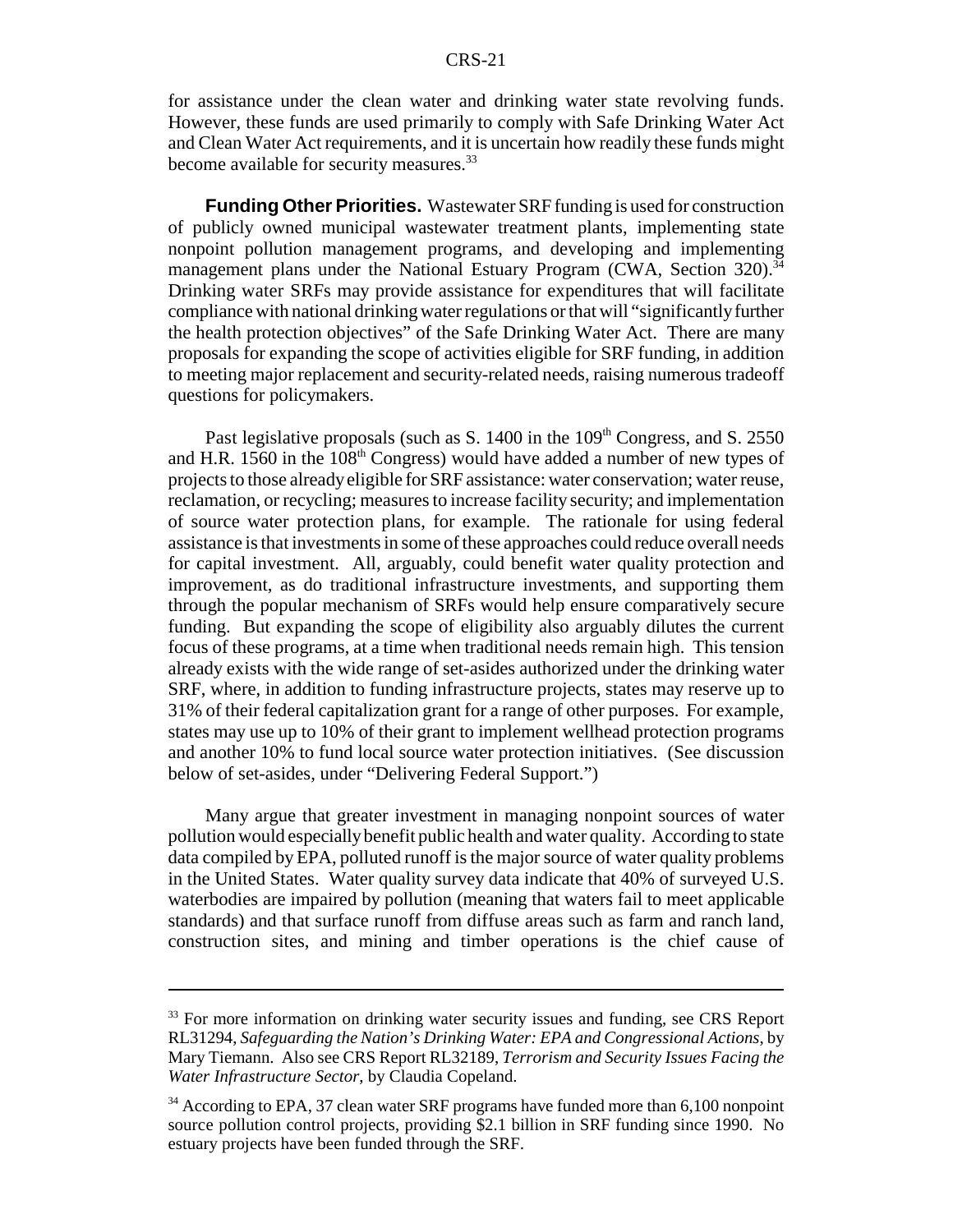impairments, while municipal point sources contribute a much smaller percentage of water quality impairments to most waters.<sup>35</sup> The possible cost of practices and measures to address the nonpoint pollution problems has not been comprehensively documented. Nevertheless, it is conceivable that investments in nonpoint pollution abatement (e.g., grants for nonpoint pollution management projects under the Clean Water Act, technical and financial assistance to farmers through USDA, Safe Drinking Water Act grants to protect sources of drinking water) could have equal or greater environmental benefit than investments in water infrastructure. For example, New York City is funding an extensive watershed protection program, including areas far from the metropolitan area, in an effort to avoid the need to build a filtration plant that would cost the city several billion dollars.

Growing populations in many areas of the country are placing increasing demands on water supplies and wastewater treatment facilities. Yet, even without new growth, many people in existing small and rural communities do not have access to public sewers or water supply and, thus, are using alternative systems to help them comply with environmental laws and to solve public health problems. Local officials face a challenge of striking a balance between ensuring that water and wastewater services are affordable, but also providing sufficient revenue for system needs. To deliver these services, they often face challenges arising from economic, geographic, and technological impediments. Outside of EPA's and USDA's traditional programs, it appears that Congress is increasingly being asked to authorize direct financial and technical assistance for developing or treating water, including rural water supply projects to be built and largely funded by the Bureau of Reclamation of the Department of the Interior, water recycling projects built and partially funded by the Bureau, and pilot programs for water supply and wastewater treatment projects funded by the U.S. Army Corps of Engineers. To yet another group of stakeholders, these, too, reflect priority problems in need of legislative attention and federal solutions. Indeed, the  $109<sup>th</sup>$  Congress passed legislation (S. 895, P.L. 109-451) authorizing the Bureau of Reclamation to establish a program for design and construction of rural water supply projects in 13 Reclamation states in the West.

Policymakers face decisions about priorities and tradeoffs, since spending decisions often are essentially a zero-sum game: that is, what priority should be given to traditional infrastructure projects needed to comply with standards, versus the emerging problem of infrastructure replacement, versus nonpoint pollution management or other competing activities also having environmental benefits? Since not all can be supported, do some have greater priority than others? What should the federal government support? Should eligibility for SRF funding be expanded to include less traditional activities? Is there clearly a federal role for some or all activities, or is a larger federal role justified for some than for others?

## **The Federal Role**

Many stakeholders are seeking substantially increased federal spending on water infrastructure for reasons described in this report. Among groups involved in water

<sup>35</sup> U.S. Environmental Protection Agency, Office of Water, *National Water Quality Inventory, 2000 Report*, August 2002, EPA 841-R-02-001, 207 p.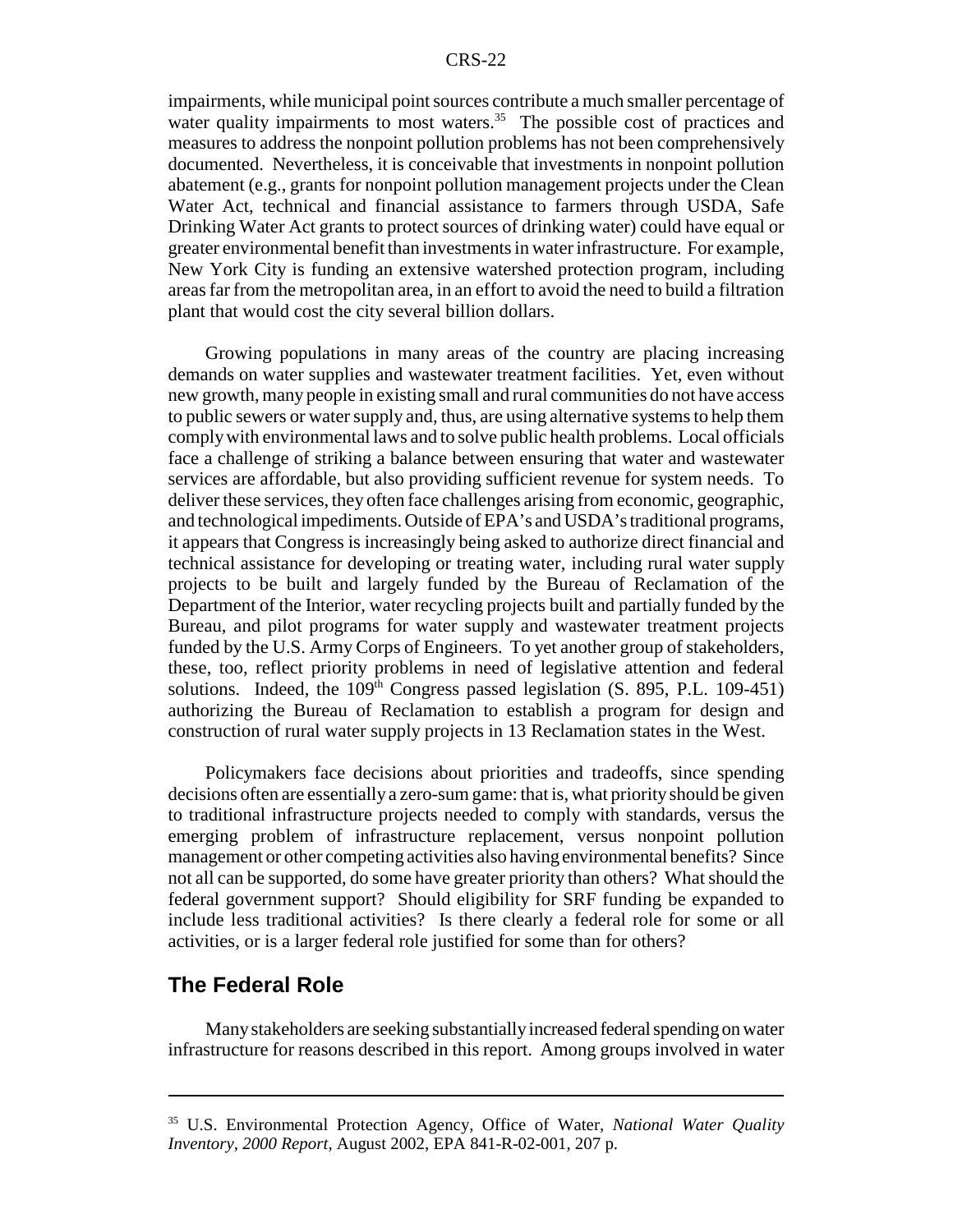infrastructure (states, cities, equipment manufacturers, the construction industry), a long-standing issue is the gap between funding needs and available resources from federal, state, and local sources.

Data compiled by EPA demonstrate that federal capitalization grants are the largest, but not the only, source of monies in the SRFs. For example, cumulatively from 1996 through 2005, drinking water SRFs have had \$11.3 billion in funds available for projects. Of the total, \$6.6 billion was provided by capitalization grants, while the remainder — more than \$5 billion — came from state match contributions, leveraged bonds, principal repayments, and interest earnings. Likewise, cumulatively from 1988 through 2006, clean water SRFs have had \$53 billion in funds available. Slightly less than half (\$24 billion) has come from federal capitalization grants, while the remainder similarly derived from state matching funds, leveraged bonds, principal repayments, and interest earnings. In addition, state assistance outside of the SRF programs is an important source of total funds available for water infrastructure. For example, from FY1991 through FY2000, states made about \$13.5 billion available for drinking water and wastewater projects under state-sponsored grant and loan programs and by selling general obligation and revenue bonds.<sup>36</sup>

Local government officials estimate that, on average, ratepayers currently pay about 90% of the total cost to build their drinking water and wastewater systems (through direct local financing or loan repayments to SRFs); federal funds provide the remainder. $37$  (Small rural systems depend more on government aid than do large systems.) According to the National League of Cities, these capital costs, plus operations and maintenance for which localities also are responsible, total about \$60 billion annually for drinking water and wastewater systems.<sup>38</sup> Cities also say that they have been raising water and sewer rates to accommodate increases in operating and maintenance costs, which have risen  $6\%$  above inflation annually.<sup>39</sup> Municipal officials contend that increased local fees and taxes alone cannot solve all funding problems. This is true, they say, both with respect to costs of meeting future needs (e.g., new treatment requirements) and costs of reinvesting in aging infrastructure. Water and wastewater officials acknowledge that they will continue to cover the majority of water infrastructure needs, but believe that doing so presents a significant challenge in keeping water affordable. This is especially true in small cities, rural areas, and cities with shrinking populations and/or local economies where a possible doubling or tripling of water and sewer rates to meet all needs could be required. If some such cities are unable to finance replacement or improvement of their water

<sup>36</sup> U.S. Government Accountability Office, *Water Infrastructure: Information on Federal and State Financial Assistance,* November 2001, GAO-02-134, p. 18 (formerly the General Accounting Office).

<sup>&</sup>lt;sup>37</sup> U.S. House, Committee on Transportation and Infrastructure, Subcommittee on Water Resources and the Environment, *Meeting Clean Water and Drinking Water Infrastructure Needs*, Hearing, 105<sup>th</sup> Congress, 1<sup>st</sup> session, April 23, 1997 (105-18). p. 307.

<sup>&</sup>lt;sup>38</sup> Statement of Bruce Tobey on behalf of the National League of Cities on Water and Wastewater Infrastructure Needs in: U.S. House, Committee on Transportation and Infrastructure, Subcommittee on Water Resources and the Environment, *Water Infrastructure Needs, Hearing,*  $107<sup>th</sup>$  *Congress,*  $1<sup>st</sup>$  *session, March 28, 2001 (107-8), p. 131.* 

<sup>39</sup> Ibid., p. 132.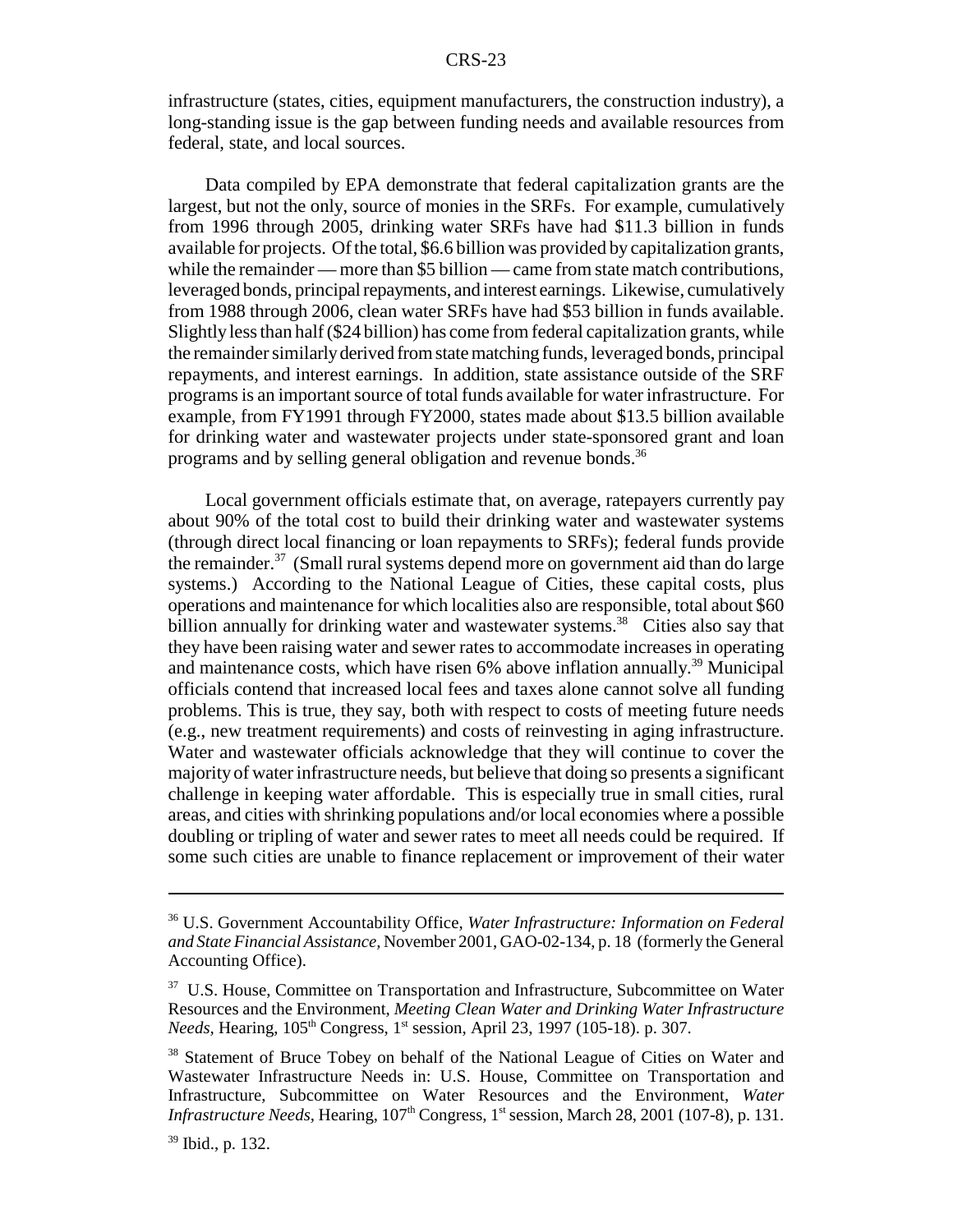infrastructure, declining service levels, violations of water quality requirements, and threats to public health and the environment could occur, officials say.<sup>40</sup>

Assertions about financial impacts and affordability are at the heart of many stakeholders' efforts seeking greater federal support. The Water Infrastructure Network, for example, says that local sources alone cannot be expected to meet the challenge of large water and sewer needs, and that the benefits of federal help accrue to the nation as a whole, since water moves across political boundaries. Moreover, WIN argues that clean and safe water is no less a national priority than are national defense, an adequate system of interstate highways, or a safe and efficient aviation system. Highways and aviation currently "enjoy sustainable, long-term federal grant programs," supported by trust fund revenues, while water infrastructure does not.<sup>41</sup> In its 2001 report, WIN recommended a five-year, \$57 billion authorization above current funding for loans, grants, loan subsidies and credit assistance to capitalize state-administered grant and loan programs which it believes would cover about onehalf of the estimated five-year capital funding shortfall. WIN estimated that, even with that additional investment, average household water and sewer rates would increase over the next 20 years, but in WIN's projections, average rate increases would be 100%, compared with 123% without such a boost in federal support.<sup>42</sup>

Some analysts dispute the view that federal funding solutions are essential to meeting future investment needs. According to this view, funding problems are in many cases due to the failure of local communities to assign a high priority to water and wastewater services and result in failure to set local water rates and other user charges at levels that cover capital and operating expenditures. This is especially true in the case of municipally or publicly owned utility systems which, unlike investorowned systems, often do not support the full cost of service through rates. Publicly owned systems predominate in the wastewater industry (constituting more than 95%). In the drinking water industry, approximately 33% of public water systems are privately owned; however, most of these systems are small, serving roughly 15% of the U.S. population. The H2O Coalition, another group in the water infrastructure debate, believes that it is not possible to state with any confidence what is unaffordable to customers and therefore what the magnitude of government support should be, because few utilities have done detailed long-term needs projections and analyzed ways of addressing these needs through rates.<sup>43</sup> "Rate shocks" which result from large rate increases can be managed to a degree, analysts say, by financing, ratemaking, and conservation strategies. They argue that if water services continue to be subsidized by federal funds, subsidies should not reward utilities' inefficiency,

<sup>40</sup> Water Infrastructure Network, "Commonly Asked Questions and Answers about the WIN Report", *Water Infrastructure Now*, May 5, 2001, p. 5. (Hereafter cited as WIN Questions and Answers.)

<sup>&</sup>lt;sup>41</sup> WIN Recommendations, p. 3.

 $42$  WIN Questions and Answers, p. 3.

 $43$  "Comparison of Recommendations of the WIN and the H<sub>2</sub>O Coalition," February 16, 2001, see [http://www.nawc.org/issues/issues-h.html].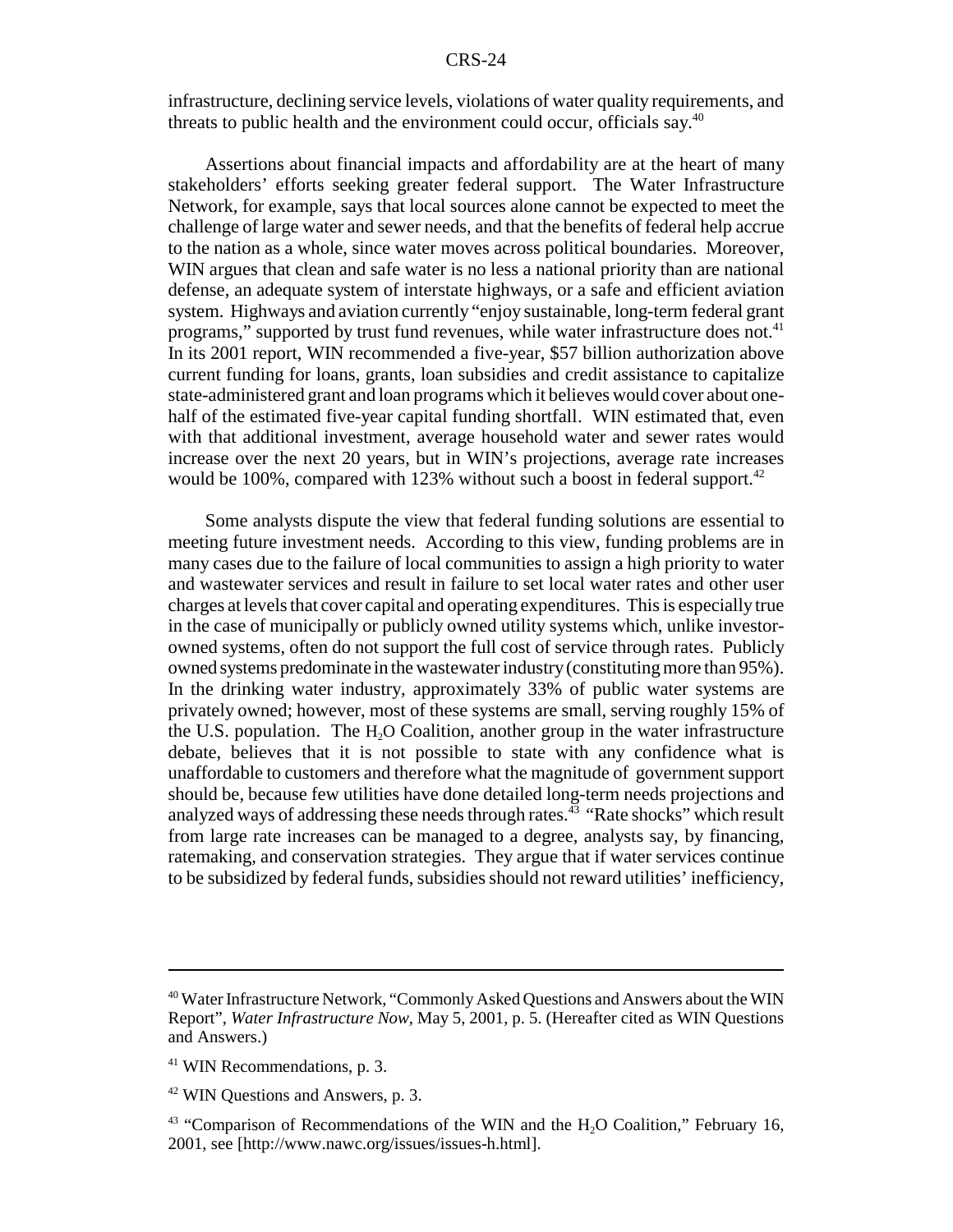but should be used strategically and equitably.<sup>44</sup> Some advocate using needs-based subsidies to help low-income households by providing direct payment assistance or funding a lifeline rate.

CBO has repeatedly argued that federal spending programs to support water infrastructure (direct project grants and SRF capitalization grants, as well as credit subsidies in the form of loans, loan guarantees, and tax preferences) can have a number of unintended consequences. In a February 2005 report (one of a regular biennial series) on the budgetary implications of policy choices, one of the policy options that CBO presents is a phaseout of federal capitalization grants for SRFs over a three-year transition period. CBO cites several economic rationales for doing so. For example, grants may encourage inefficient decisions about water infrastructure by allowing states to lend money at below-market interest rates, in turn reducing incentives for local governments to find less costly ways to control water pollution and provide safe drinking water. Also, federal contributions may not result in increased total investment if they are merely replacing funding that state and local sources would otherwise have provided.<sup>45</sup>

In its 2001 report, WIN recommended initially doubling federal support for water infrastructure, and increasing it by 500% after five years. Others, including the H2O Coalition, doubt that increased federal support of that magnitude is necessary or appropriate. Even if policymakers agree that there is a federal role, significant questions remain about defining that role and agreeing on priorities.

## **Delivering Federal Support**

The question of how federal financial support is delivered to water infrastructure projects involves several issues, including the state-level mechanism for administering funding, composition of aid (loans and grants), and assistance for private as well as public entities. Related issues are impacts of other federal requirements, use of set-asides, and how funds are allotted to states.

**Administrative Entity.** Financial aid provided through the clean water and drinking water SRFs is administered by state-level agencies designated in agreements signed by EPA and individual states. Many evolved from the agencies that previously administered the Clean Water Act construction grant program that preceded the SRF program. In many states, SRFs are managed by the state environmental agency or branches of that agency responsible for implementing the CWA and the SDWA. In other states, they are managed by separate financing authorities or offices. About 30 states currently administer the two SRF programs jointly; the remainder administer parallel SRF programs. State officials say that, where administration of the two is not joined, there are good reasons for maintaining the separation. Section 302 of the 1996 SDWA amendments included a provision

<sup>44</sup> Statement of Janice Beecher on behalf of the National Association of Water Companies, in: U.S. House, Committee on Transportation and Infrastructure, Subcommittee on Water Resources and the Environment, *Water Infrastructure Needs*, Hearing, 107<sup>th</sup> Congress, 1<sup>st</sup> session, March 28, 2001 (107-8), p. 55.

<sup>45</sup> U.S. Congressional Budget Office, *Budget Options,* February 2005, p. 104.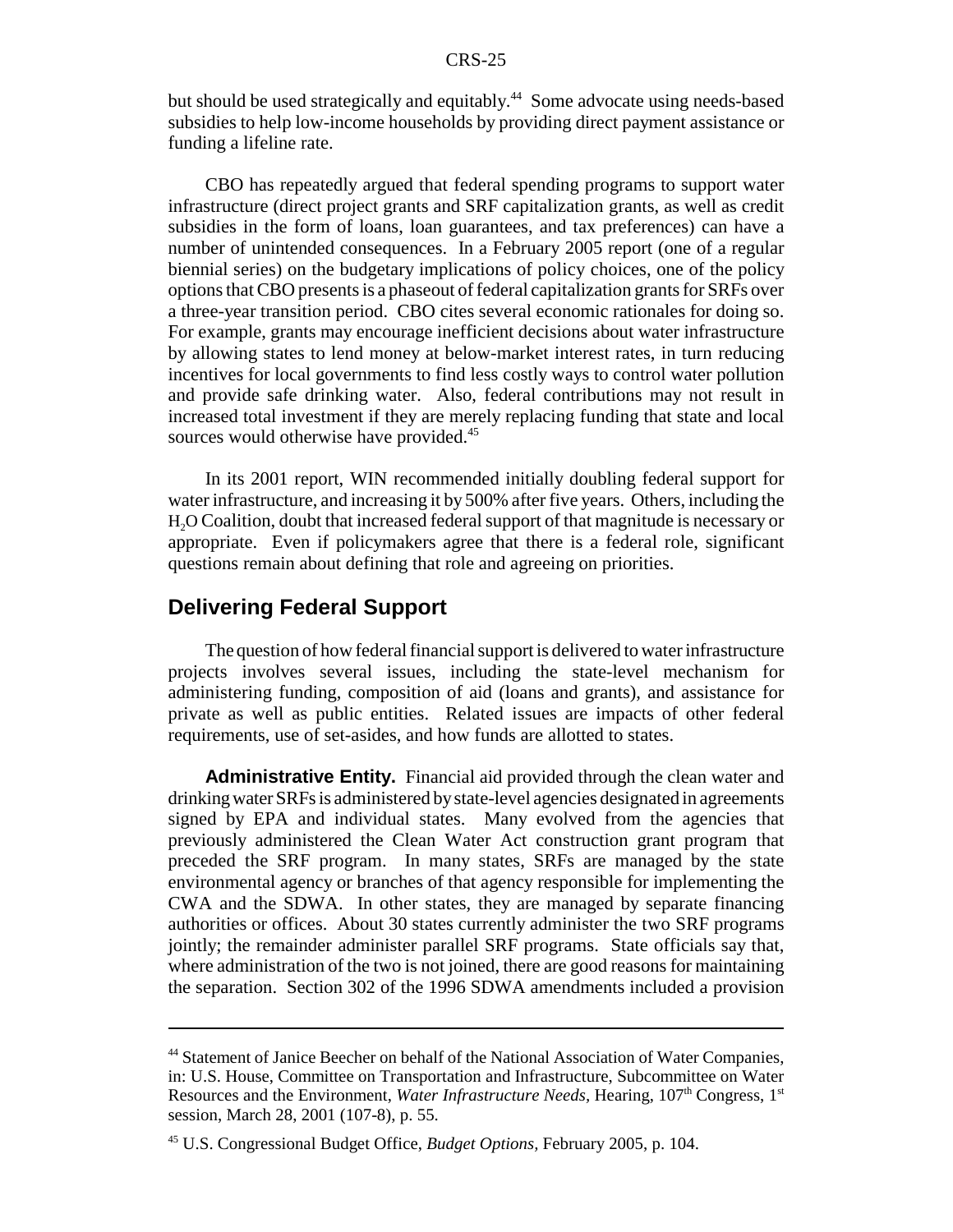allowing states to transfer a portion (up to 33%) of a capitalization grant between the two programs to give states funding flexibility. That original authority expired in FY2001, but Congress has continued to extend it through annual appropriations acts since FY2002. Since 1999, 13 states and Puerto Rico have used this provision to transfer funds between their clean water and drinking water SRF programs.

In its 2001 report, WIN recommended that the SRF concept be replaced with an alternative mechanism called State Water and Wastewater Infrastructure Financing Authorities which would work with state clean water and drinking water programs but would handle the infrastructure banking aspects for both. WIN says that this would be highly efficient, enabling a single state agency to determine priorities and appropriate financial assistance instruments. Most state officials now involved with the two SRF programs object to this proposal, believing that it would de-construct what exists and is working well now. It would also substitute a new organizational entity for that which individual states have determined works best for them, including the 20 states that prefer separate SRF programs. Also, by giving decisionmaking authority to a new entity, the WIN concept would shift authority from existing state agencies. WIN supporters believe that differences between their proposal and the views of state program officials are not vast, but many state officials disagree.

**The Type of Assistance Provided: Grants and Loans.** One issue that divides the stakeholder groups is whether to provide assistance through grants, as well as loans, with cities and the WIN group favoring a significant place for grants, and most states and the  $H<sub>2</sub>O$  Coalition favoring loans in preference to grants.

Both SRF programs authorize states to make loans at or below market interest rates, including zero interest loans. However, for several years, both small and large cities have urged Congress to explicitly authorize water infrastructure grants, in addition to loans, to provide flexible assistance best suited for particular community and state needs. Thus, the drinking water SRF, enacted nine years after the clean water SRF program, allows up to 30% of capitalization grants to be used to provide loan subsidies to disadvantaged communities. Grants that do not require repayment obviously are preferred by communities. For example, some small communities that lack an industrial tax base or means to benefit from economies of scale find it difficult to repay a loan for 100% of the cost of water infrastructure projects. Some larger cities also seek grants, on the basis that water infrastructure is just one of numerous costly capital needs that they must meet, and a partial subsidy in the form of a grant would help make those costs more affordable for ratepayers.

Small and disadvantaged communities' financing problems also have been addressed by permitting a longer loan repayment period. By spreading out repayment, communities can reduce the amounts due on an annual basis, thus lessening the amount of rate increases needed to finance the repayment (although total financing costs over the life of the loan may be higher). Under both SRF programs, annual principal and interest repayments begin one year after project completion and are to be fully amortized 20 years after project completion. Under the drinking water SRF, however, states may allow economically disadvantaged communities up to 30 years to repay loans. The Clean Water Act does not currently permit 30-year repayments, but House Appropriations Committee report language accompanying EPA's FY1998 appropriations bill (P.L. 105-175) encouraged EPA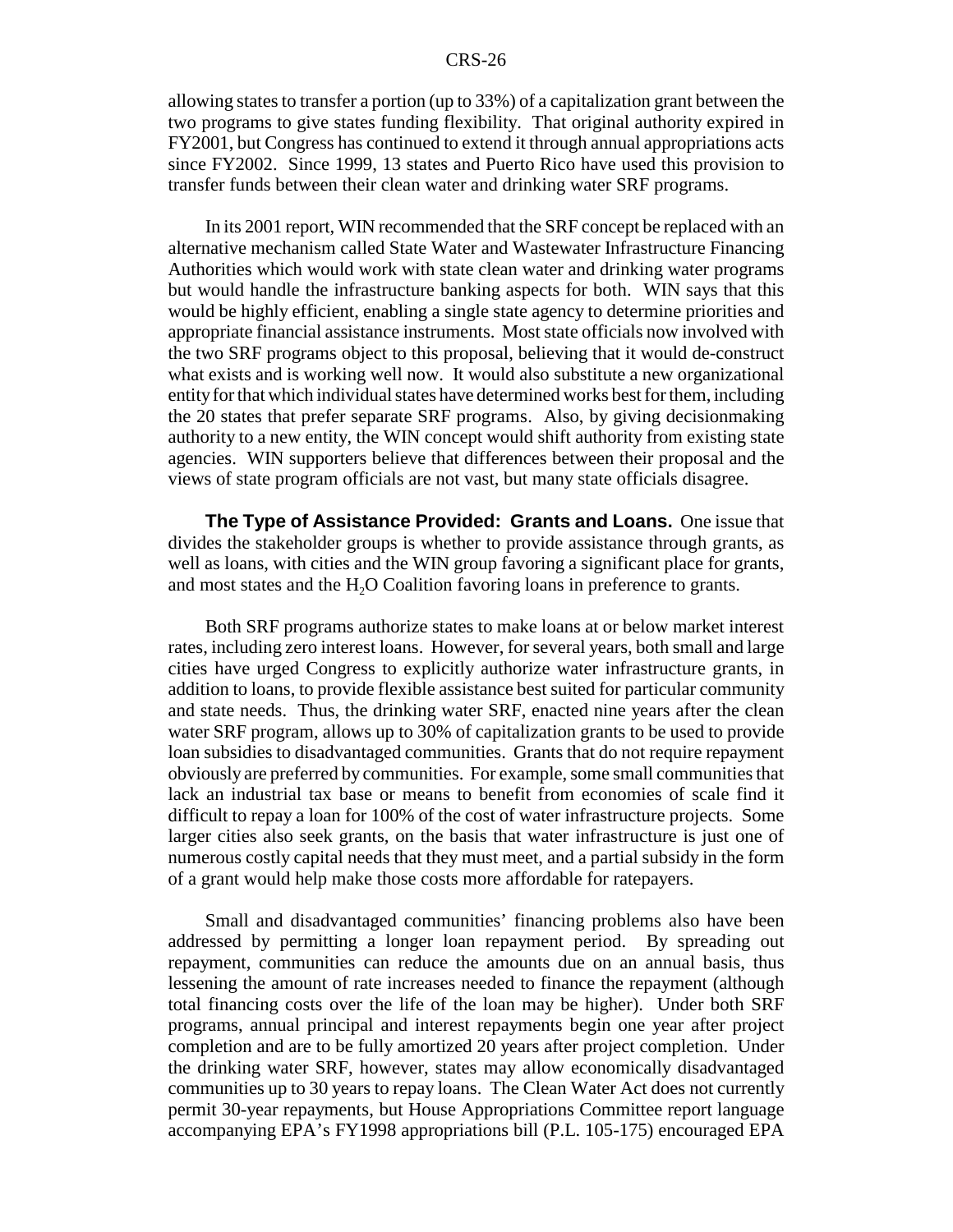to allow states to issue bonds allowing for clean water SRFs with repayment terms of greater than 20 years. Consequently, EPA has allowed a few states (e.g., Massachusetts, West Virginia, Maryland) to issue 30-year clean water SRF loans.

Many state officials are reluctant to use a portion of the SRF to award grants, principally because, to the extent that part of the SRF is used for making grants, the corpus of the loan fund and its ability to be a self-sustained long-term source of funding are diminished. States acknowledge that a loan "buy down," in the form of granting forgiveness of a portion of the SRF loan principal, can be a useful option for dealing with disadvantaged communities. However, many states prefer to limit the use of grants as much as possible and would oppose being obliged to make grants. State water quality officials who previously administered the Clean Water Act's construction grant program and others (including CBO) believe that grants can undermine efficient investments by leading to substitution of federal funds for state and local funds, rather than augmenting state and local investment, and distort decisions about preventive maintenance, treatment technology, and excess capacity. According to EPA, states are being conservative in using the principal forgiveness authority under the drinking water SRF: since 1996, only 16 states have done so, and assistance provided with principal forgiveness has totaled less than 3% of all drinking water SRF assistance since that time.

Members of the H<sub>2</sub>O Coalition favor limited and targeted federal assistance, so that utilities are encouraged to attain and maintain business-like operations. If federal assistance is provided, the Coalition, like many state officials, advocates that it should be primarily in the form of low-interest or zero-interest loans. The Coalition supports assistance for low-income families to supplement their water and sewer bills, where necessary, either paid to the low-income families or directly to the utility. Some loan forgiveness (as under the drinking water SRF) or grants (with at least 50% local cost share) are options that the Coalition supports in rare cases, and only so long as assistance produces long-term solutions and ensures that federal monies are used cost-effectively. Except in cases where virtually all of a utility's customers are impoverished, assistance for low-income households should be favored over grants, this group says. According to the Coalition, grants or loans with substantial forgiveness subsidize all customers' rates, even those that are able to afford the full cost of service, and therefore are not an efficient use of scarce federal assistance.<sup>46</sup>

**Federal Funds for Private Infrastructure Systems.** Currently under the drinking water SRF program, eligible loan recipients include community water systems, both publicly and privately owned, and not-for-profit noncommunity water systems (e.g., schools with their own water supply). Eligible loan recipients for wastewater SRFs are any municipality, intermunicipal, interstate or state agency, but not privately owned utilities. A number of stakeholders advocate that SRF funds be made available to privately owned wastewater systems, as well. This would "level the playing field" between the two programs, it is argued, and also would encourage public-private partnerships and privatization.

<sup>&</sup>lt;sup>46</sup> H<sub>2</sub>O Coalition, "What is the Water Infrastructure Problem and What are the Solutions?" Issue Paper, February 26, 2001, pp. 7-11.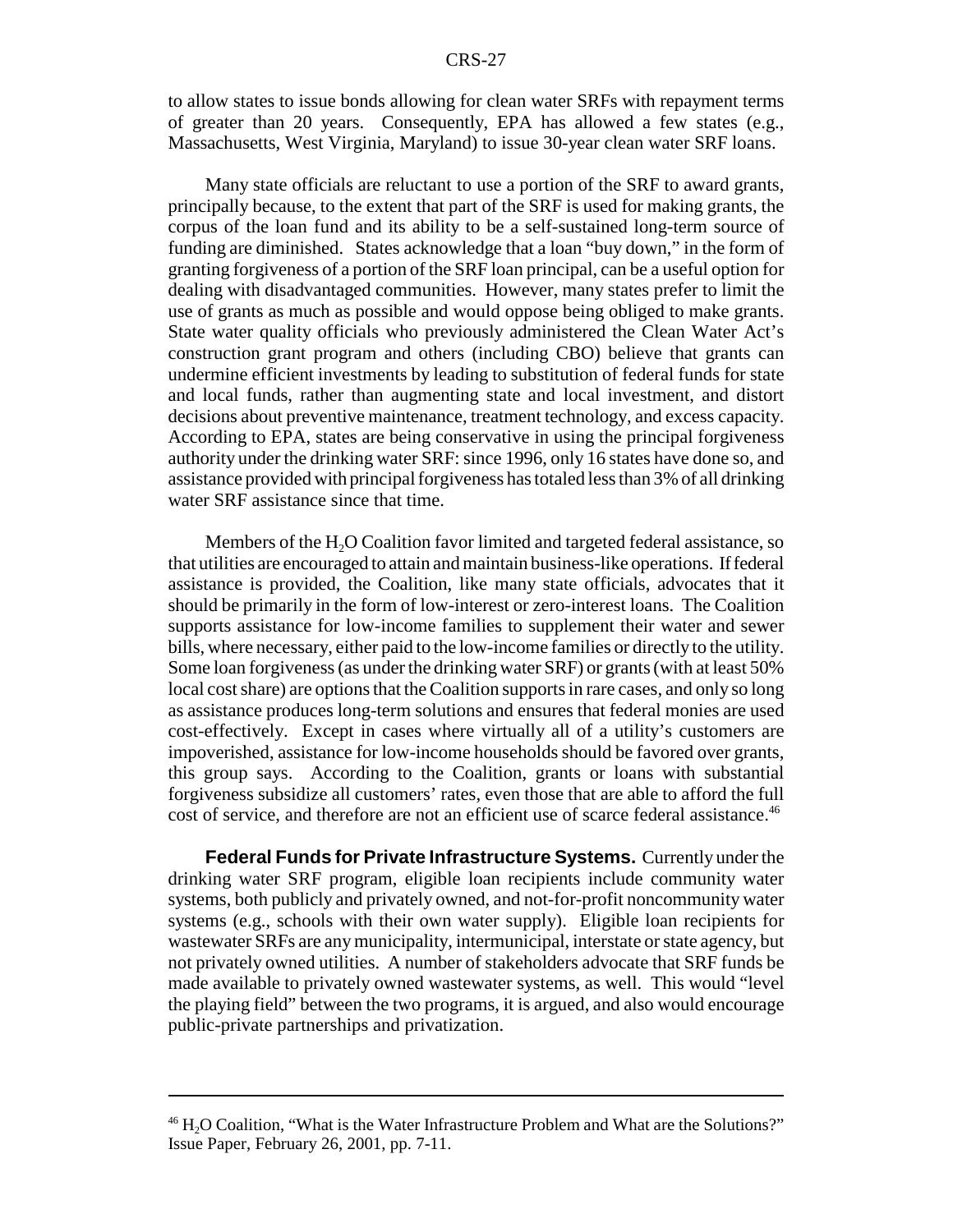Another issue involving the private sector concerns the Internal Revenue Code. Under federal tax law, certain activities financed by the issuance of state and local bonds have a special status because the interest earned is exempt from federal income taxation. Tax-exempt financing enables state and local governments to borrow at a lower interest rate than either private business or the federal government must pay on taxable debt. In general, tax-exempt status applies to activities broadly defined as having public purpose. Some specific activities considered to have both public and private purposes are eligible for tax-exempt financing. However, these public/private activities are subject to a cap that limits the volume of private activity bonds (PABs) state and local governments may issue annually. PABs for water infrastructure are subject to the volume cap, and tax-exempt financing can be done if the project is able to secure an allocation from the volume cap.

Because private water bonds compete under this cap with other private bond uses such as housing, industrial development, and student loans, some groups favor legislation that would exempt all PABs for water and sewage facilities from the volume cap. A bill to authorize such a change (H.R. 1708) was introduced in the 109th Congress, but was not enacted. Similar legislation has been introduced in the past (e.g., H.R. 3042 in the  $108<sup>th</sup> Congress$ ). Current law provides such an exemption for government-owned and operated solid waste disposal facilities. Opponents argue that restrictions on tax-exempt financing should be maintained, because of the costs to the federal government, in terms of income tax revenues foregone. Similarly, some opponents say that the bonds represent an inefficient allocation of capital, favoring some projects over others, and increase the cost of financing traditional governmental activities. In the  $109<sup>th</sup>$  Congress, S. 157 and H.R. 2378 were introduced to permit interest on federally guaranteed USDA water, wastewater, and essential community facilities loans to be tax exempt. No further action occurred on either bill. (For more information, see CRS Report RL31457, *Private Activity Bonds: An Introduction*, by Steven Maguire.) The President's FY2008 budget request, presented in March 2007, included a proposal to exempt PABs used to finance drinking water and wastewater infrastructure from the PAB unified state volume cap, in order to provide states and communities greater access to PABs to help finance water infrastructure needs. The  $110<sup>th</sup>$  Congress has not acted on this proposal.

**Other Federal Tax Issues.** A second federal tax issue related to the Internal Revenue Code concerns arbitrage. If proceeds of tax-exempt bonds issued by state and local governments in connection with SRF programs are invested in securities that pay a higher yield than the yield on the bonds, the earnings are termed arbitrage profits. Unchecked, state and local governments could substitute arbitrage earnings for a substantial portion of their own citizens' tax effort. Thus, Congress has decided that such arbitrage should be limited, and that tax-exempt bond proceeds must be used quickly to pay contractors for the construction of the capital facilities for which the bonds were issued. Federal tax law requires that bond proceeds be spent out during a specified period; if not, the arbitrage earnings must be rebated to the U.S. Treasury. (For information, see CRS Report RL30638, *Tax-Exempt Bonds: A Description of State and Local Government Debt*, by Steven Maguire.)

The Internal Revenue Service (IRS) places arbitrage restrictions on SRF reserves. In the case of the SRFs, this issue can arise when governments use SRF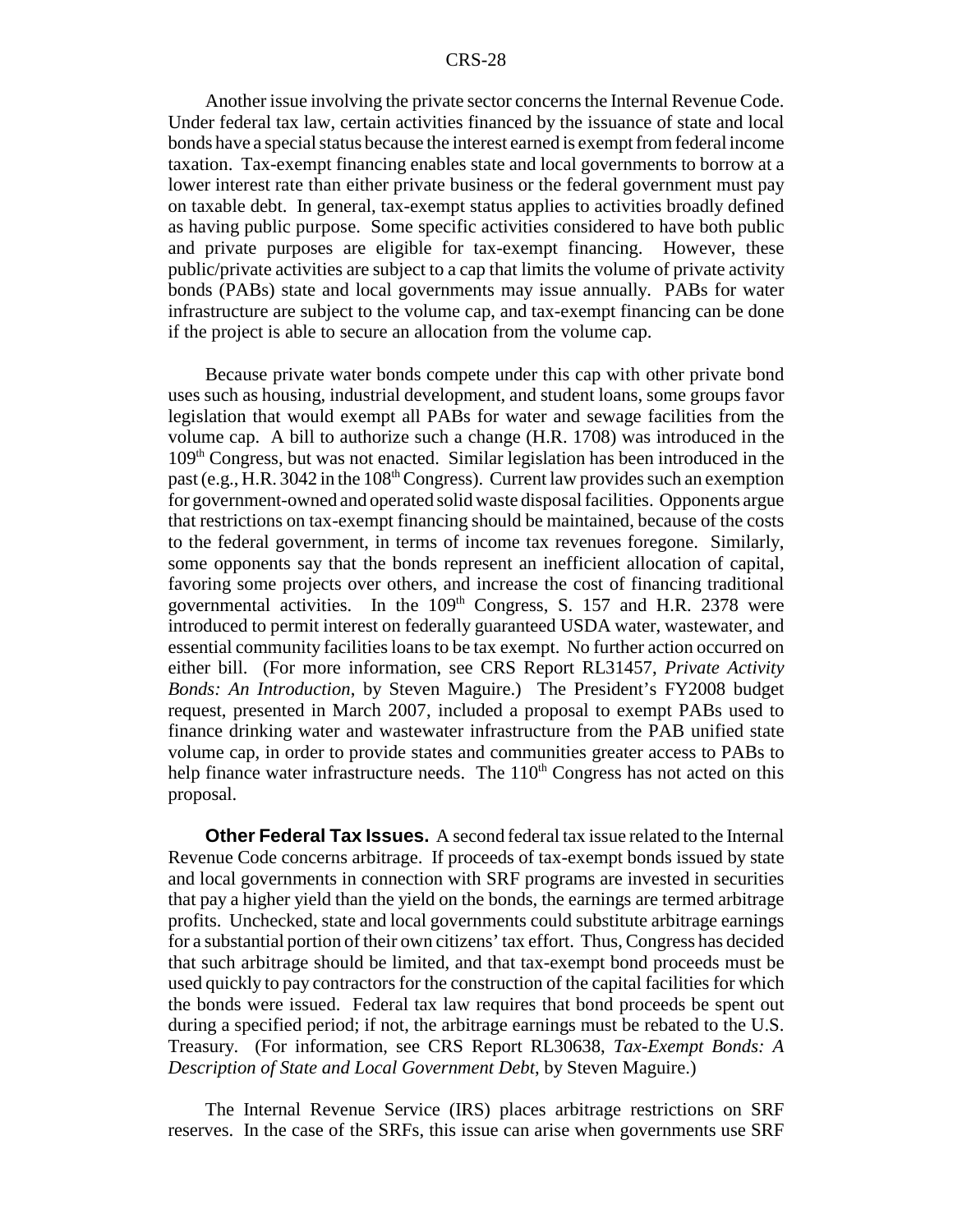monies to borrow funds at tax-exempt rates in order to issue municipal bonds and then invest the funds received from the issues in higher earning taxable securities. The process of using federal capitalization grants and state matching funds as collateral to borrow in the public bond market so as to increase the pool of available funds for project lending is termed *leveraging*. It is used by more than one-half of states, according to EPA. EPA's Environmental Finance Advisory Board has expressed concern that the interpretation of the IRS arbitrage limitations reduces the amount of funds potentially available for infrastructure projects because it requires the yield on invested reserves to be no greater than the bond maturity rate, and it has urged EPA to support amending the Internal Revenue Code to provide that monies contributed to SRFs be freed from arbitrage earnings restrictions.47

Many states urge that amounts used as reserves to secure bonds for SRF projects be exempted from the arbitrage rebate rules so that any interest earnings could be used for additional investment in water infrastructure projects. The Council of Infrastructure Financing Authorities, which represents most of the SRF organizations, has estimated that if arbitrage restrictions were lifted, SRFs could earn an additional \$100 to \$200 million annually on their funds. If these earnings were used as reserves to secure additional bonds, they could provide an additional \$200 to \$400 million annual investment in infrastructure projects. However, others respond that without the existing arbitrage rule, state and local governments could issue tax-exempt bonds solely for the purpose of gaining arbitrage profits, at the expense of greater revenue losses to the federal government and ultimately higher interest rates on bonds whose proceeds actually are used for the acquisition or construction of capital facilities.48

The 109<sup>th</sup> Congress considered this issue. In P.L. 109-115 (providing FY2006) appropriations for the Treasury Department), Congress directed the Secretary of the Treasury to submit a report to the House and Senate Committees on Appropriations providing a legal basis for applying arbitrage bond regulations to the reserve funds held by the clean water and drinking water SRFs, which generally contain replacement proceeds (from loan repayments) but not bond proceeds.<sup>49</sup>

**Federal Cross-Cutting Requirements.** Under both SRF programs, a number of federal authorities, executive orders, and government-wide policies apply to projects and activities receiving federal financial assistance, independent of program-specific statutory requirements, and many stakeholders favor repealing their applicability to water infrastructure projects. These include environmental laws (e.g., Clean Air Act, Endangered Species Act), social legislation (e.g., Age Discrimination Act, Civil Rights Act), and economic and miscellaneous laws (Davis-Bacon Act,

<sup>&</sup>lt;sup>47</sup> U.S. Environmental Protection Agency, Environmental Finance Advisory Board, "Arbitrage Relief Would Increase Funds Available to Meet Critical Water and Sewer Funding Needs," May 7, 2006, 3 p.

<sup>48</sup> U.S. Environmental Protection Agency, *The Drinking Water State Revolving Fund Program, Report to Congress*, EPA 918-R-03-009, May 2003, p. 95.

<sup>&</sup>lt;sup>49</sup> Conference Report to accompany H.R. 3058, Making Appropriations for the Departments of Transportation, Treasury, and Housing and Urban Development, the Judiciary, District of Columbia, and Independent Agencies for the Fiscal Year Ending September 30, 2006, H.Rept. 109-307, November 18, 2005, p. 207.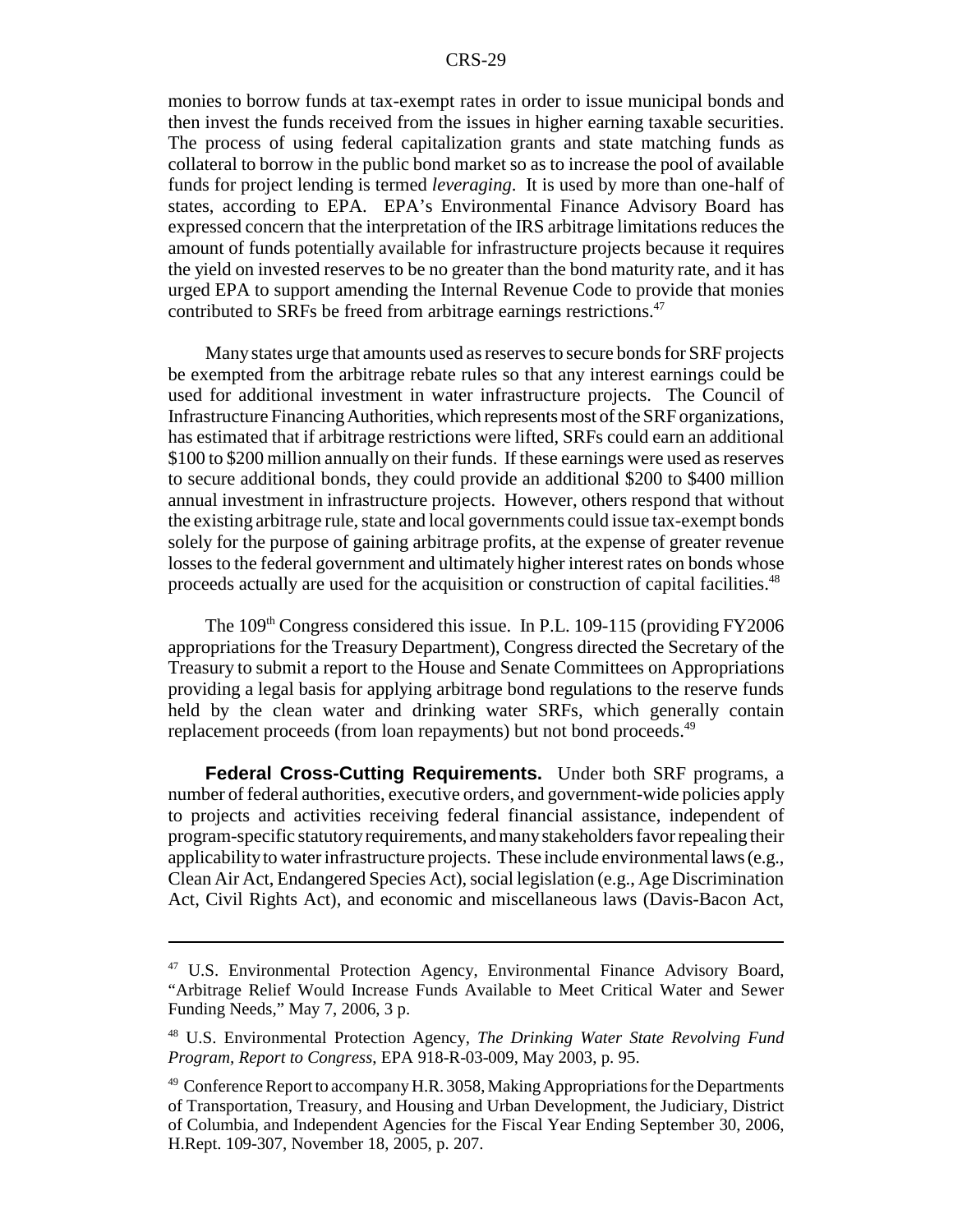Uniform Relocation and Real Property Acquisition Policy Act of 1970, and procurement prohibitions under environmental laws and Executive Order 11738). These federal cross-cutting requirements apply only to projects funded directly by the federal capitalization grants, but not to SRF activity made from loan repayments, interest earned, or other state monies contained in the SRF.

In addition, the clean water SRF attaches 16 specific statutory requirements to activities funded directly by federal capitalization grants that are carryover ("equivalency") requirements from the prior construction grant program (e.g., specific project evaluation requirements).

Under both SRF programs, projects financed with funds directly made available by federal capitalization grants are subject to Environmental Impact Statement requirements of the National Environmental Policy Act. Projects funded by other monies in the SRF also must undergo an environmental review; however, a state may select its own method for conducting environmental reviews, if approved by EPA.

Many stakeholders believe that these other federal cross-cutting requirements are burdensome and costly and, in many cases, only ancillary to benefits of water infrastructure projects. One particularly contentious issue is compliance with the Davis-Bacon Act which requires, among other things, that not less than the locally prevailing wage be paid to workers employed, under contract, on federal construction work "to which the United States or the District of Columbia is a party." Critics of Davis-Bacon say that it unnecessarily increases public construction costs and hampers competition (with respect to small and minority-owned businesses). Supporters say that the law helps stabilize the local construction industry by preventing competition from firms that could undercut local wages, and perhaps working conditions, and thus compete unfairly with local contractors. Congress has added Davis-Bacon prevailing wage provisions to more than 50 separate program statutes, including the Clean Water Act and generally to the Safe Drinking Water Act. However, the applicability of Davis-Bacon to the clean water SRF expired in FY1994, when the authorizations in P.L. 100-4 expired. Further, since the drinking water SRF program was established in 1996, EPA has interpreted the SDWA to not require applicability of the Davis-Bacon Act to all construction projects supported by SRFs. (For information, see CRS Report RL31491, *Davis-Bacon Act Coverage and the State Revolving Fund Program Under the Clean Water Act*, by Edward Rappaport.) Inclusion of its requirements in the CWA and SDWA SRF programs has been controversial, and that controversy was a prominent reason that no water infrastructure financing legislation was enacted in the  $107<sup>th</sup>$ ,  $108<sup>th</sup>$ , or  $109<sup>th</sup>$ Congresses.

**Set-Asides.** The utility of set-asides that allow for using a portion of SRF capitalization grants for program purposes other than directly constructing infrastructure is likely to be debated. Under the clean water SRF, a state must reserve the greater of 1% of its capitalization grant or \$100,000 each year to carry out specified planning requirements under the CWA. Under the drinking water SRF, a state may use up to 31% of its capitalization grant for specified SDWA programs including supervision of public water systems, operator certification, compliance capacity development, and state and local source water protection initiatives (some uses require a 50% state match).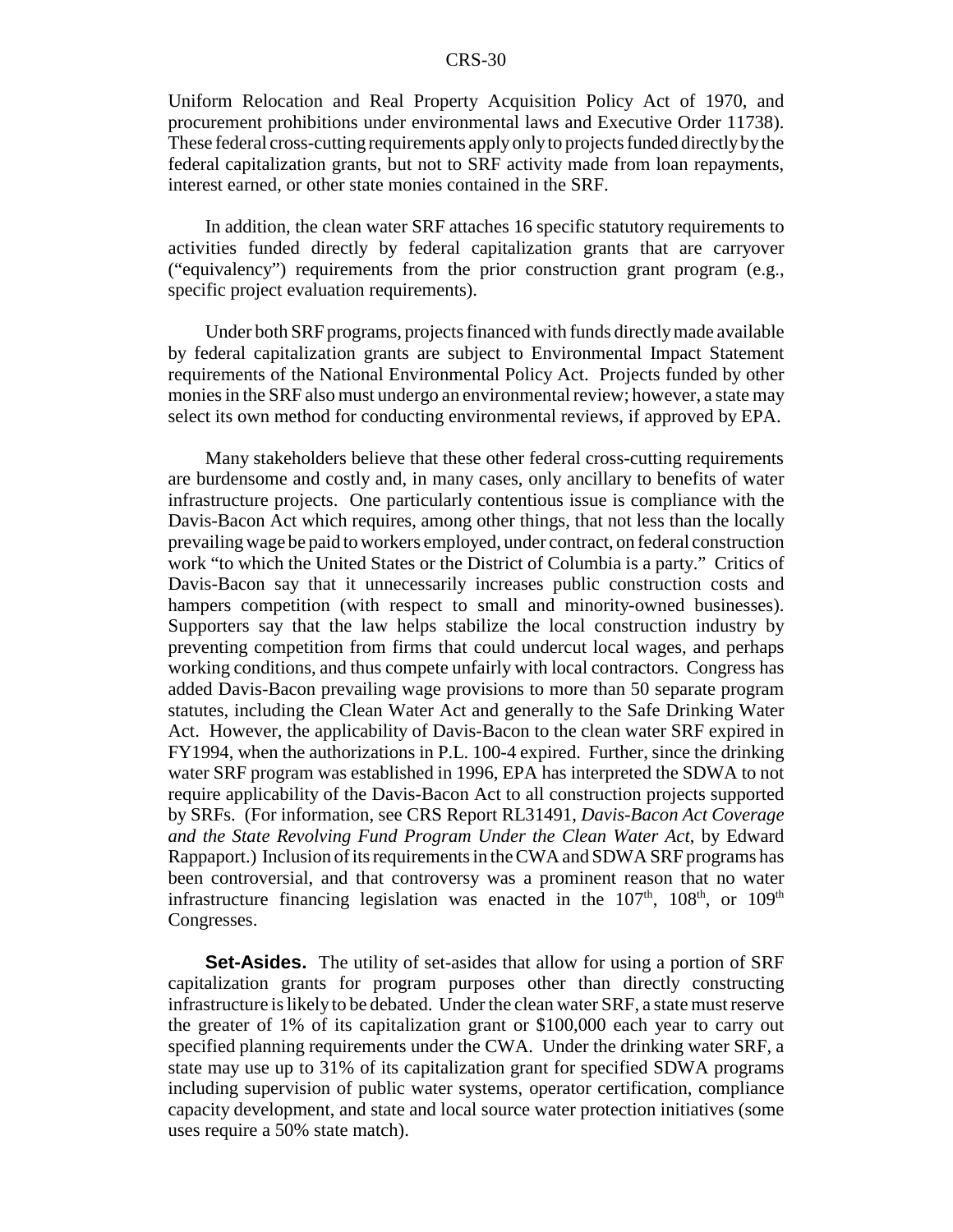Reserving a large amount of funds, even for related implementation activities, necessarily limits the funds available to the state for assisting infrastructure projects. Also, several of the set-aside activities have their own funding authority; thus, a concern for states is that Congress may rely on the SRF to fund other SDWA requirements instead of providing the authorized appropriations, and the overall funding for drinking water activities may be diminished. Drinking water program officials acknowledge this problem, but many believe that set-asides are a useful means of ensuring that monies will be available for activities that might otherwise not have a secure source of funds. Because states have some flexibility, in fact, few are using the full amount that could be reserved under the set-asides. According to EPA, only a few states have used the full 31% that the law allows, and the average amount reserved by all states since 1996 is 16%.

Many state clean water program officials have a different view of mandatory setasides, based on experience administering the previous construction grant program which for a time required states to reserve a portion of federal funds for specified types of projects. Because of problems in spending those set-aside funds (e.g., finding beneficial projects on which to spend all the required reserved funds) and extensive oversight by EPA, many of them now oppose the reservation of core funds (especially mandatory set-asides), except for covering SRF administrative costs.

A separate issue relates to set-asides for administration. Under both the CWA and SDWA programs, states may reserve up to 4% of their federal capitalization grants annually for the reasonable costs of administering the SRF. As the SRFs have developed and loan portfolios have grown, many states argue that an amount equal to 4% of the allotment is insufficient for administering the program. This problem is exacerbated by the fact that congressional appropriations of capitalization grants generally have remained steady (and for the clean water SRF, actually have been reduced nearly 50% since FY2004). Many states impose fees on borrowers, which has the effect of increasing costs for the borrower. Thus, an issue of concern to many is increasing the amount that states are allowed to reserve for administrative purposes.

**Allotment of Funds and Congressionally Directed Project Grants.** Another issue of interest is how federal funds are allocated among the states. Capitalization grants for clean water SRFs are allotted according to a state-by-state formula in the Clean Water Act. It is a complex formulation consisting basically of two elements, state population and capital needs for wastewater projects. Because the allocation formula has not been revised since 1987, yet needs and population have changed, the issue of state-by-state distribution of federal funds is likely to be an important topic when legislation is considered. In contrast, capitalization grants for drinking water SRFs are allotted by EPA based on the proportional share of each state's needs identified in the most recent national drinking water needs survey, not according to a statutory allotment formula. (For information, see CRS Report RL31073, *Allocation of Wastewater Treatment Assistance: Formula and Other Changes*, by Claudia Copeland.) Among the questions likely to be discussed are, should a single formula apply to both programs? Should allocation follow from a statutory or administrative formula? Do EPA's needs surveys provide an accurate basis for state-by-state distribution? If programs are expanded to include eligibility for new activities, such as pollution prevention and watershed protection, how should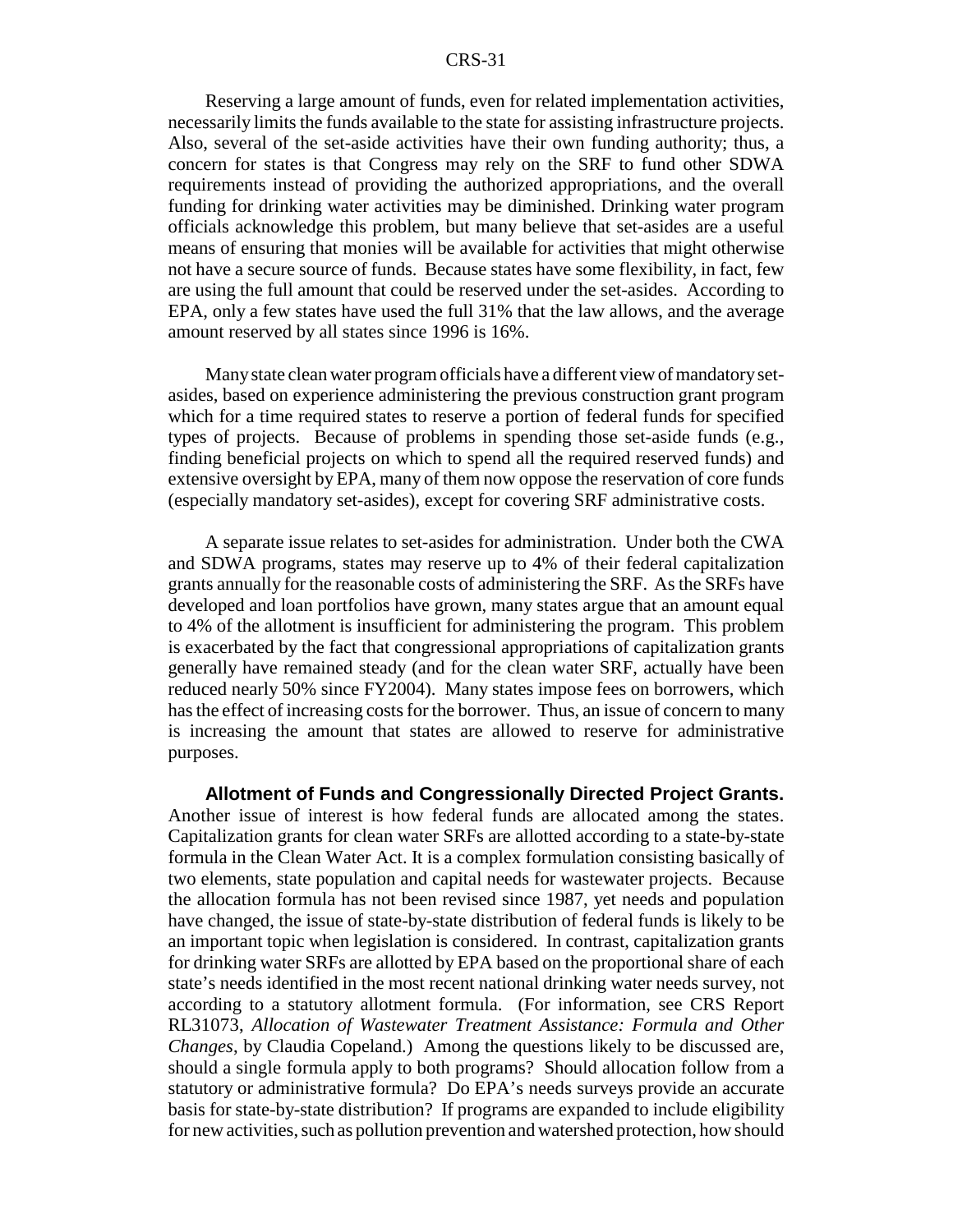they be reflected in state-by-state allocations? Crafting an allotment formula has been one of the most controversial issues debated during past reauthorizations of the Clean Water Act. The dollars involved are significant, and considerations of "winner" and "loser" states bear heavily on discussions of alternative formulations.

A related issue is whether a portion of federal water infrastructure funds will continue to be allocated in the form of congressionally directed appropriations for specified communities' projects, which have become increasingly prominent and are often referred to as earmarks. In recent years, congressional appropriators have dedicated a significant portion of annual water infrastructure assistance as grants for specific communities, both small and large. The federal share of costs under these grants is 55%. For example, for FY2008 (P.L. 110-161), Congress appropriated \$689 million for clean water SRF capitalization grants, \$829 million for drinking water SRF grants, and \$177 million in earmarked grants for 282 listed projects. Appropriations directed by Congress for identified projects enable legislators to assist communities otherwise unable to fully qualify for state-administered programs, or those seeking a grant rather than a loan that must be repaid. State officials that administer the SRF programs oppose these types of grants because such congressional actions deny states the ability to determine priority for project funding. (For information, see CRS Report RL32201, *Water Infrastructure Projects Designated in EPA Appropriations: Trends and Policy Implications*, by Claudia Copeland.)

## **Research on New Technologies**

The basic technologies used by communities to meet wastewater and drinking water needs have changed little for several decades, in part because utility officials often favor using conventional, familiar systems and technologies. This is particularly the case in the wastewater sector where regulatory requirements have been relatively static for years. Although this has long been true in the drinking water sector as well, the situation is changing as new regulations are requiring many public water systems to apply new technologies.

EPA's revised drinking water standard for arsenic has drawn particular attention to the need for research on treatment technologies that are affordable and suitable for small water systems. In the conference report for the Consolidated Appropriations Act for FY2005 (P.L. 108-447), Congress expressed concern that many small communities, especially rural communities in the West, will not be able to afford to comply with the arsenic rule and that it could pose a large financial hardship on these communities.50 Congress has provided funding specifically for research on costeffective arsenic removal technologies for small systems.

However, overall federal support for research and development (R&D) of new drinking water and wastewater technologies is limited. While much of EPA's drinking water research is focused on health effects studies, the identification of feasible treatment technologies is a central component of EPA's drinking water standard setting process, and technology research has received support. However,

<sup>50</sup> H.Rept. 108-972, to accompany H.R. 4818, p. 1567.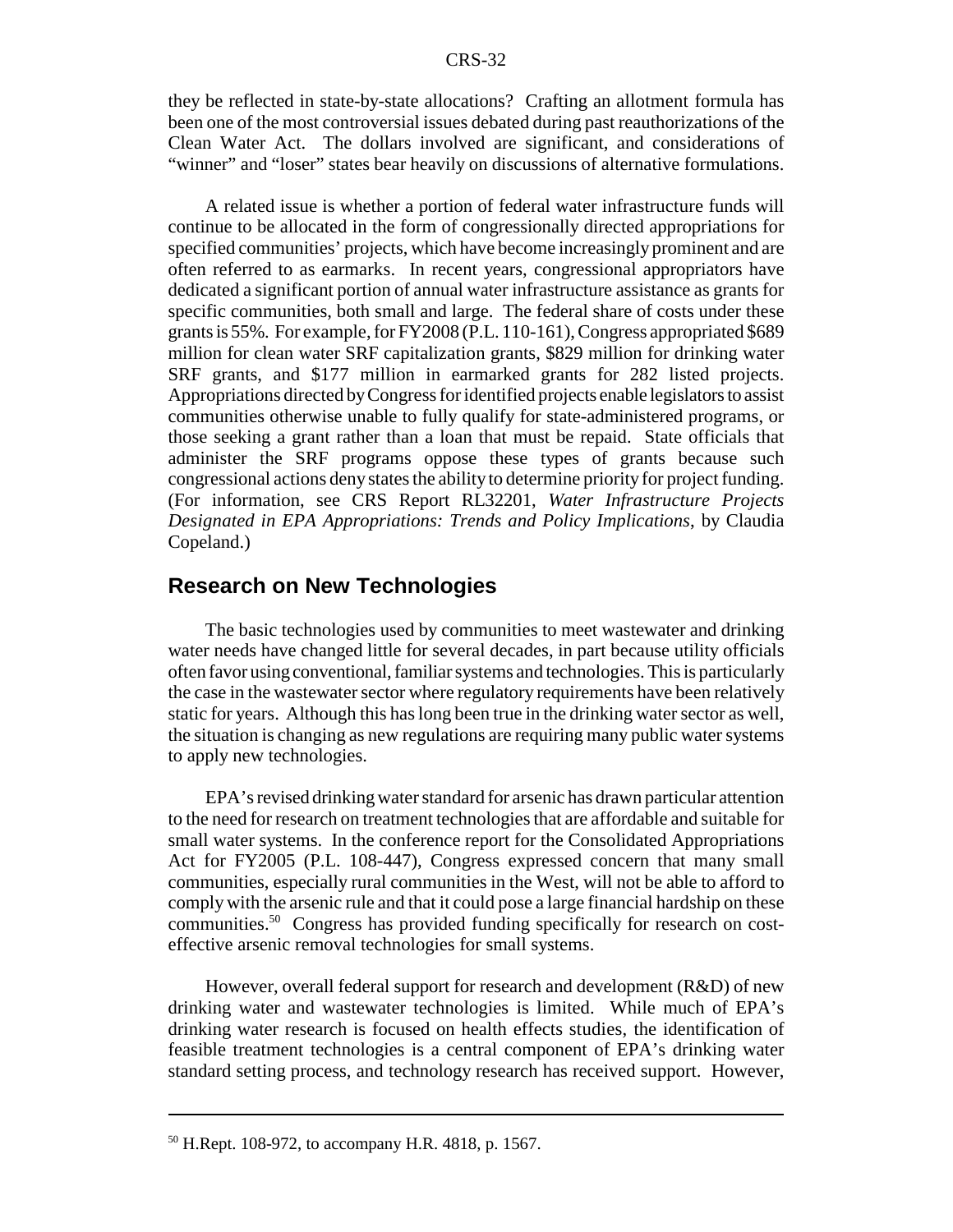EPA's water research budget often has fallen short of its regulatory needs, and consequently, competition for available funding has been considerable.<sup>51</sup>

According to the Water Infrastructure Network, technology R&D is supported at the federal level mainly by programs of EPA's Office of Research and Development and EPA's Environmental Technology Verification (ETV) Program. Also, Congress has directed that EPA provide appropriated funds to nonprofit research foundations including the Water Environment Research Foundation (\$3 million in FY2006 and \$3.9 million in FY2005) and the American Water Works Association Research Foundation (\$1 million in FY2006 and \$4.9 million in FY2005). The ETV Program began in 1995 to verify the performance of innovative technology developed by the private sector and to accelerate the entrance of new technologies in all media. In the water and drinking water areas, technologies have been verified for a number of packaged drinking water systems especially needed for small community water supplies. Pilots also are underway to evaluate source water protection technologies and urban wet weather flow control technologies. In its 2001 report, WIN recommended that Congress authorize \$250 million annually for a new Institute of Technology and Management Excellence to support the development and use of innovative technologies that would reduce the cost of meeting drinking water and clean water requirements and replacing water infrastructure.<sup>52</sup>

The CBO also has noted that one option to increase federal support for water infrastructure would be increased federal spending on R&D that could reduce water systems' costs and improve efficiency, such as technical R&D into new pipe materials, construction and maintenance methods, and treatment technologies. Economic principles suggest that federal involvement may be appropriate to increase cost-effectiveness when other entities, such as private firms and state governments that may fund R&D for water systems, do not have adequate incentive to consider the spillover benefits that would accrue from a national perspective as a result of research investments. Increased federal support of technical R&D could take the form of additional research projects managed by EPA, larger federal grants to private organizations, or both.53

In the past, Congress has attempted to advance new and innovative technologies in other ways, in addition to R&D activities. Beginning with the 1977 amendments to the Clean Water Act, Congress authorized specific incentives for such technologies, in particular by increasing the federal share under the construction grant program for innovative and alternative technology projects that reuse or recycle wastewater and sludge, reduce costs, or save energy consumption. The act also provided for 100% modification or replacement of innovative or alternative systems in the event of technological failure or significantly increased operating costs, as a safety measure to reduce the potential uncertainty of using risky or unproven wastewater treatment technologies.

<sup>51</sup> See, for example, the GAO report, *Drinking Water Research: Better Planning Needed to Link Needs and Resources,* GAO/RCED-99-273, September 1999, 30 p.

<sup>52</sup> Water Infrastructure Network, *Recommendations for Clean and Safe Water in the 21st Century*, pp. 11-12.

<sup>53</sup> CBO 2002, pp. 33-34.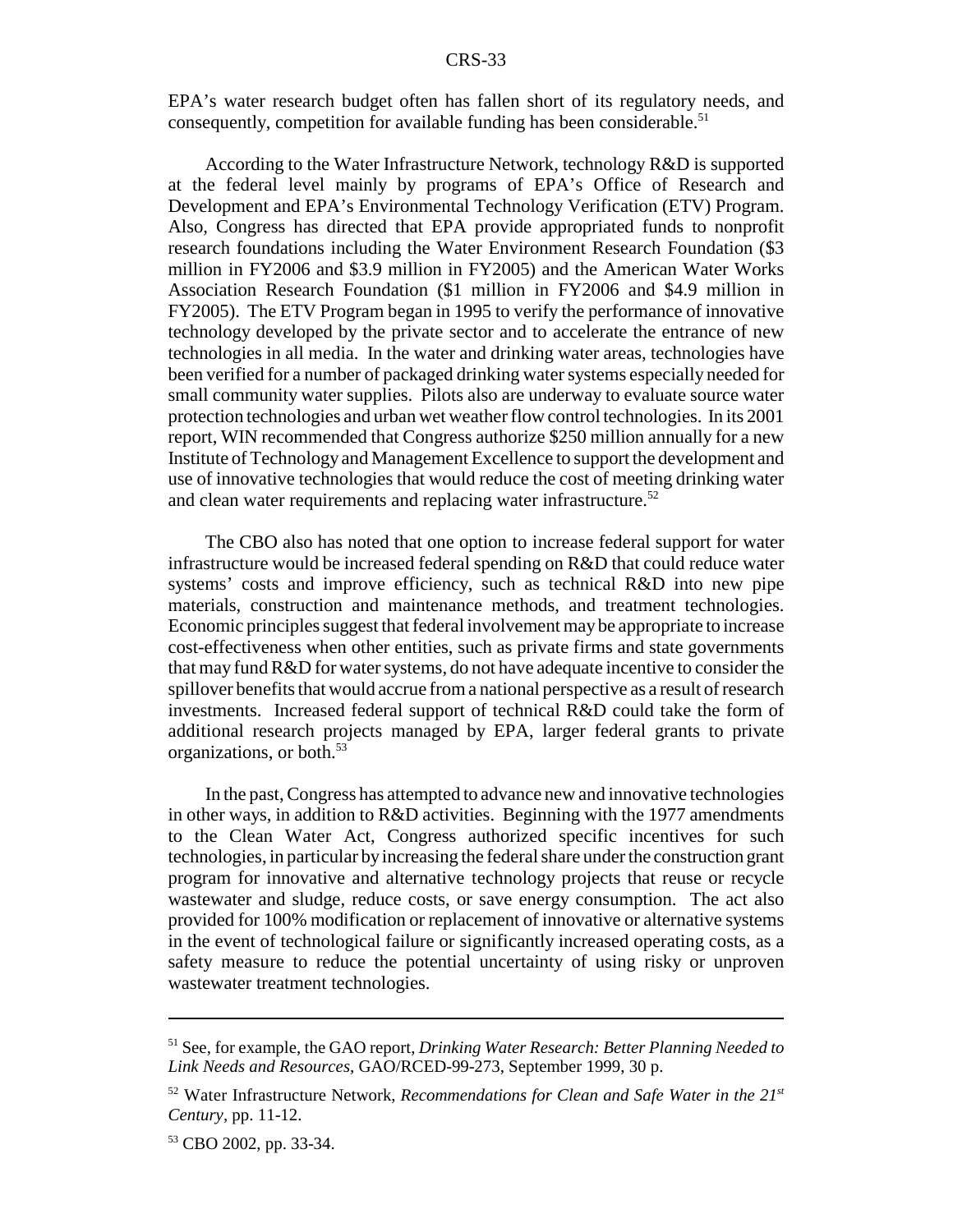The federal funding bonus and the potential for full replacement if a wastewater system failed were seen by states and cities as significant incentives for using technologies other than conventional treatment systems. However, these incentives were funded as set-asides from construction grants. These set-asides were not universally popular among state officials at the time, and they were not extended when the clean water SRF program was created. In 1989, EPA estimated that, compared with conventional treatment processes, for every dollar invested in designing and constructing an innovative project, 40 cents was saved over the life of the facility. Many now believe, however, that under the clean water SRF program, without the incentive of bonus funds or 100% replacement grants, few communities are constructing projects that utilize unproven or unfamiliar technology.

The Safe Drinking Water Act has no such incentives, but regulatory pressures and population growth are forcing both water and wastewater utilities to assess the potential of alternative treatment technologies. In this regard, issues for congressional consideration could include possible financial incentives or regulatory incentives (such as allowing some additional compliance flexibility) for use of innovative technology, as well as increased federal support for technology R&D.

## **Congressional and Administration Activity, 107th to 109th Congresses54**

Momentum in Congress to consider the issues discussed in this report has grown since the  $107<sup>th</sup>$  Congress, partly in response to urgings of stakeholder groups. House and Senate committees held oversight hearings on water infrastructure financing issues during the first session of the  $107<sup>th</sup>$  Congress, and in the second session, the House Transportation and Infrastructure Committee approved H.R. 3930, a bill authorizing \$20 billion in clean water SRF assistance for five years. No committee report was filed. The Senate Environment and Public Works Committee reported legislation authorizing \$35 billion in funding over five years for both the clean water and drinking water SRF programs (S. 1961, S.Rept. 107-228). No further action occurred on either bill, in large part due to controversies over provisions in both bills to apply requirements of the Davis-Bacon Act to SRF-funded water infrastructure projects (discussed above) and also over CWA grant allocation formulas in the two measures.

Attention to these issues resumed in the  $108<sup>th</sup> Congress$ . First, in July 2003, the House Transportation and Infrastructure Subcommittee on Water Resources and Environment approved H.R. 1560, legislation similar to H.R. 3930, the bill approved by that committee in 2002. H.R. 1560 would have authorized \$20 billion for the clean water SRF program for FY2004-FY2008. It included several provisions intended to benefit economically disadvantaged and small communities, such as allowing extended loan repayments (30 years, rather than 20) and additional subsidies, including principal forgiveness and negative interest loans, for communities that meet a state's affordability criteria. It also included provisions to

<sup>&</sup>lt;sup>54</sup> For information on activities in the 110<sup>th</sup> Congress, see CRS Report RL33800, *Water Quality Issues in the 110<sup>th</sup> Congress: Oversight and Implementation*, and CRS Report RL32401, *Safe Drinking Water Act: Selected Regulatory and Legislative Issues.*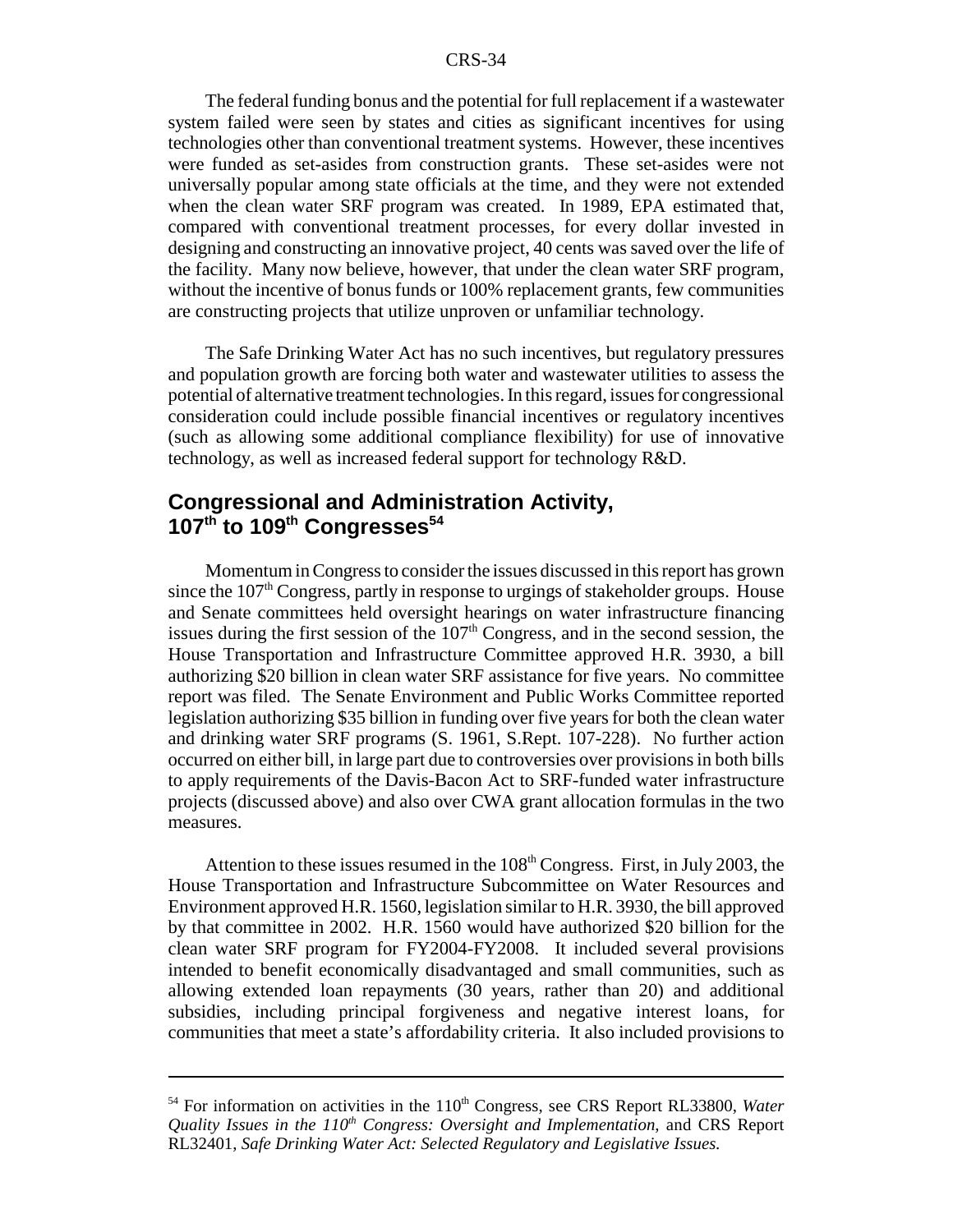require communities to plan for capital replacement needs and to develop and implement an asset management plan for the repair and maintenance of infrastructure that is being financed. The Water Resources and Environment Subcommittee continued to examine infrastructure issues and, in April 2004, held a hearing on aging water supply infrastructure.<sup>55</sup>

In October 2004, the Senate Environment and Public Works Committee reported S. 2550 (S.Rept. 108-386), authorizing \$41.25 billion over five years, including \$20 billion for the clean water SRF program and \$15 billion for the drinking water SRF program. The bill included a new formula for state-by-state allocation of clean water SRF grants, and expansion of the types of projects and activities eligible for clean water SRF grants. It would have directed states to reserve a portion of their annual clean water and drinking water SRF capitalization grants for making grants to eligible communities, and further would have required EPA to establish a grant program to help small water systems comply with drinking water regulations. (For discussion, see CRS Report RL32503, *Water Infrastructure Financing Legislation: Comparison of S. 2550 and H.R. 1560*, by Claudia Copeland and Mary Tiemann.) No further action occurred on either bill. Once again, the issue of the applicability of the prevailing wage requirements of the Davis-Bacon Act to SRF-funded projects affected consideration of the legislation, but criticism also included objection by some states to funding allocation formulas in the bills and opposition by the Administration to funding levels.

During the 109<sup>th</sup> Congress, the Senate Environment and Public Works Committee reported a water infrastructure financing bill, S. 1400 (S. Rept 109-186). Similar to S. 2550 in the  $108<sup>th</sup>$  Congress, this bill would have extended both SRF programs (authorizing \$20 billion over five years for the clean water SRF program and \$15 billion drinking water SRF). It would have revised and updated the CWA formula for state-by-state allocation of SRF monies and would have specified that the prevailing wage requirements of the Davis-Bacon Act would apply to all projects financed from an SRF. It also would have directed the EPA to establish grant programs for small or economically disadvantaged communities for critical drinking water and water quality projects; authorized loans to small systems for preconstruction, short-term, and small-project costs; and directed the EPA to establish a demonstration program to promote new technologies and approaches to water quality and water supply management. No further action occurred on this bill. $56$ 

Throughout this period, the Bush Administration has addressed water infrastructure in a number of general ways, but has not offered legislative proposals of its own. The Administration opposed the SRF authorization levels proposed in bills in the  $107<sup>th</sup>$  and  $108<sup>th</sup>$  Congresses, saying that those levels exceed the

<sup>55</sup> U.S. House, Committee on Transportation and Infrastructure, Subcommittee on Water Resources and the Environment, *Aging Water Supply Infrastructure*, Hearing, 108<sup>th</sup> Congress, 2nd session, April 28, 2004 (108-63), p. 78.

 $56$  For discussion of legislative activity in the  $110<sup>th</sup>$  Congress, see CRS Report RL33800, *Water Quality Issues in the*  $110<sup>th</sup> Congress: Oversight and Implementation$ *, by Claudia* Copeland.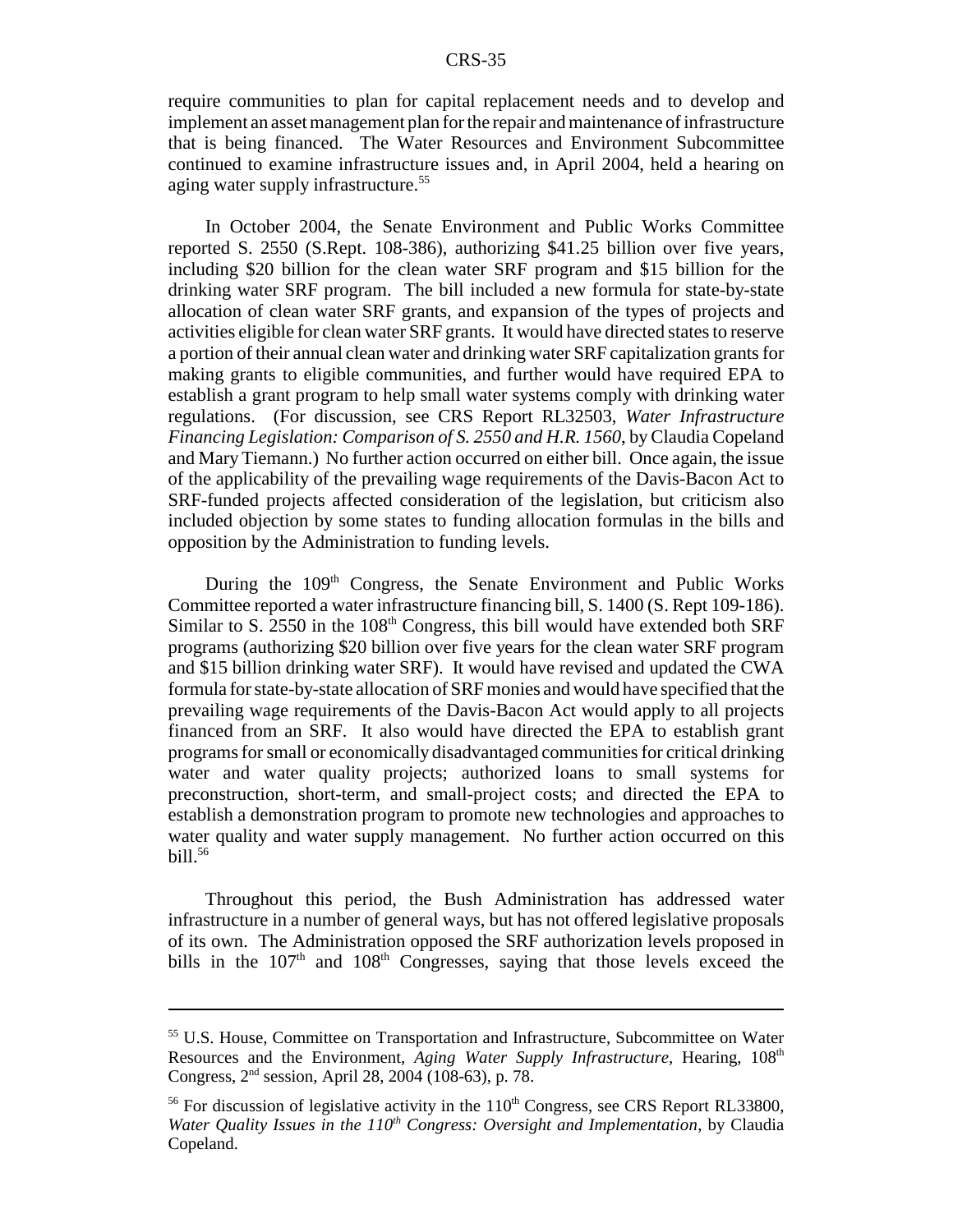Administration's targets for federal investment in water infrastructure and do not support the President's priorities of defense and homeland security. The debate has been joined in the presentation of the President's annual budget request, where the Administration has identified a federal capitalization target of \$6.8 billion for the clean water SRF program for 2004 through 2011, supported by annual appropriations of \$730 million. The Administration also has said that it supports annual appropriations of \$850 million for the drinking water SRF program through FY2018.57 That amount of total funding, EPA officials have said, combined with state matching, loan repayments, and other resources, would enable the clean water SRF to eventually revolve at \$3.4 billion annually and the drinking water SRF to revolve at \$1.2 billion annually and be self-sustaining in the long run.<sup>58</sup>

The Bush Administration has argued that funding needs are not solely the responsibility of the federal government, and that actions on the part of local governments are also required to help close the gap. Stakeholder groups concur, at least to the extent of agreeing that the problem is not solely the responsibility of any single level of government or entity, and that all must act to find solutions. But many stakeholders have argued that the level of federal investment endorsed by the Administration is insufficient to maintain investment levels in water infrastructure that are needed to achieve the nation's goals for safe and healthy water.

While saying that federal and state funding can help water utilities meet future needs, EPA's principal water infrastructure initiative has been to support other types of responses to help ensure that investment needs are met in an efficient, timely, and equitable manner. In particular, since 2003 EPA has promoted strategies that it terms the Four Pillars of Sustainable Infrastructure.<sup>59</sup> The Four Pillars are:

• Better Management. EPA believes that better management practices like asset management, environmental management systems, consolidation, and public-private partnerships can offer significant savings for water utilities. Asset management is an inventory-based approach to planning, based on condition and risk, to assess future capital and operating needs. Regionalization or consolidation can in some cases enable utilities to achieve savings (and compliance) by combining physical and institutional assets and/or managerial and technical support.

<sup>&</sup>lt;sup>57</sup> In FY2005, the President requested \$850 million each for clean water and drinking water SRF capitalization grants; Congress appropriated \$1.1 billion and \$843 million, respectively. In FY2006, the President's budget requested \$730 million for clean water SRF grants and \$850 million for drinking water SRF grants; Congress appropriated \$887 million and \$838 million for the two programs, respectively. For additional information, see CRS Report 96- 647, *Water Infrastructure Financing: History of EPA Appropriations*, by Claudia Copeland.

<sup>58</sup> U.S. Environmental Protection Agency, *FY2006 Justification of Appropriations, Estimates for the Committee on Appropriations,* February 2005, p. STAG-68; *FY2004 Justification of Appropriations,* February 2003, p. SA-37.

<sup>59</sup> U.S. Environmental Protection Agency, *Sustainable Water Infrastructure for the 21st Century.* See [http://www.epa.gov/waterinfrastructure].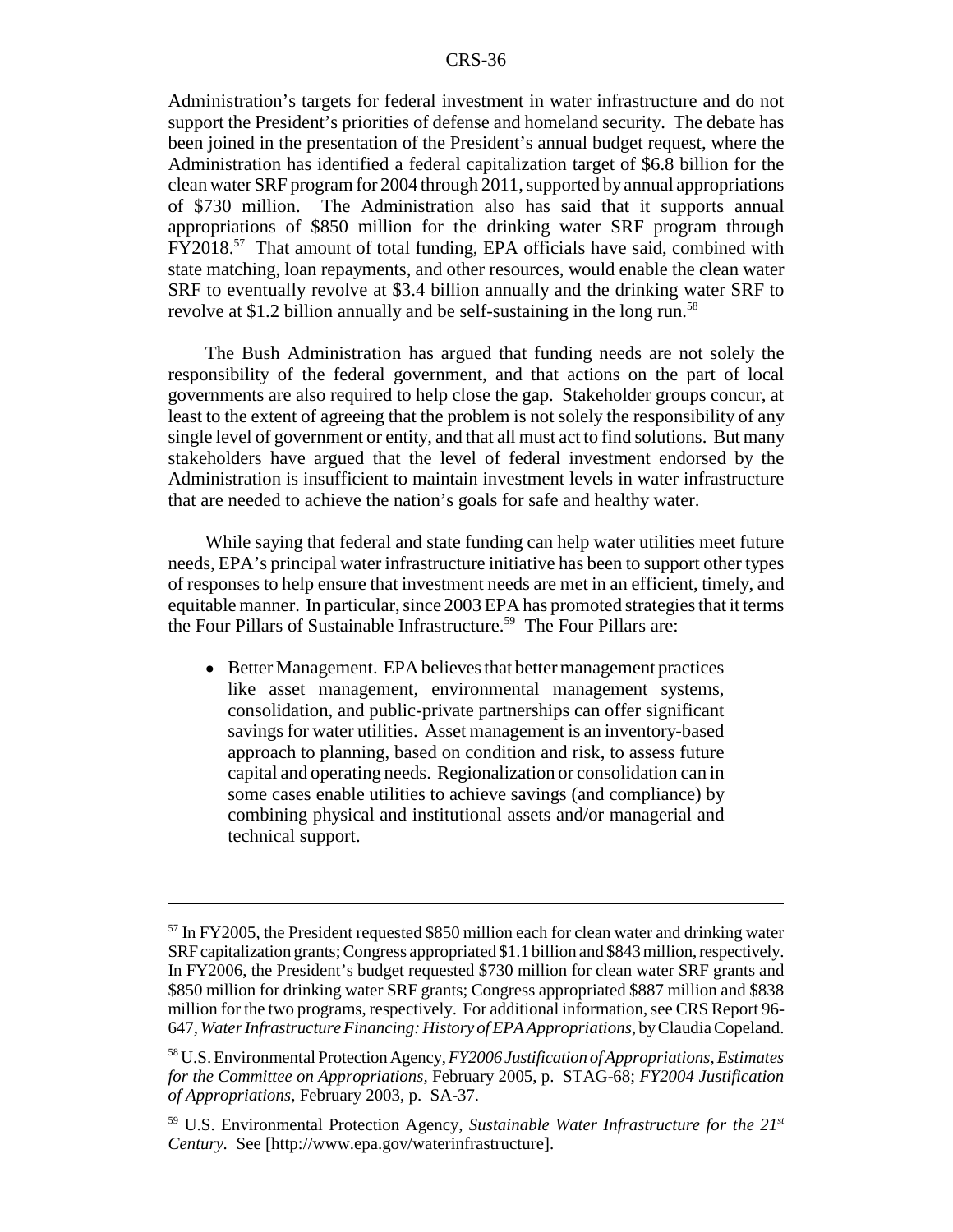- Full-Cost Pricing. Ensuring that sufficient revenues are in place to support the costs of doing business is key to constructing, operating, and maintaining infrastructure and can encourage efficient water use.
- Efficient Water Use. The need for costly infrastructure can be reduced by better managing uses of water. Options include metering, water reuse, water-saving appliances, water-saving landscaping techniques, and public education.
- ! Watershed Approaches to Protection. This pillar centers on the concept that, in addressing infrastructure needs for water supply and water quality, it is important to look more broadly at water resources in a coordinated way, to ensure that actions achieve the greatest benefit on a watershed-wide basis.

EPA is pursuing a Sustainable Infrastructure Leadership Initiative in partnership with water utilities to promote the Four Pillars. The purpose of the initiative is to identify new and better ways of doing business in the water and wastewater industries and promote them widely, and thus ensure sustainability of water systems. For example, EPA is working to encourage utility rate structures that lead to full cost pricing and will support water metering and other conservation measures. EPA also is encouraging consumers to use water-efficient products (e.g., residential bathroom products), with the intent of reducing national water and wastewater infrastructure needs by reducing projected water demand and wastewater flow, thus allowing deferral or downsizing of capital projects.

## **Conclusions**

The preceding discussion identifies a number of issues that Congress, the Administration, and stakeholders continue to debate regarding water infrastructure needs and concerns. Many of the issues already are the subject of advocates' recommendations and policy positions. Only recently, however, have some begun to address the long term challenge of actually paying for the larger financial commitment that many of them seek and, in particular, of identifying alternatives to finance a larger, sustained federal role. Some may wish to fund a larger amount of federal spending for water infrastructure entirely out of general revenues in the U.S. Treasury, but that faces substantial hurdles and competition with many other government priorities. Thus, several questions arise: if a substantial financing gap exists that cannot be met by improved efficiencies or local revenue enhancement, and if a larger federal financial role is determined to be appropriate, where would that money come from? Are there alternative revenue sources that could be identified to support increased federal involvement?

Some analytic work has already been done on these questions, including research by academics and interest groups.<sup>60</sup> EPA has contributed analysis in various ways, including a study requested by Congress in the mid-1990s that examined

<sup>60</sup> For example, see Clean Water Council, *America's Environmental Infrastructure: A Water and Wastewater Investment Study,* 1990, 46 p.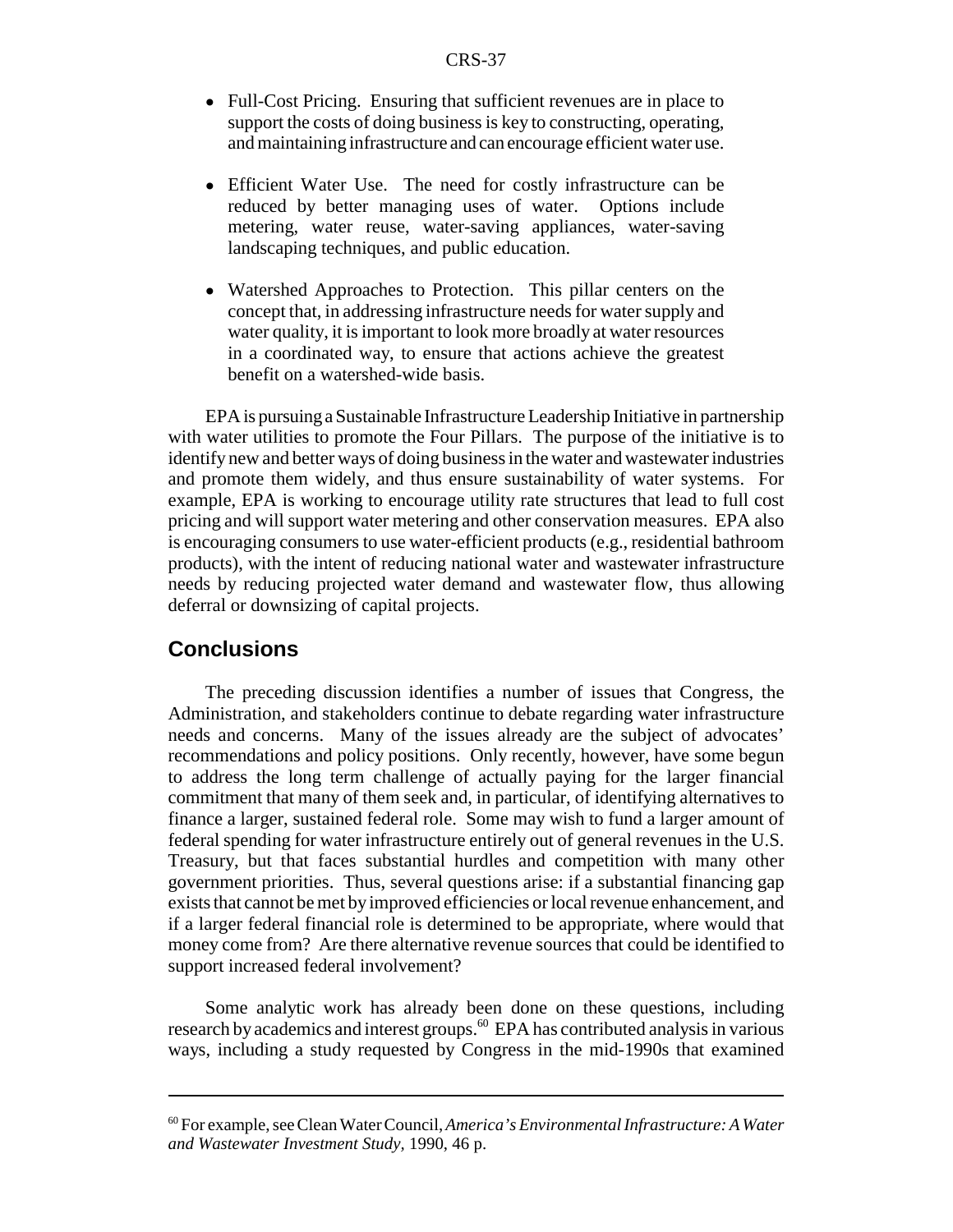financial mechanisms to enhance the capability of governments to fund mandated environmental goals.<sup>61</sup> In addition, the EPA's Environmental Finance Advisory Board has developed various publications, including *A Guidebook of Financial Tools*, which provides a comprehensive review of financing mechanisms, and related tools that may help communities pay for environmental projects and lower compliance costs.<sup>62</sup>

Environmental advocates generally are less engaged in debates about water infrastructure than groups representing states, cities, and those involved in building facilities. However, some now argue that increased federal investment is needed to fix water quality problems caused by discharges of untreated and inadequately treated sewage and that "the federal government should greatly increase its contribution to water infrastructure needs through a clean water trust fund," which they call the best long-term source of sewage treatment funding.<sup>63</sup>

Among the options under discussion are various types of water-related fees that could be dedicated to water infrastructure and other water quality projects, including one based on water withdrawals or use, permit fees, effluent fees, chemical feedstock fees, and environmentally "green" product fees. Each such option has economic and equity impacts, spillover effects, and questions about administration that need thorough assessment. In June 2005, a House Transportation and Infrastructure subcommittee held hearings on alternative means to fund water infrastructure projects in the future. At one hearing, witnesses discussed creating a national clean water trust fund that would conceptually be similar to trust funds that exist for highway and aviation projects. Witnesses and subcommittee members discussed difficulties in identifying potential revenue sources for such a trust fund that would be deemed fair and equitable. A second hearing addressed other financing options, such as expanded use of tax-exempt private activity bonds, and more efficient management techniques, such as asset management programs and sustainable infrastructure initiatives. In December 2005, legislation was introduced to establish a \$7.5 billion federal trust fund for wastewater infrastructure improvements. This bill, H.R. 4560, contemplated a system of user fees to create the fund, but the source of revenue was not specified. Finding consensus on the revenues to support such a large spending increase is a challenge that has eluded proponents so far. No further action occurred on this bill.

Beyond discussion of trust funds or similar mechanisms, increased public/private partnerships are advocated by some, and other options also may merit exploration. As difficult as it may be for policymakers to resolve the many

<sup>61</sup> U.S. Environmental Protection Agency, *Alternative Funding Study: Water Quality Fees and Debt Financing Issues, Final Report to Congress*, June 1996, 99 p.

 $62$  Environmental Financial Advisory Board and Environmental Finance Center Network, *A Guidebook of Financial Tools: Paying for Sustainable Environmental Systems,* April 1999 revision. This and other publications by the Environmental Finance Advisory Board are available online at [http://www.epa.gov/efinpage].

<sup>63</sup> Natural Resources Defense Council and Environmental Integrity Project, *Swimming in Sewage*, February 2004, pp. 57-58.